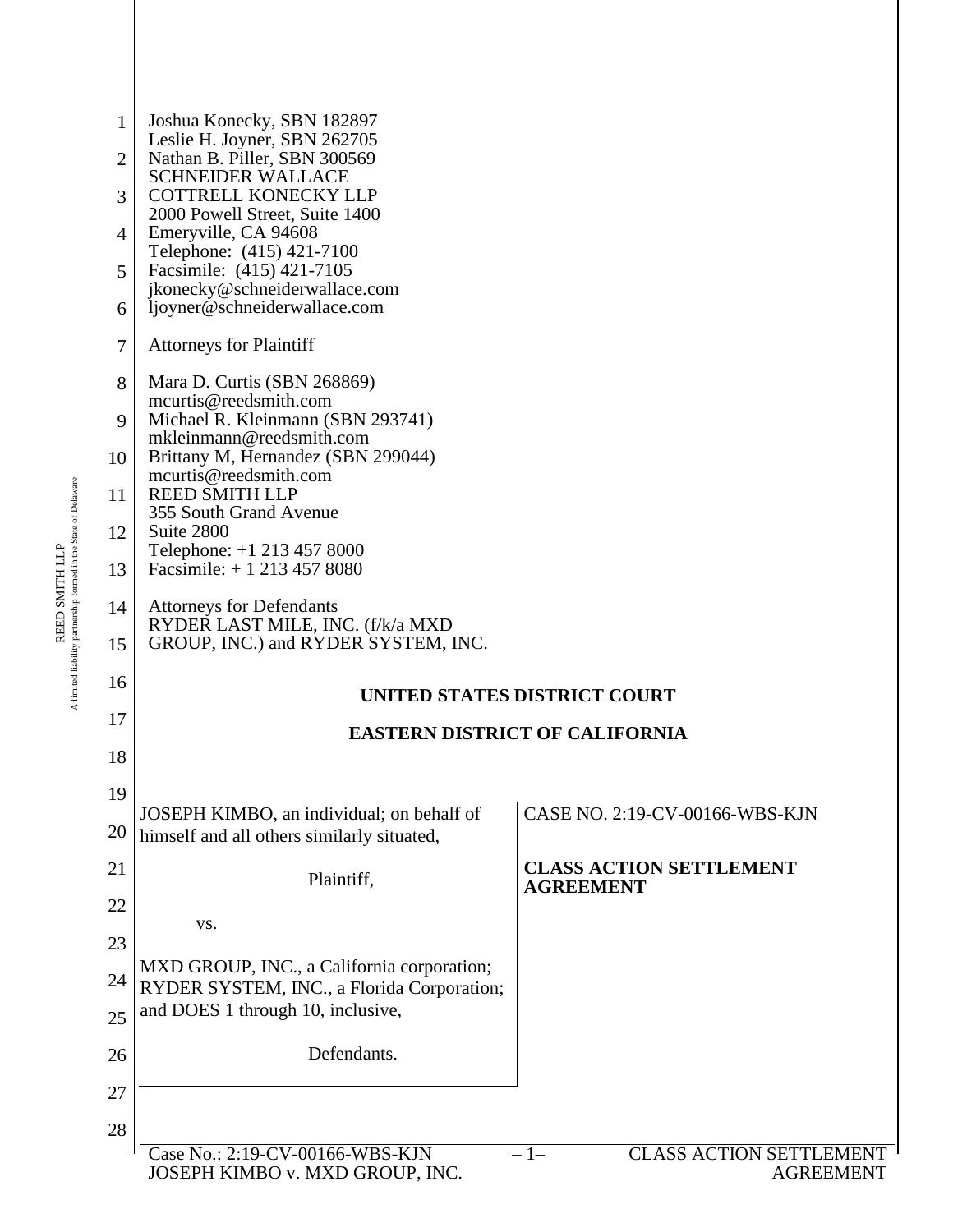1 2 KIMBO ("Plaintiff") and Defendants RYDER LAST MILE, INC. (f/k/a MXD GROUP, INC.) and 3 RYDER SYSTEM, INC. ("Ryder" or "Defendants") (collectively, "the Parties") with regard to the 4 lawsuit originally filed against Defendants styled *Joseph Kimbo, an individual on behalf of himself*  This Class Action Settlement Agreement ("Agreement") is made by and between Plaintiff JOSEPH and all others similarly situated v. MXD Group, Inc., et al. in the Sacramento County Superior Court Case No. 34-2018-00246338, and thereafter removed to the United States District Court for the Eastern District of California Case No. 2:19-CV-00166-WBS-KJN (the "Civil Action").

# **THE SETTLEMENT**

1. Subject to the Court's approval pursuant to Rule 23 of the Federal Rules of Civil Procedure, Plaintiff and Defendants have agreed to settle the Civil Action upon the terms and conditions and for the consideration set forth in this Agreement.

2. A summary of the terms of the Agreement is as follows:

 Ryder shall pay a settlement amount of Five Million Dollars and No Cents (\$5,000,000.00), referred to herein as the Gross Settlement Amount, which shall be inclusive of all Individual Settlement Payments to Settlement Class Members, PAGA Payment Share to the PAGA Group Members, attorneys' fees and expenses (not to exceed 25% of the Gross Settlement Amount in attorneys' fees, plus reasonable out-of-pocket costs) to be paid to Class Counsel, the employee portions of all required payroll withholdings and taxes, any Class Representative Service Award, settlement administration costs and expenses, payment to the California Labor Workforce Development Agency ("LWDA") pursuant to the California Labor Code Private Attorneys General Act of 2004 ("PAGA"), and any and all penalty amounts to be paid regardless of the recipient. In no event shall Defendants be required to pay more than the Gross Settlement Amount under this Agreement. In no event shall any portion of the Gross Settlement Amount revert to Defendants.

27 28

A

15

16

17

18

19

20

21

22

23

24

25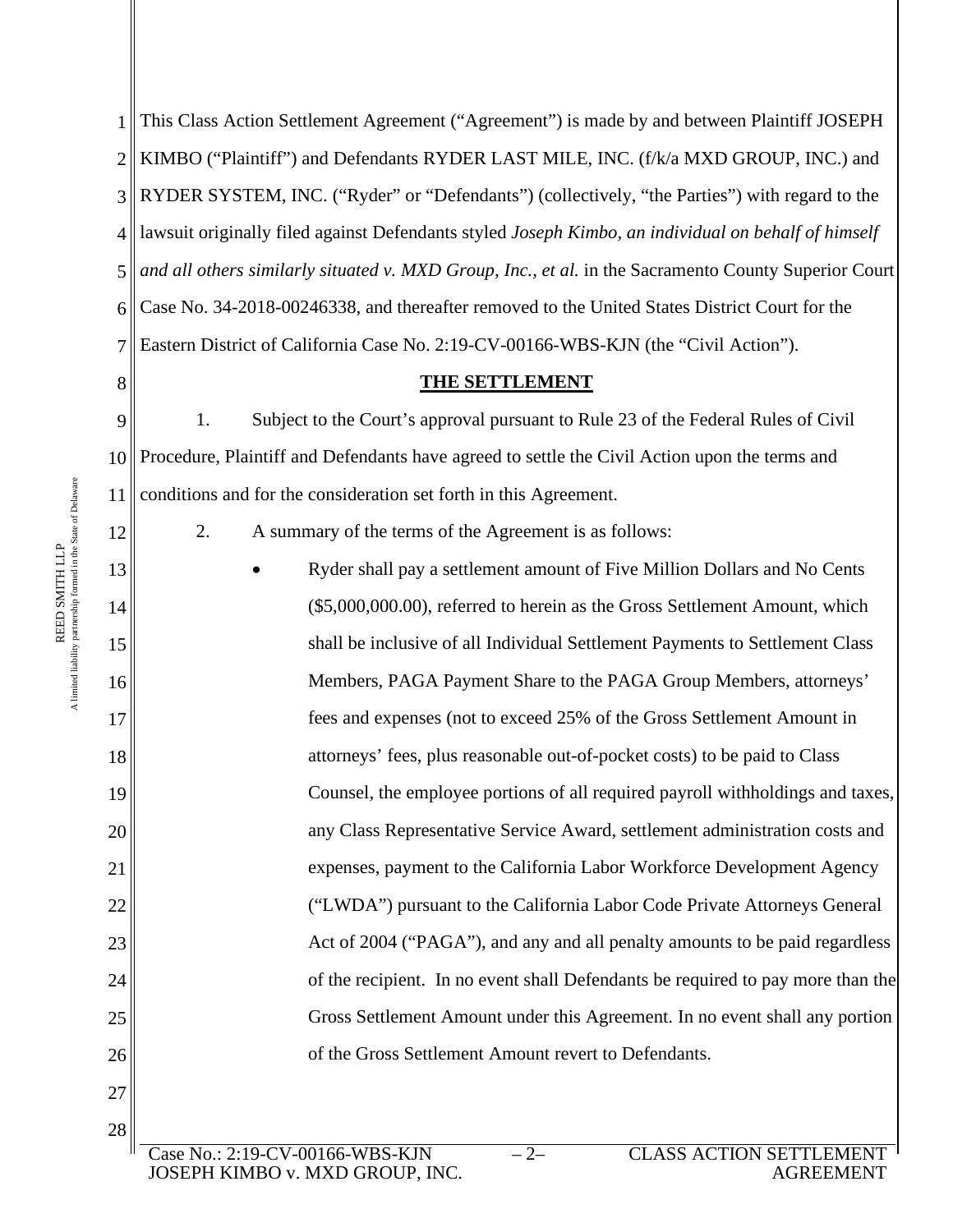The Class consists of all Motor Carrier Class Members and Non-Carrier Class Members, except the Motor Carriers and Non-Carriers that only performed delivery services at the warehouse located at or out of 21508 Baker Parkway, City of Industry, California 91789 during the Class Period. All Settlement Class Members shall receive an Individual Settlement Payment in accordance with paragraphs 16 and 81(b) and (d) below of the Agreement.

- The Settlement Administrator shall be Heffler Claims Group LLC. From the Gross Settlement Amount, settlement administration fees in a reasonable amount shall be paid to the Settlement Administrator. Settlement administration fees are estimated to be approximately Thirty-Nine Thousand Eight Hundred and Thirty-One Dollars and No Cents (\$39,831.00). If the actual cost of settlement administration is less or more than the amount approved by the Court, those funds shall be added to or subtracted from the Net Settlement Amount.
- From the Gross Settlement Amount, the Class Representative may seek from the Court a Service Award not to exceed Fifteen Thousand Dollars and No Cents (\$15,000.00), which Defendants shall not oppose.
- From the Gross Settlement Amount, One Hundred and Fifty Thousand Dollars and No Cents (\$150,000.00) shall be allocated to penalties under the California Labor Code Private Attorneys General Act of 2004, California Labor Code Sections 2698, *et seq.* ("PAGA"), 75% of which (*i.e.,* One Hundred and Twelve Thousand and Five Hundred Dollars and No Cents (\$112,500.00)) shall be paid by the Settlement Administrator directly to the California Labor and Workforce Development Agency ("LWDA"). The remaining Thirty-Seven Thousand and Five Hundred Dollars and No Cents (\$37,500.00) shall be distributed to the PAGA Group. If it should later be determined by the Court that an additional amount is needed to effectuate a

A

1

2

3

4

5

6

7

8

9

10

11

12

13

14

15

16

17

18

19

20

21

22

23

24

25

26

27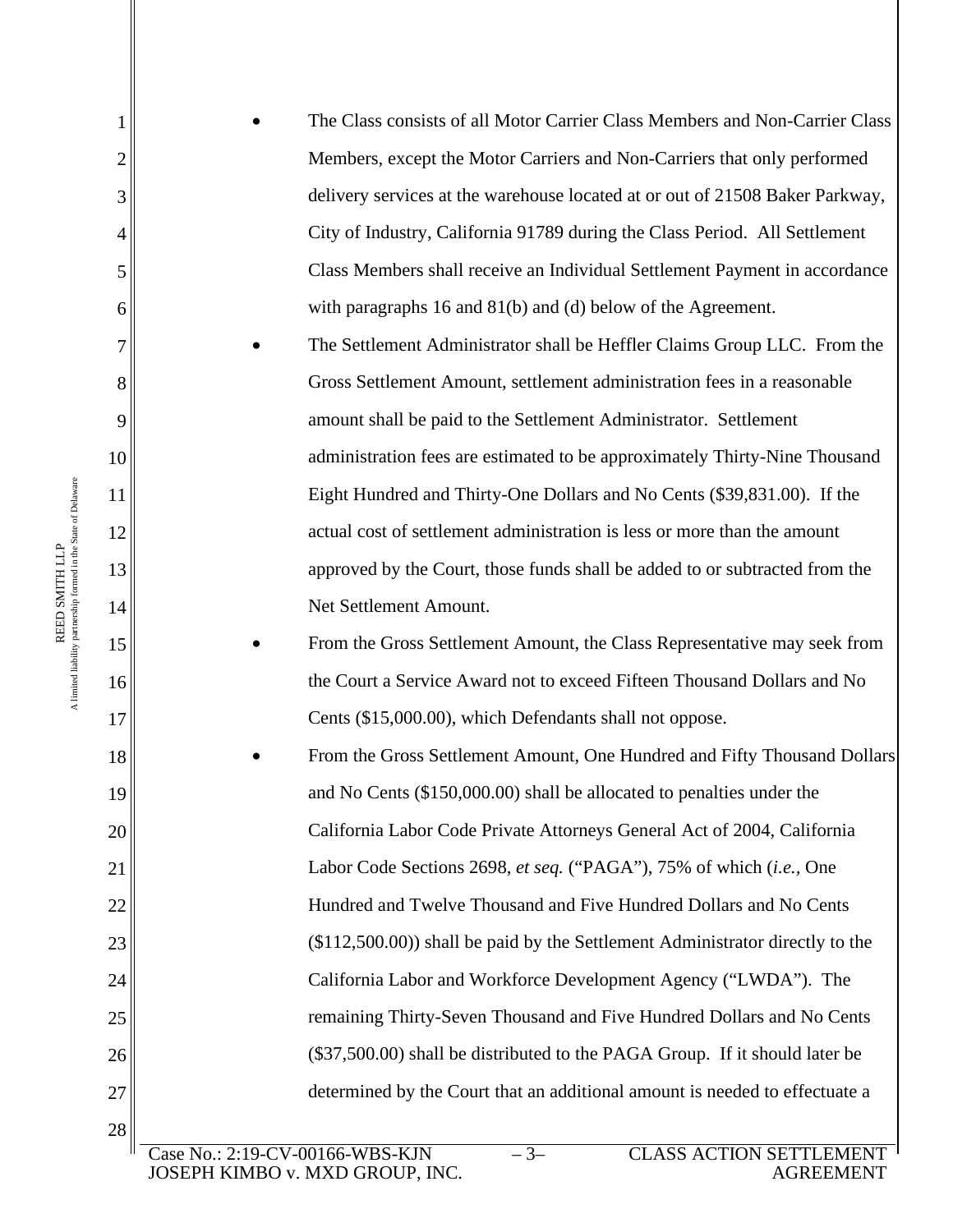|                  | full and complete release of all PAGA claims, the amount shall be deducted                            |  |  |  |
|------------------|-------------------------------------------------------------------------------------------------------|--|--|--|
| $\overline{2}$   | from the Gross Settlement Amount.                                                                     |  |  |  |
| 3                | Class Counsel may seek attorneys' fees of up to One Million Two Hundred                               |  |  |  |
| 4                | and Fifty Thousand Dollars and No Cents (\$1,250,000.00), which is twenty-                            |  |  |  |
| 5                | five percent (25%) of the Gross Settlement Amount and costs of up to Twenty                           |  |  |  |
| 6                | Thousand Dollars and No Cents (\$20,000.00), which Defendants shall not                               |  |  |  |
| 7                | oppose.                                                                                               |  |  |  |
| 8                | <b>DEFINITIONS</b>                                                                                    |  |  |  |
| 9                | Unless otherwise defined herein, capitalized terms used in this Agreement shall have the meanings     |  |  |  |
| 10 <sup>  </sup> | set forth below:                                                                                      |  |  |  |
| 11               | 3.<br>"Civil Action" means the lawsuit filed against Defendants in the case styled <i>Joseph</i>      |  |  |  |
| 12               | Kimbo, et al. v. MXD Group, Inc., et al., United States District Court for the Eastern District of    |  |  |  |
| 13               | California, Case No. 2:19-CV-00166-WBS-KJN.                                                           |  |  |  |
| 14               | "Class", "Classes", "Class Member" or "Class Members" means all Motor Carrier<br>4.                   |  |  |  |
| 15               | Class Members and all Non-Carrier Class Members. The Class excludes Motor Carrier Class               |  |  |  |
| 16               | Members and Non-Carrier Class Members that only performed delivery services at the warehouse          |  |  |  |
| 17               | located at 21508 Baker Parkway, City of Industry, California 91789 during the Class Period.           |  |  |  |
| 18               | 5.<br>"Class Counsel" means Joshua Konecky, Leslie H. Joyner, and Nathan B. Piller at                 |  |  |  |
| 19               | Schneider Wallace Cottrell Konecky LLP.                                                               |  |  |  |
| 20               | "Class Period" means December 12, 2014 through the earlier of preliminary approval<br>6.              |  |  |  |
| 21               | or July 26, 2020.                                                                                     |  |  |  |
| 22               | "Class Representative" or "Plaintiff" means plaintiff Joseph Kimbo.<br>7.                             |  |  |  |
| 23               | 8.<br>"Complaint" means the complaint filed on December 12, 2018 in the Sacramento                    |  |  |  |
| 24               | County Superior Court, styled Joseph Kimbo, an individual on behalf of himself and all others         |  |  |  |
| 25               | similarly situated v. MXD Group, Inc., et al. in the Sacramento County Superior Court Case No. 34-    |  |  |  |
| 26               | 2018-00246338, and thereafter removed to the United States District Court for the Eastern District of |  |  |  |
| 27               | California Case No. 2:19-CV-00166-WBS-KJN.                                                            |  |  |  |
| 28               |                                                                                                       |  |  |  |
|                  | $\cap$ i are a $\cap$ ti $\cap$ ni eetti emieni<br>$2.10$ CVI 00166 WDC VIN                           |  |  |  |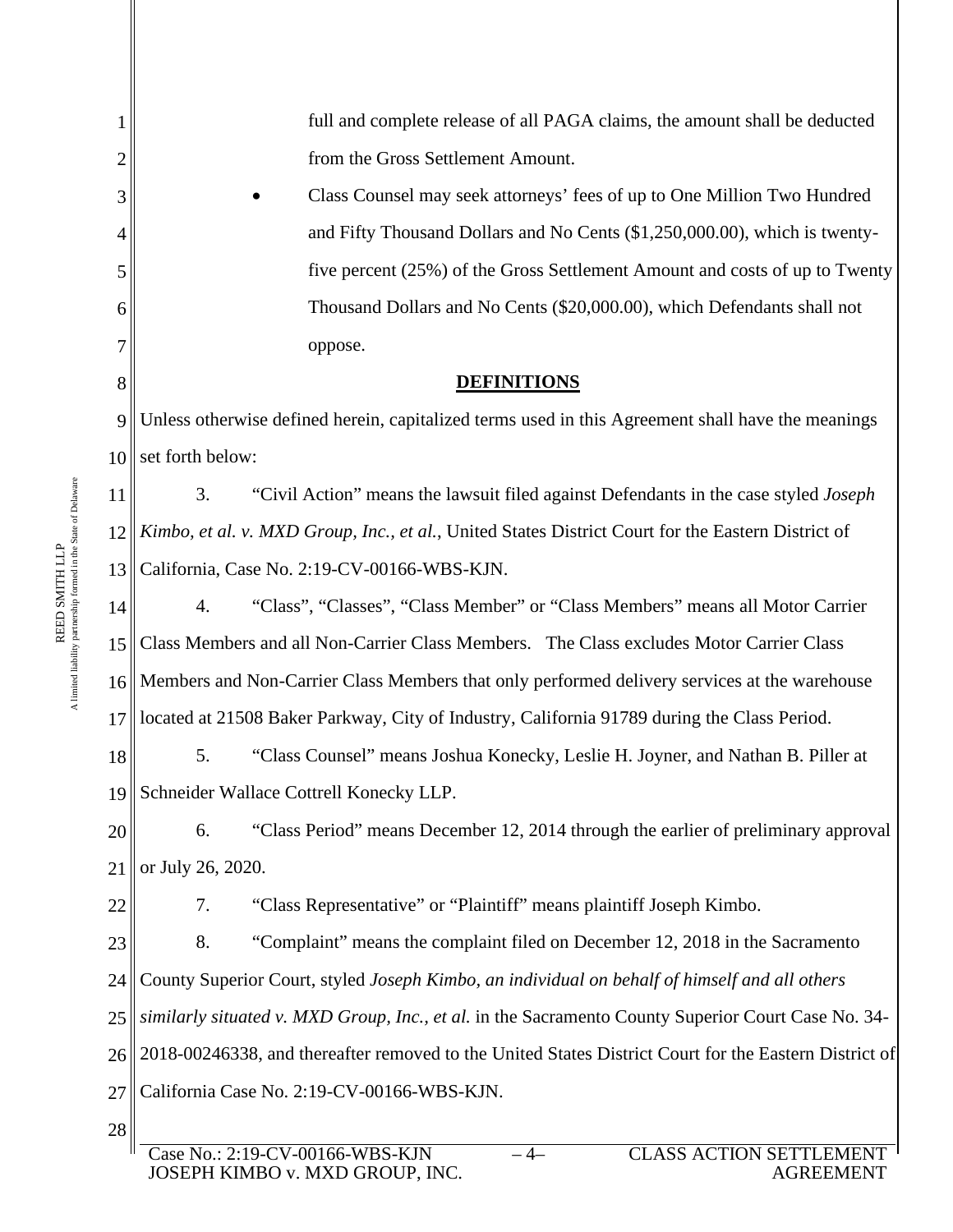|    | 9.                                                                                                  | "Court" means the United States District Court for the Eastern District of California. |                                                                                      |  |  |
|----|-----------------------------------------------------------------------------------------------------|----------------------------------------------------------------------------------------|--------------------------------------------------------------------------------------|--|--|
| 2  | 10.                                                                                                 | "Defendants" means Defendants Ryder Last Mile, Inc. (f/n/a MXD Group, Inc.) and        |                                                                                      |  |  |
| 3  | Ryder System, Inc.                                                                                  |                                                                                        |                                                                                      |  |  |
| 4  | 11.                                                                                                 | "Defense Counsel" means Mara D. Curtis and Brittany M. Hernandez of Reed Smith         |                                                                                      |  |  |
| 5  | LLP.                                                                                                |                                                                                        |                                                                                      |  |  |
| 6  | 12.                                                                                                 | "Effective Date" means the first date upon which all of the following events have      |                                                                                      |  |  |
| 7  | occurred:                                                                                           |                                                                                        |                                                                                      |  |  |
| 8  |                                                                                                     | (i)                                                                                    | this Agreement has been executed by all Parties and by Class Counsel and             |  |  |
| 9  |                                                                                                     | Defense Counsel;                                                                       |                                                                                      |  |  |
| 10 |                                                                                                     | (ii)                                                                                   | the Court has preliminarily approved the Settlement;                                 |  |  |
| 11 |                                                                                                     | (iii)                                                                                  | notice has been properly given to Class Members;                                     |  |  |
| 12 |                                                                                                     | (iv)                                                                                   | the Court has held a Final Fairness and Approval Hearing and entered the             |  |  |
| 13 |                                                                                                     |                                                                                        | Final Order and Judgment approving the Settlement; and                               |  |  |
| 14 |                                                                                                     | (v)                                                                                    | in the event no appeal is filed, then thirty (30) days after the entry of the Final  |  |  |
| 15 |                                                                                                     |                                                                                        | Order and Judgment, or, if an appeal is filed, upon the final dismissal of the       |  |  |
| 16 |                                                                                                     |                                                                                        | appeal, writ or other appellate proceeding opposing this Agreement. In this          |  |  |
| 17 |                                                                                                     |                                                                                        | regard, it is the intention of the Parties that the Settlement shall not become      |  |  |
| 18 |                                                                                                     |                                                                                        | effective until the Court's order approving the Settlement has become                |  |  |
| 19 |                                                                                                     |                                                                                        | completely final, and there is no timely recourse by an appellant or objector        |  |  |
| 20 |                                                                                                     |                                                                                        | who seeks to contest the Settlement.                                                 |  |  |
| 21 | 13.                                                                                                 |                                                                                        | "Final Fairness and Approval Hearing" means the hearing to be requested by Plaintiff |  |  |
| 22 | and conducted by the Court after the filing by Plaintiff of an appropriate motion and following     |                                                                                        |                                                                                      |  |  |
| 23 | appropriate notice to Class Members giving Class Members an opportunity to opt out from the Class   |                                                                                        |                                                                                      |  |  |
| 24 | and Settlement or to object to the Settlement, at which time Plaintiff shall request that the Court |                                                                                        |                                                                                      |  |  |
| 25 | finally approve the fairness, reasonableness and adequacy of the terms and conditions of the        |                                                                                        |                                                                                      |  |  |
| 26 | Settlement, enter the Final Order and Judgment, and take other appropriate action.                  |                                                                                        |                                                                                      |  |  |
| 27 |                                                                                                     |                                                                                        |                                                                                      |  |  |
| 28 |                                                                                                     |                                                                                        |                                                                                      |  |  |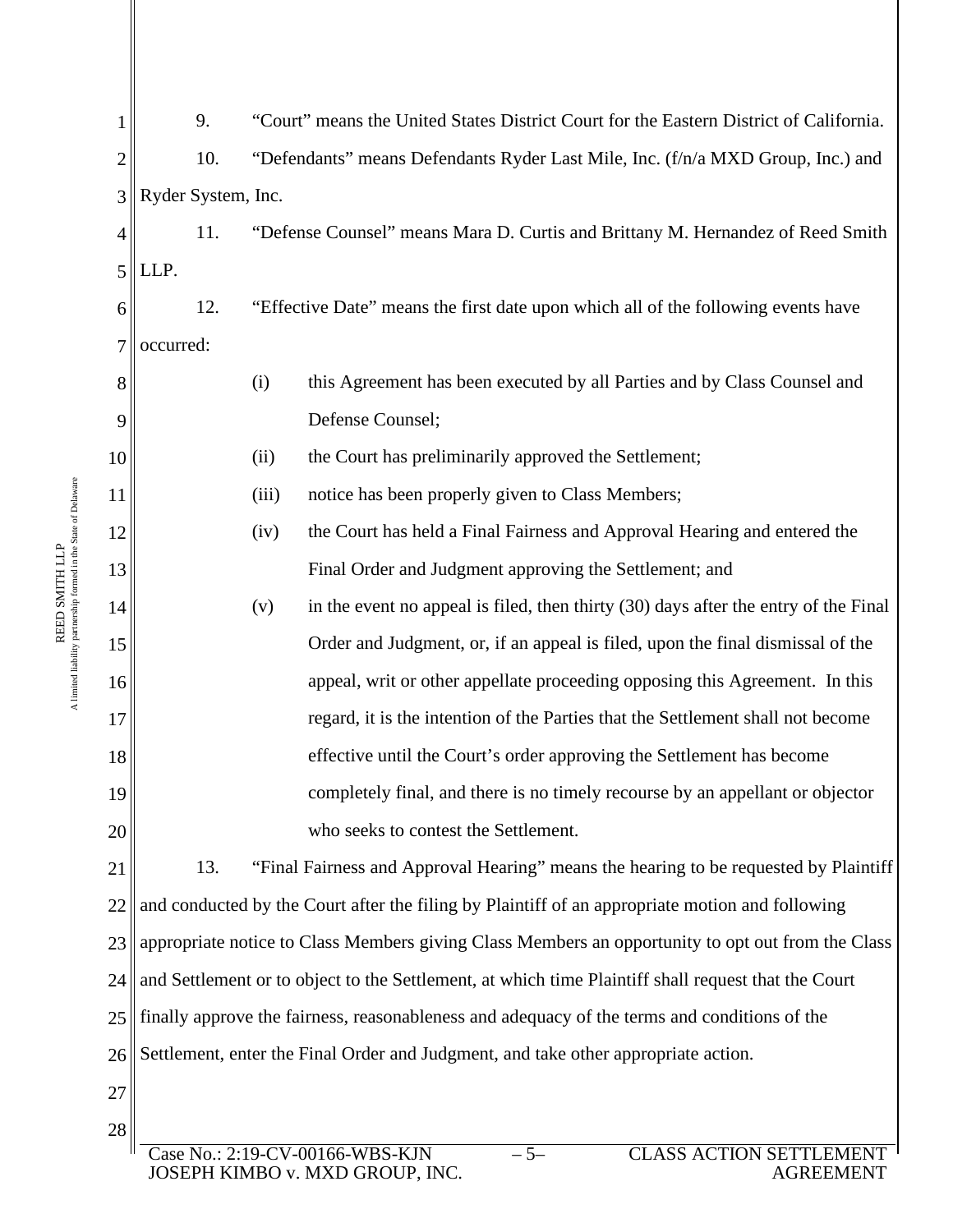1 2 3 4 5 14. "Final Order and Judgment" means the order and judgment to be issued and entered by the Court upon granting final approval of the Settlement and this Agreement as binding upon the Parties and the Settlement Class Members who do not properly and timely submit a written Opt Out, substantially in the form attached as **Exhibit 3**, or as subsequently modified with the approval of counsel for all Parties.

6 7 8 9 10 11 || all Individual Settlement Payments to Settlement Class Members, PAGA Payment Shares to the 12 13 Award to the Class Representative, and payment to the California Labor Workforce Development 14 15 16 15. "Gross Settlement Amount" means the maximum amount of Five Million Dollars and No Cents (\$5,000,000.00) (not including the employer's share of payroll taxes on the portion of the Individual Settlement Payments that constitute payments for alleged wage claims, which shall be submitted by Defendants to the Settlement Administrator in addition to the Gross Settlement Amount), that Defendants shall be required to pay under this Agreement, which shall be inclusive of PAGA Group, Reserve Fund, attorneys' fees and costs, Settlement Administration Costs, Service Agency ("LWDA") pursuant to the California Labor Code Private Attorneys General Act of 2004 ("PAGA"), and employees' share of payroll taxes on any portion of the Individual Settlement Payments to the Settlement Class Members that constitute wages.

17 18 19 20 16. "Individual Settlement Payment" means the gross amount that shall be paid to each Settlement Class Member based on the distribution formula described in paragraph 81 below. If a Class Member is also in the PAGA Group, then the individual shall also receive a PAGA Payment Share.

21 22 23 24 17. "Initial Distribution" means within thirty (30) days of the Effective Date, Settlement Class Members will be mailed checks for their Individual Settlement Payments and PAGA Payment Shares, if applicable, and checks shall remain negotiable through the Check Cashing Deadline as described in paragraphs 88-89 below.

25 26 27 28 18. "Motor Carrier Class Member" or "Motor Carrier Class Members" means the owners of all motor carriers that directly contracted with Defendants in their individual capacity or through a business entity and provided transportation services to Defendants in California at any time from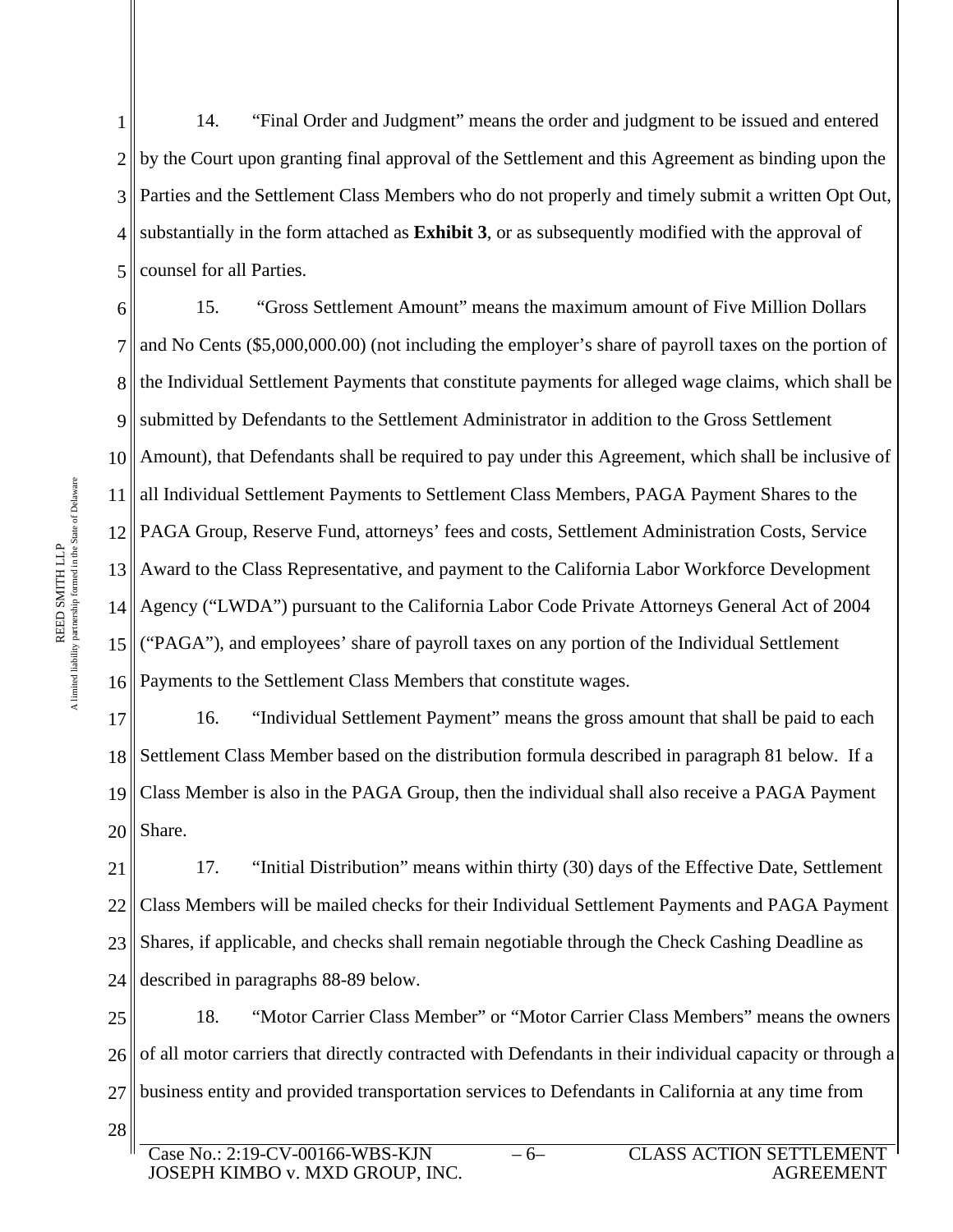1 2 3 4 December 12, 2014 through March 9, 2020. Motor Carrier Class Members includes (1) all motor carrier owners responsible for the day-to-day operations of their businesses that engaged one or more workers to operate their commercial motor vehicles to deliver goods; and (2) all motor carrier owners that also performed delivery services as the driver of their commercial motor vehicles.

5 6 7 19. "Net Settlement Amount" means the amount of money remaining after Class Counsel's attorneys' fees, costs and expenses, any Service Award to the Class Representative, settlement administration costs and expenses, PAGA Payment, and Reserve Fund.

8 9 10 11 12 13 14 motor carrier companies. 20. "Non-Carrier Class Member" or "Non-Carrier Class Members" means all individuals who did not contract with Ryder Last Mile, Inc. (f/k/a MXD Group, Inc.) and are non-owner drivers and helpers authorized to provide transportation services for Defendants in California at any time from December 12, 2014 through March 9, 2020. Non-Carrier Class Members includes drivers and helpers engaged by motor carrier companies to operate their commercial motor vehicles and perform delivery services for Defendants in connection with contracts Defendants had with the owners of the

15 16 17 18 19 20 21. "Notice of Class Action and PAGA Settlement" or "Notice" means the form attached hereto as **Exhibit 1** or whichever form is approved by the Court that shall be mailed to the Class Members to inform them of the terms of this Agreement and their rights and options related thereto. Upon approval by the Court, the Settlement Administrator shall translate the Notice of Class Action and PAGA Settlement into Spanish, and both the English and Spanish versions shall be mailed to the Class Members.

21 22 22. "Objection" means a Class Member's written objection to the Settlement. Any Objection shall be in the form described in paragraphs 76-78 below.

23 24 25 23. "Opt Out" means a written request that a Class Member may submit to be excluded from the Class and the Settlement. Any Opt Out shall be in the form described in paragraph 72 below.

26 27 28 24. "PAGA Group", "PAGA Group Member" or "PAGA Group Members" means all PAGA Motor Carrier Group Members and all PAGA Non-Carrier Group Members. The PAGA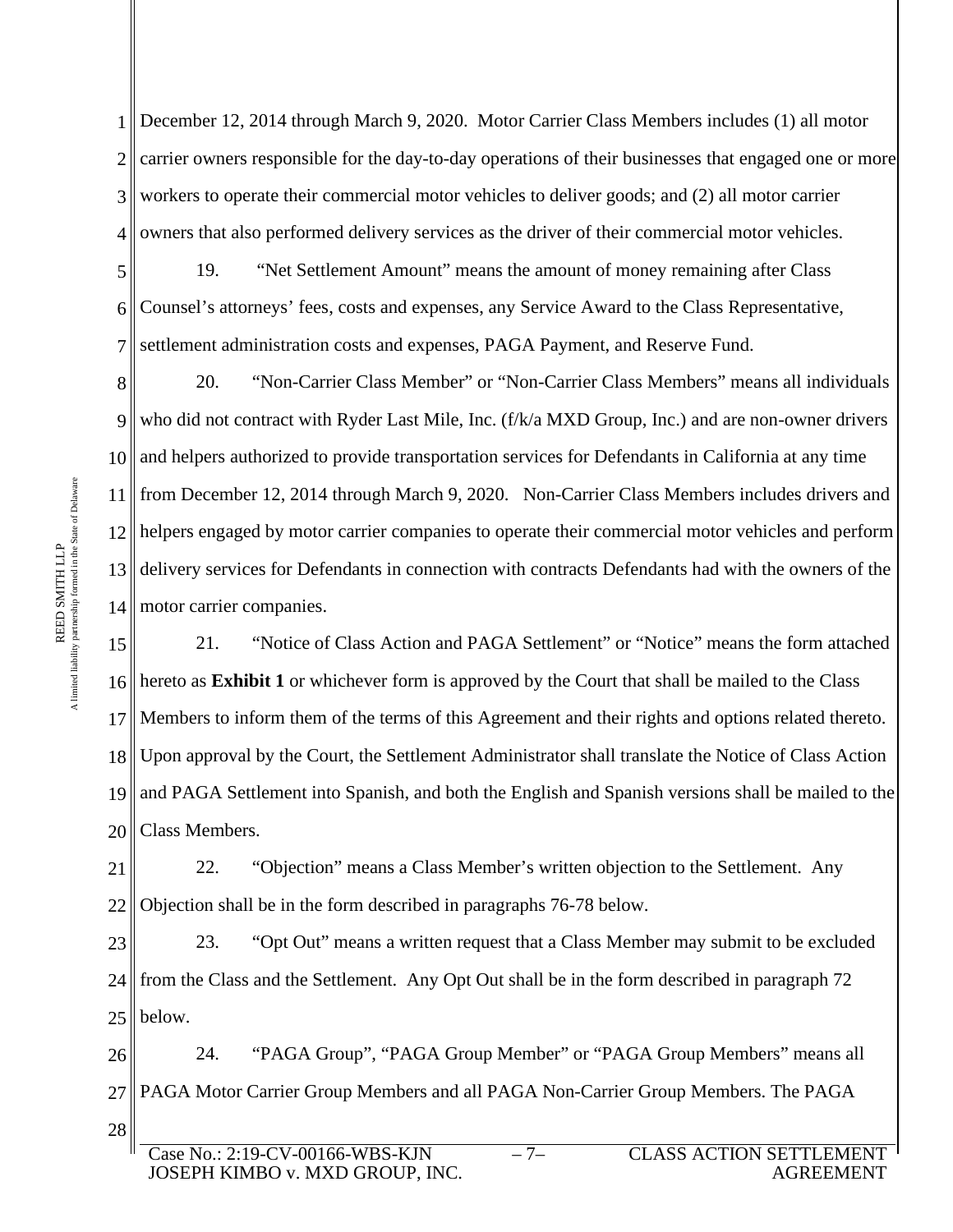1 2 3 Group excludes PAGA Motor Carrier Group Members and PAGA Non-Carrier Group Members that only performed delivery services at the warehouse located at 21508 Baker Parkway, City of Industry, California 91789 between August 16, 2017 to March 9, 2020.

4 5 6 25. "PAGA Letter" means the notice of alleged Labor Code violations that Joseph Kimbo caused to be sent to the LWDA pursuant to Labor Code Section 2699.3(l) on or about August 16, 2018.

7 8 9 26. "PAGA Motor Carrier Group Members" means all Motor Carrier Class Members who provided transportation services to Defendants in California at any time from August 16, 2017 through March 9, 2020.

10 11 12 27. "PAGA Non-Carrier Group Members" means all Non-Carrier Class Members who provided transportation services for Defendants in California at any time from August 16, 2017 through March 9, 2020.

13 14 15 16 17 18 19 20 21 22 28. "PAGA Payment" means the amount that the Parties have agreed to pay to the California Labor and Workforce Development Agency ("LWDA") and the PAGA Group in connection with the California Labor Code Private Attorneys General Act of 2004, California Labor Code Sections 2698, *et seq.* ("PAGA"). The Parties have agreed that One Hundred and Fifty Thousand Dollars and No Cents (\$150,000.00) of the Gross Settlement Amount will be allocated to the resolution of all claims arising under PAGA. Pursuant to Labor Code Section 2699(i), it shall be distributed as follows: 25%, or \$37,500, to the PAGA Group and 75%, or \$112,500, to the LWDA. If it should later be determined by the Court that an additional amount is needed to effectuate a full and complete release of all Released PAGA Claims, the amount shall be deducted from the Gross Settlement Amount.

23 24 25 26 29. "PAGA Payment Share" means the gross amount that shall be paid to each PAGA Group Member for his/her total PAGA Workweeks for Motor Carrier Group Members or total PAGA Workweeks for Non-Carrier Group Members. The PAGA Payment Share shall be calculated as described in paragraph 81 below.

27 28 30. "PAGA Period" means the period between August 16, 2017 through March 9, 2020.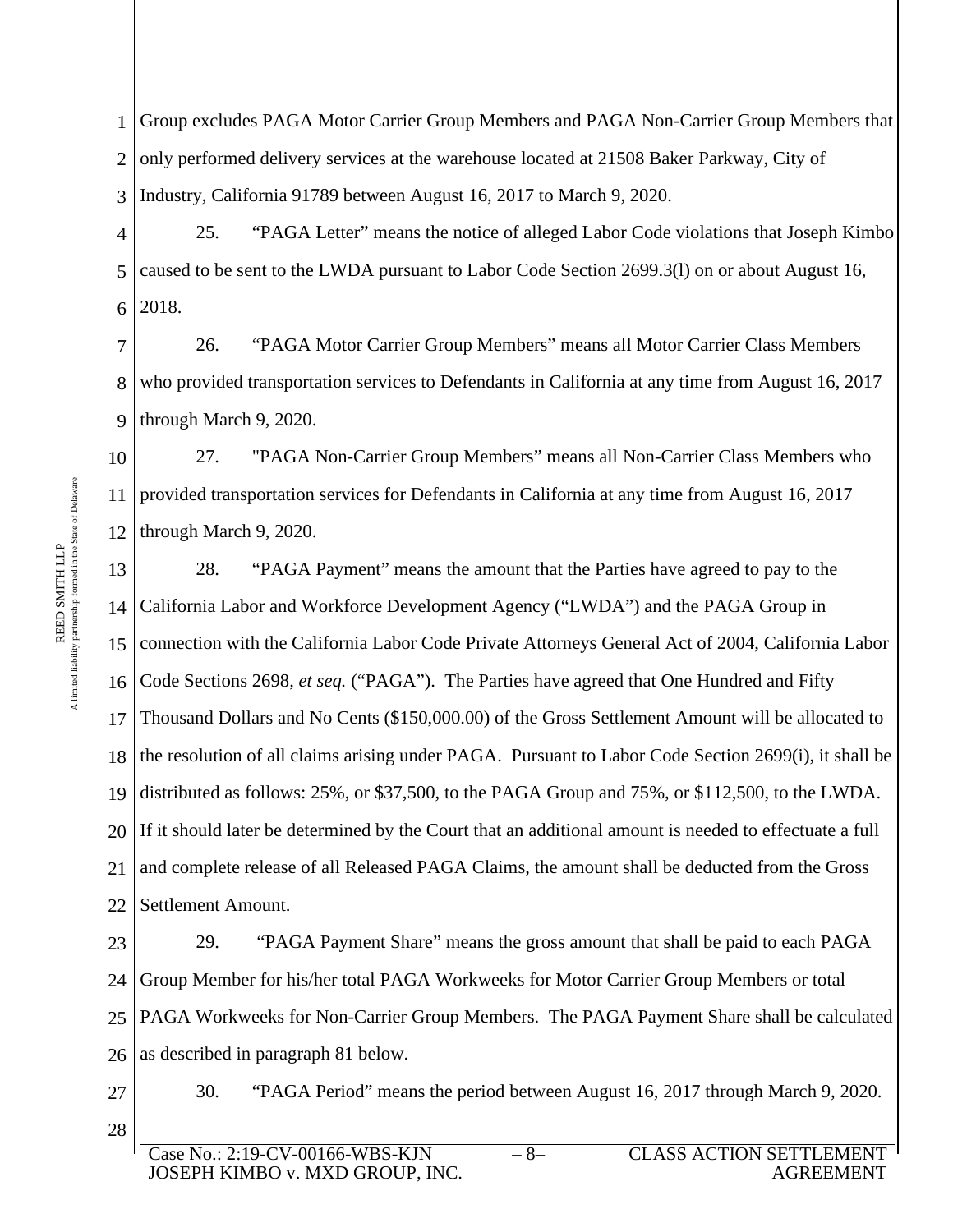1 2 3 31. "PAGA Workweek(s) for Motor Carrier Group Members" means the total number of calendar weeks that each PAGA Motor Carrier Group Member was authorized to provide transportation services to Defendants in California, from August 16, 2017 to March 9, 2020.

4 5 6 32. "PAGA Workweek(s) for Non-Carrier Group Members" means the total number of calendar weeks that each PAGA Non-Carrier Group Member was authorized to provide transportation services to Defendants in California from August 16, 2017 to March 9, 2020.

33. "Parties" means Plaintiff and Defendants.

8 9 10 11 12 34. "Preliminary Approval Order" means the order to be issued by the Court approving and authorizing the mailing of the Notice by the Settlement Administrator, setting the date of the Final Fairness and Approval Hearing and granting preliminary approval of the Settlement set forth in this Stipulation, among other things, substantially in the form attached as **Exhibit 2**, or as subsequently modified with the approval of counsel for all Parties.

13 14  $15<sub>1</sub>$ 16 17 35. "Proof of Costs" means document(s) that a Class Member may submit to the Settlement Administrator to show that he or she is entitled to payment from the Claims Compensation Fund. Adequacy of Proof of Costs submitted will be evaluated by Class Counsel, Defense Counsel, and the Settlement Administrator. In the event of a disagreement, the Settlement Administrator will make the final decision.

18 19 20 21 22 23 24 25 36. "Proof of Work" means document(s) that a Class Member may submit to the Settlement Administrator to show that he or she is entitled to payment based upon a different number of Qualifying Motor Carrier Workweeks or Qualifying Non-Carrier Workweeks and/or different number of PAGA Workweeks for Motor Carrier Group Members or PAGA Workweeks for Non-Carrier Group Members than the number(s) calculated by the Settlement Administrator based upon Defendants' data. Adequacy of the Proof of Work submitted will be evaluated by Class Counsel, Defense Counsel, and Settlement Administrator. In the event of a disagreement, the Settlement Administrator will make the final decision.

- 26
- 27 28

A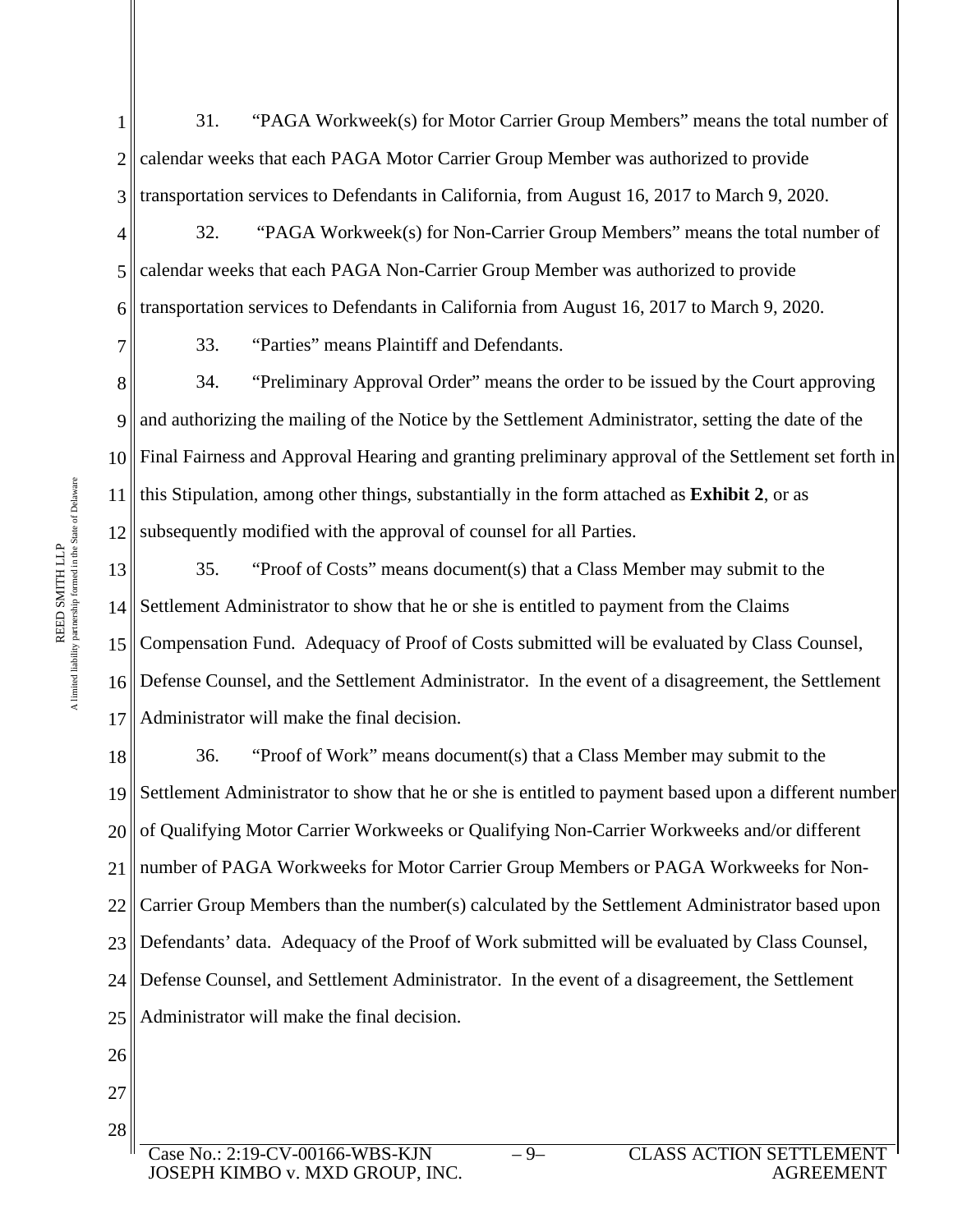1 2 3 37. "Qualifying Motor Carrier Workweeks" means the total number of calendar weeks that each Motor Carrier Class Member was authorized to provide transportation services to Defendants in California during the Class Period.

4 5 6 38. "Qualifying Non-Carrier Workweeks" means the total number of calendar weeks that each Non-Carrier Class Member was authorized to provide transportation services to Defendants in California during the Class Period.

7

39. "Released Class Claims" are defined in paragraph 99 below.

8

40. "Released PAGA Claims" are defined in paragraph 100 below.

9 10 11 12 13 14 jointly liable with any of the foregoing. 41. "Released Parties" means Defendants Ryder Last Mile, Inc. (f/k/a MXD Group, Inc.) and Ryder System, Inc. and each of their respective present and former parents, affiliates, divisions and subsidiaries, acquired companies, and each of their respective present and former directors, officers, shareholders, agents, representatives, employees, partners, attorneys, insurers, predecessors, successors, assigns, affiliated companies and entities and any individual or entity that could be

15 16 17 18 19 20 21 22 23 42. "Reserve Fund" means an allocation of One Hundred and Twenty-Five Thousand Dollars (\$125,000.00) from the Gross Settlement Amount that the Parties have agreed to set aside in order to make payments to individuals who were not originally identified as Class Members, but who are Class Members and who are identified as Class Members before the Reserve Fund is paid to the *cy pres* recipient as set forth below. The Parties agree that the Reserve Fund will be maintained by the Settlement Administrator for sixty (60) days following expiration of the Check Cashing Deadline set forth in paragraph 89. The Settlement Administrator will distribute any remaining money in the Reserve Fund not allocated after sixty (60) days following expiration of the check cashing deadline to St. Christopher's Fund (https://truckersfund.org) as the *cy pres* recipient.

24 25 26 27 43. "Response Deadline" means the forty-five (45) day period following the date the Settlement Administrator mails the Notice of Class Action and PAGA Settlement to Class Members within which any Class Member may: (a) submit a written Opt Out to be excluded from the Class and this Settlement; (b) submit an Objection; and/or (c) submit Proof of Work documentation.

28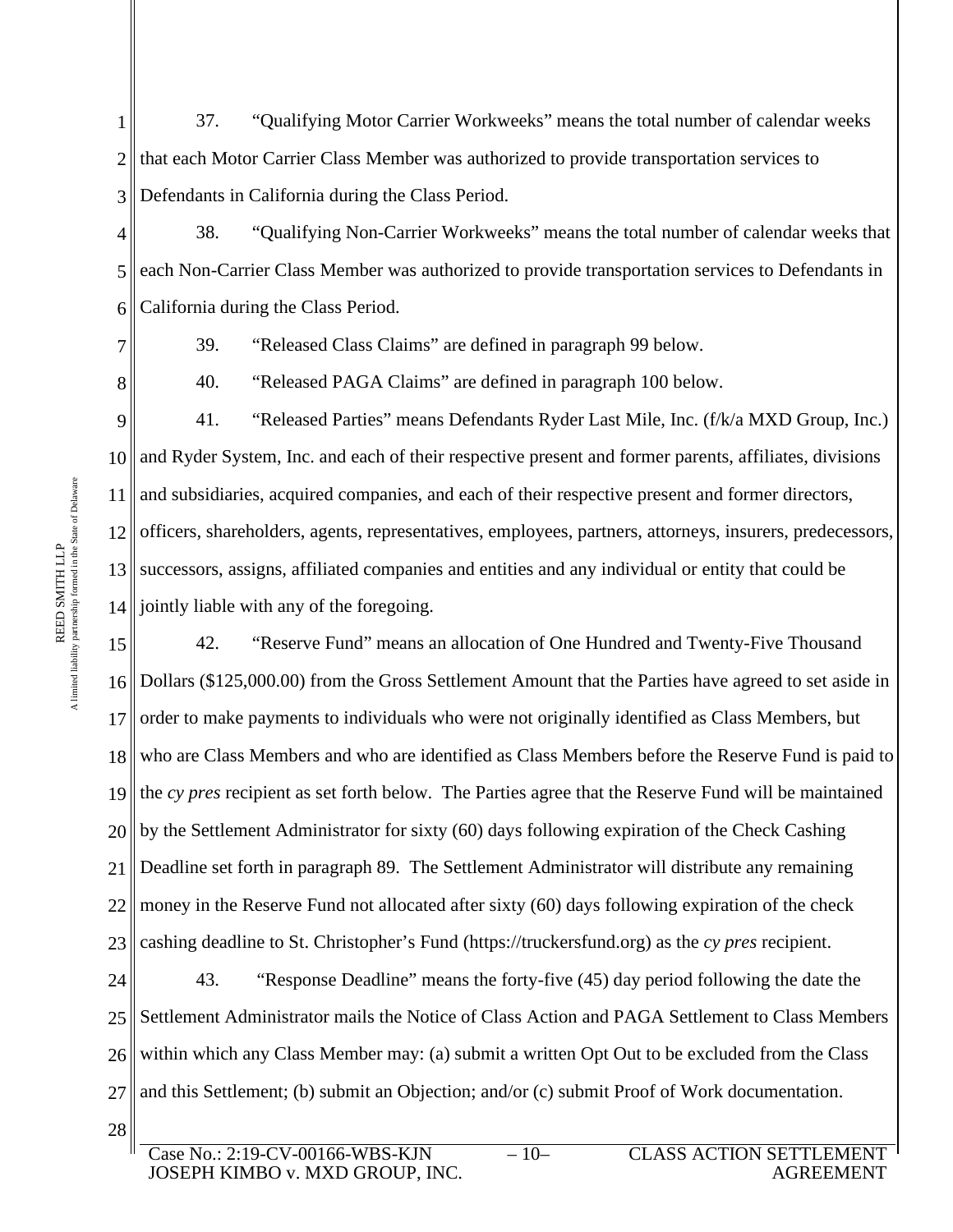1 2 44. "Ryder" means defendants Ryder Last Mile, Inc. (f/k/a MXD Group, Inc.) and Ryder System, Inc.

3 4 5 45. "Service Award" means any payment to the Class Representative for his service to the Class and his individual release as set forth in paragraph 101, which is in addition to whatever payments he may otherwise be entitled to as a Settlement Class Member.

6 7 46. "Settlement" means the final and complete disposition of the Civil Action as provided for in this Agreement and all Exhibits hereto.

8

47. "Settlement Administrator" means Heffler Claims Group LLC.

9 10 11 Settlement Amount, including, but not limited to: (i) translating into Spanish, printing and mailing 12  $13<sub>1</sub>$ 14 all appropriate tax filings and forms; (iii) computing the amount of and distributing Individual 15 Settlement Payments, PAGA Payment Shares, Class Representative Service Award, and Class 16 17 18 19 20 48. "Settlement Administration Costs" means the reasonable costs and fees of administration of this Settlement to be paid to the Settlement Administrator from the Gross and re-mailing (if necessary) of Notices of Class Action and PAGA Settlement to Class Members; (ii) preparing and submitting to Settlement Class Members, PAGA Group, and government entities Counsel Attorneys' Fees, Costs and Expenses; (iv) processing and validating Opt Outs; (v) establishing a Qualified Settlement Fund, as defined by the Internal Revenue Code; and (vi) calculating and remitting to the appropriate government agencies all employer and employee tax obligations arising from the Settlement and preparing and submitting filings required by law in connection with the payments required by the Settlement.

21 22 23 49. "Settlement Class Members" means Plaintiff and all other Motor Carrier Class Members and Non-Carrier Class Members who do not submit a timely and valid Opt Out under the process described in paragraph 72 below.

24 25 26 and Qualifying Non-Carrier Workweeks for all Settlement Class Members during the Class Period, 27 50. "Workweek Payment Rate for the Class Members" means the result derived from the division of the Net Settlement Amount by the total number of Qualifying Motor Carrier Workweeks as described in paragraph 81 below.

A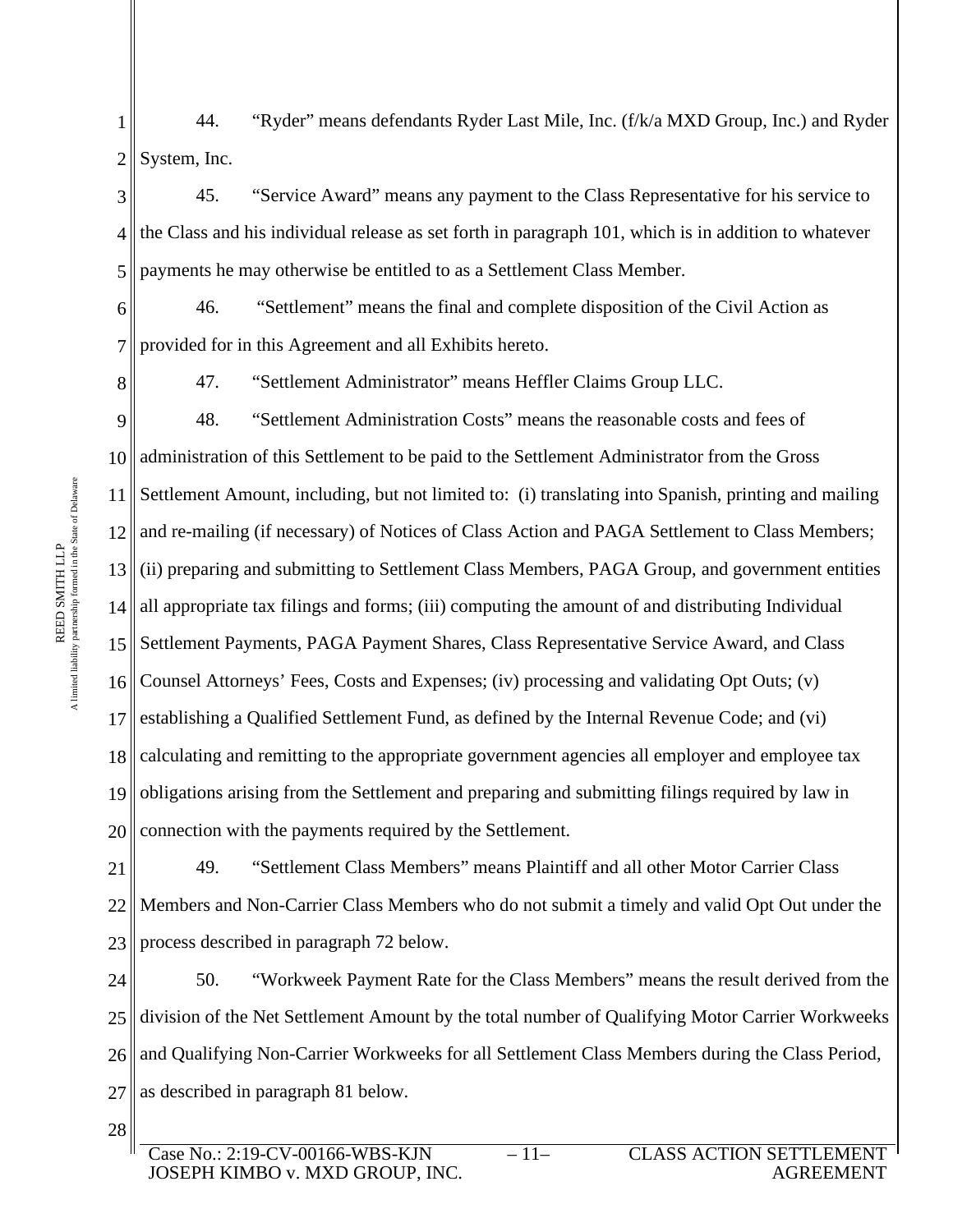2 3 4 5 6 division of the PAGA Payment allocated to the PAGA Group by the total number of PAGA Workweeks for Motor Carrier Group Members and PAGA Workweeks for Non-Carrier Group Members during the PAGA Period, as described in paragraph 81 below. **BACKGROUND** 52. On December 12, 2018, Plaintiff filed the above-referenced Complaint in the

7 8 9 10 11 12 13 14 in lieu; (7) failed to provide paid, off duty or compliant rest periods, and/or compensation in lieu 15 thereof; (8) failed to keep accurate payroll records; (9) failed to provide accurate itemized wage 16 17 18 Sacramento Superior Court against Defendants. Through the Complaint, Plaintiff, a former driver (on behalf of himself and all others similarly situated), sought damages, restitution, penalties, preand post-judgment interest, costs, attorneys' fees, and any other relief deemed appropriate by the Court on the basis of the allegations, inter alia, that Defendants: (1) failed to reimburse business expenses; (2) unlawfully deducted compensation to cover certain ordinary business expenses; (3) failed to pay minimum wages; (4) failed to pay regular rate for all hours worked; (5) failed to pay overtime compensation; (6) failed to provide off-duty and compliant meal periods, or compensation statements; (10) failed to pay all wages due upon termination of employment; (11) engaged in unfair competition in violation Business & Professions Code §§ 17200, *et seq*.; and (12) statutory penalties pursuant to PAGA.

51. "Workweek Payment Rate for the PAGA Group" means the result derived from the

19 20 21 22 53. Defendants deny each of the allegations of the Complaint and the PAGA Letter, deny that Defendants have any liability for the claims of Plaintiff, the putative class he purports to represent or any allegedly aggrieved employee, and denies that Plaintiff, the putative class he purports to represent or any allegedly aggrieved employee is entitled to any relief.

23 24 25 54. Class Counsel and Defense Counsel have extensive experience in litigating wage and hour class actions in California. Class Counsel and Defense Counsel have vigorously litigated the Civil Action since its inception.

26 27 28 55. On December 4, 2019, Plaintiff and Defendants engaged in mediation before Mediator Antonio Piazza, an experienced mediator in this area of law. In advance of mediation,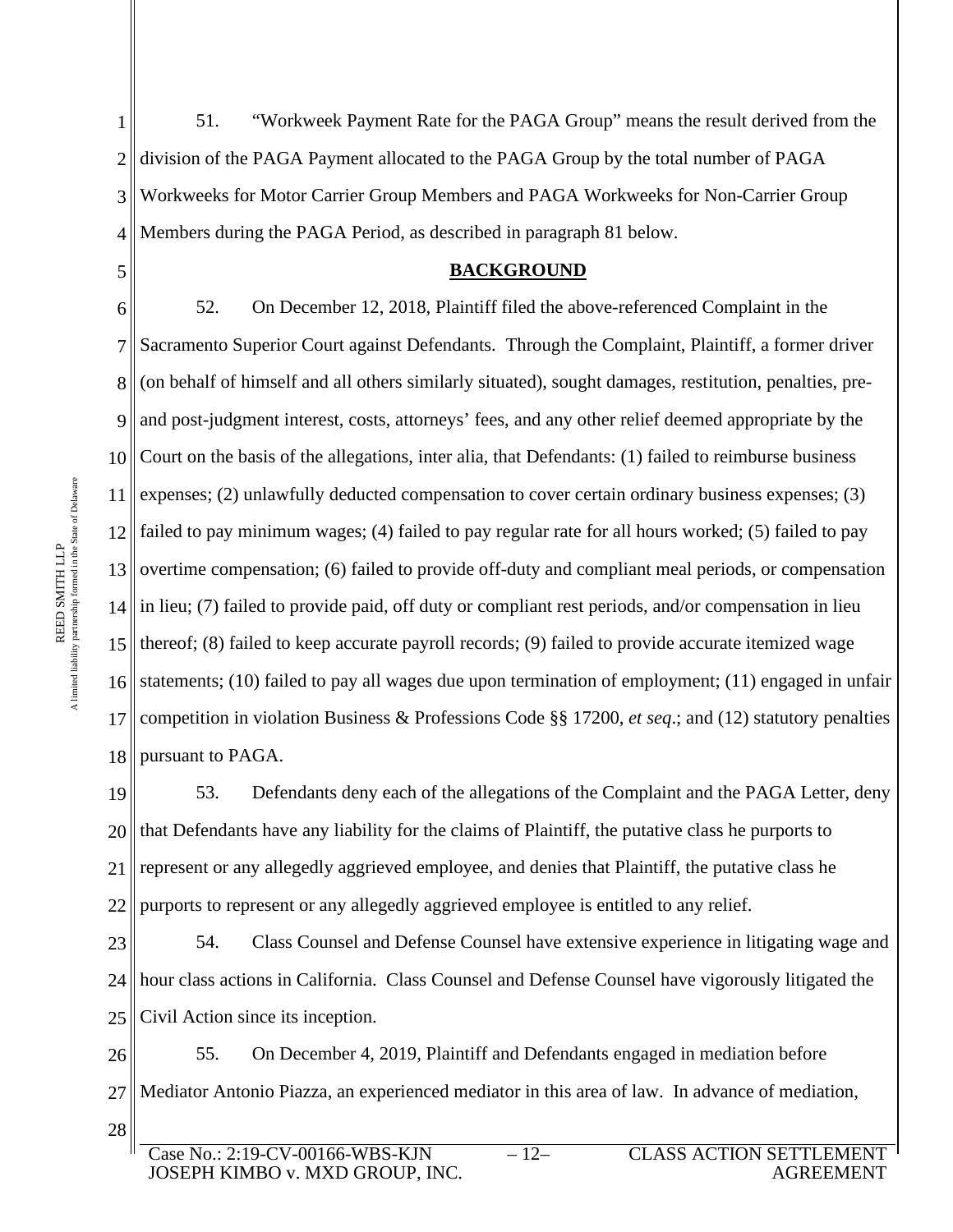1 Defendants produced data and information informally requested by Plaintiff to evaluate potential 2 3 4 indicated that there were approximately 217,787 different routes for the time period from January 7, 5 6 7 8 execution by Plaintiff and Defendants. alleged damages and engage in meaningful settlement discussions, including but not limited to, routing data for the nine (9) California locations encompassed in the Civil Action. The routing data 2014 through October 9, 2019. The mediation was successful and Plaintiff and Defendants agreed on the principal terms of a settlement and executed a Memorandum of Understanding ("MOU") to memorialize their agreement. The MOU is superseded in all respects by this Agreement upon

9 10 11 12 13 14 56. This Agreement is made in compromise of and embraces all claims against any of the Released Parties as enumerated in paragraphs 101-102 below, including , but not limited to, all wage and hour claims, rights, demands, liabilities, causes of action, and theories of liability of every nature and description, whether known or unknown, that were or could have been alleged against Defendants or any of the Released Parties arising out of or based on the facts alleged in the Complaint and PAGA Letter.

15 16 17 18 19 20 21 22 23 24 25 26 27 28 57. Plaintiff and Defendants enter into this Agreement contingent only upon approval by the Court. Because the settled matter is a putative class action, this Agreement must receive preliminary and final approval by the Court. Should the Court, or any other court taking jurisdiction of this matter, decline to approve all material aspects of the Settlement or make any ruling substantially altering the material terms of the Settlement, the Settlement shall be voidable and unenforceable as to Plaintiff and Defendants, at the option of any party. If, but only if, one or more of the requirements of the immediately preceding sentence is met, any party may exercise his, her or its option to void this Settlement by giving notice, in writing, to the other Parties and to the Court at any time before final approval by the Court of this Settlement. For purposes of this provision, the attorneys' fees and costs to Class Counsel and the Net Settlement distribution formulas set forth in paragraphs 79 and 81 below, are not material terms and may be modified by the Parties and/or the Court if necessary or appropriate to achieve final approval of the Settlement. In the event that the Effective Date, as defined herein, does not occur, this Agreement shall be deemed null and void *ab*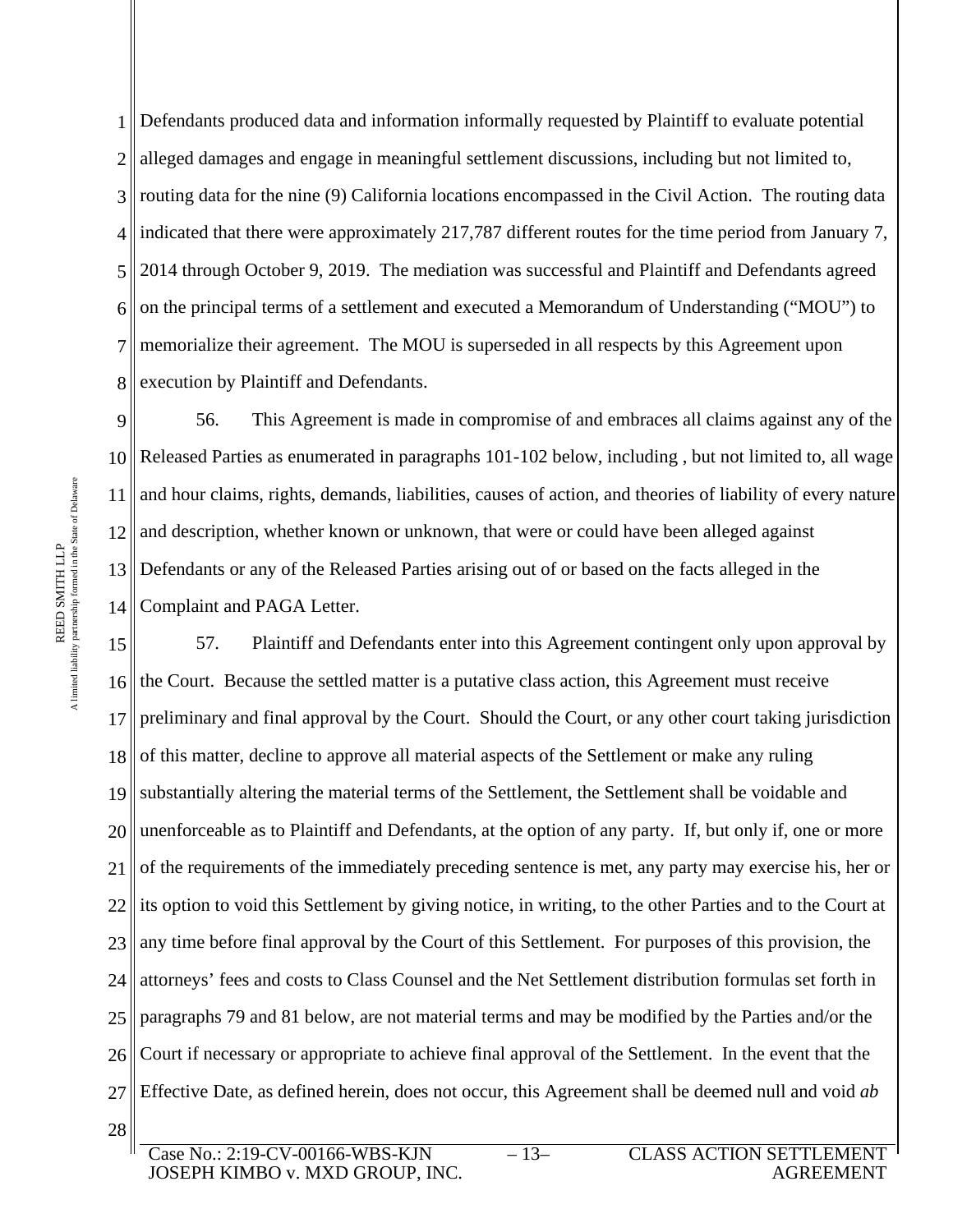1 *initio* and shall be of no force or effect whatsoever, and shall not be referred to or utilized for any 2 3 4 5 6 7 8 amount in excess of the Gross Settlement Amount set forth above for the claims included in the Civil 9 10 purpose. Defendants deny all of Plaintiff's claims and all class and representative claims as to liability and damages. Defendants expressly reserve all rights to challenge any and all such claims and allegations upon all procedural and factual grounds, including the assertion of all defenses, if the Effective Date of the Settlement does not occur. Likewise, Plaintiff expressly reserves all rights to pursue, amend, dismiss or otherwise dispose of the claims covered under this Settlement, including but not limited to seeking damages, restitution, fees, expenses, interest and/or any other monetary Action or for any other claims Plaintiff may have against Defendants, in the event the Effective Date of the Settlement does not occur.

11 12 disputed factual and legal issues involved in the Civil Action, the risks attending further prosecution, 13 14 settlement on the terms set forth herein is in the best interest of Plaintiff and the Class, and is fair and 15 | reasonable. 58. Plaintiff and Class Counsel have concluded, after taking into account the sharply and the substantial benefits to be received pursuant to settlement as set forth in this Agreement, that

16 17 18 19 59. Similarly, Defendants have concluded, after taking into account the sharply disputed factual and legal issues involved in the Civil Action, the risks and expense attending further llitigation, and its desire to put the controversy to rest, that settlement on the terms set forth herein is in their best interest and is fair and reasonable.

20 21 22 23 24 60. This Settlement contemplates (i) entry of an order preliminarily approving the Settlement, (ii) distribution of the Notice of Class Action and PAGA Settlement to Class Members, and (iii) entry of a Final Order and Judgment of the Settlement. The Court shall retain jurisdiction over the Civil Action and Parties for purposes of enforcing the Settlement and resolving any disputes relating to the Settlement.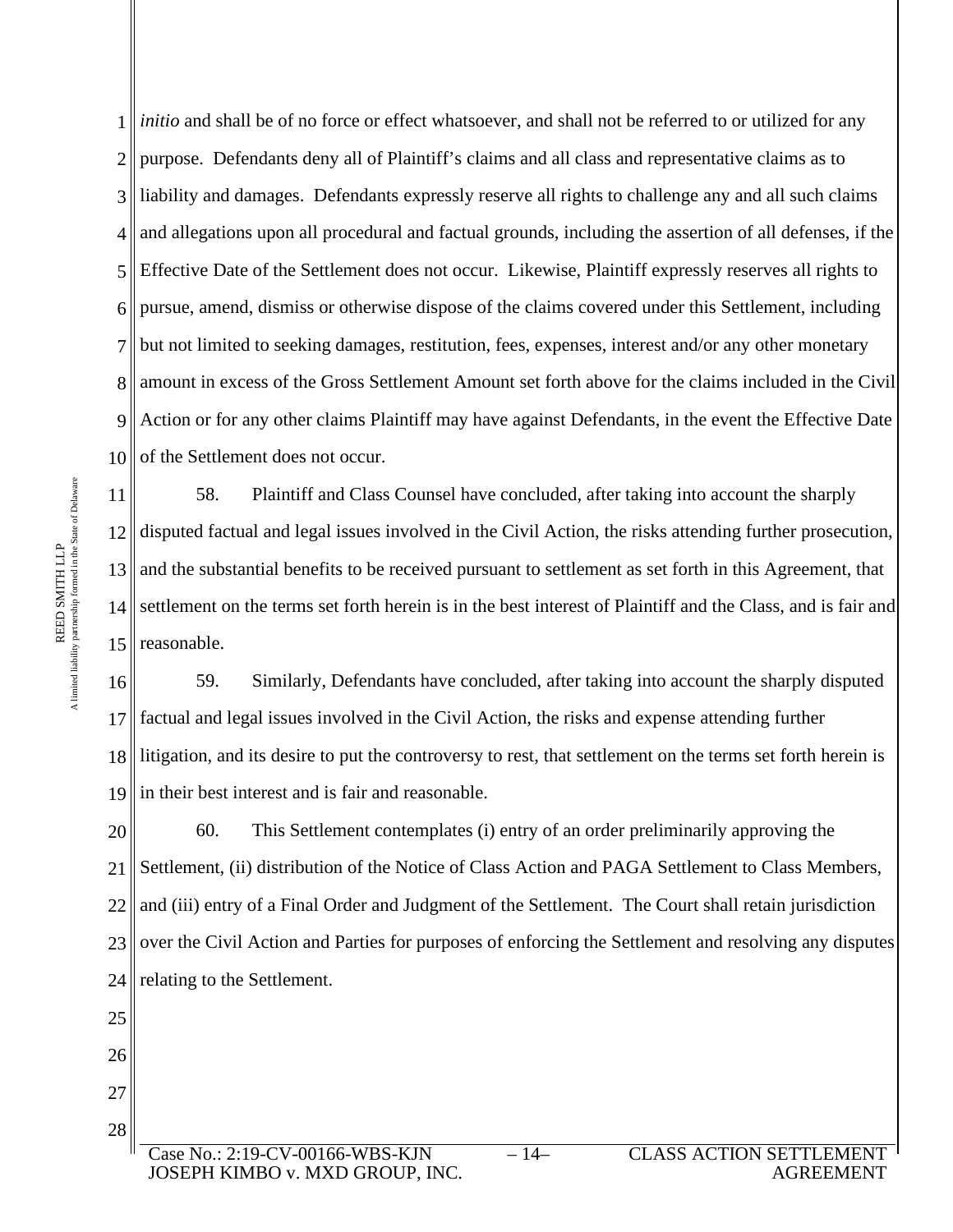# **SETTLEMENT APPROVAL AND IMPLEMENTATION PROCEDURE**

# **Preliminary Approval of Settlement**

3 4 5 6 7 8 submission shall also include the proposed Notice of Class Action and PAGA Settlement in the form 9 10 11 12 13 14 61. As soon as practicable, Class Counsel shall submit this Agreement to the Court for its preliminary approval. Plaintiff shall also move the Court to enter a Preliminary Approval Order and to conditionally certify the Class for purposes of this Settlement only. The submission shall also include admissible evidence as may be required for the Court to determine that this Settlement is fair, adequate and reasonable, as required by Rule 23 of the Federal Rules of Civil Procedure. The attached hereto as Exhibit 1, and a proposed order granting preliminary approval of Settlement, which shall, among other things, set a Final Fairness and Approval Hearing date. Pursuant to Cal. Labor Code 2699(l)(2), Class Counsel also shall submit this Agreement to the Labor Workforce and Development Agency at the same time that it is submitted to the Court. Plaintiff and Defendants agree that the conditional certification of the Class for settlement purposes only is in no way an admission by any of the Released Parties that class certification would otherwise be proper.

# **Notice to Class Members and PAGA Group**

16 17 18 19 20 62. Following the Court's order granting preliminary approval of this Settlement, the Settlement Administrator shall disseminate the Notice of Class Action and PAGA Settlement in the form attached hereto as Exhibit 1 to the Class Members, with any modifications to non-material terms required by the Court and/or any modifications agreed to by the Parties and approved by the Court.

21

15

# **Cooperation**

22 23 24 25 26 27 63. The Parties agree to cooperate with each other to accomplish the terms of this Settlement, including, but not limited to, the timely execution of such documents and such other acts as may be reasonably necessary to implement the terms of this Settlement. Neither the Parties nor any of their attorneys or agents shall solicit or encourage any Class Members to exclude themselves from the Settlement or to object to the Settlement. The Parties to the Settlement shall use their best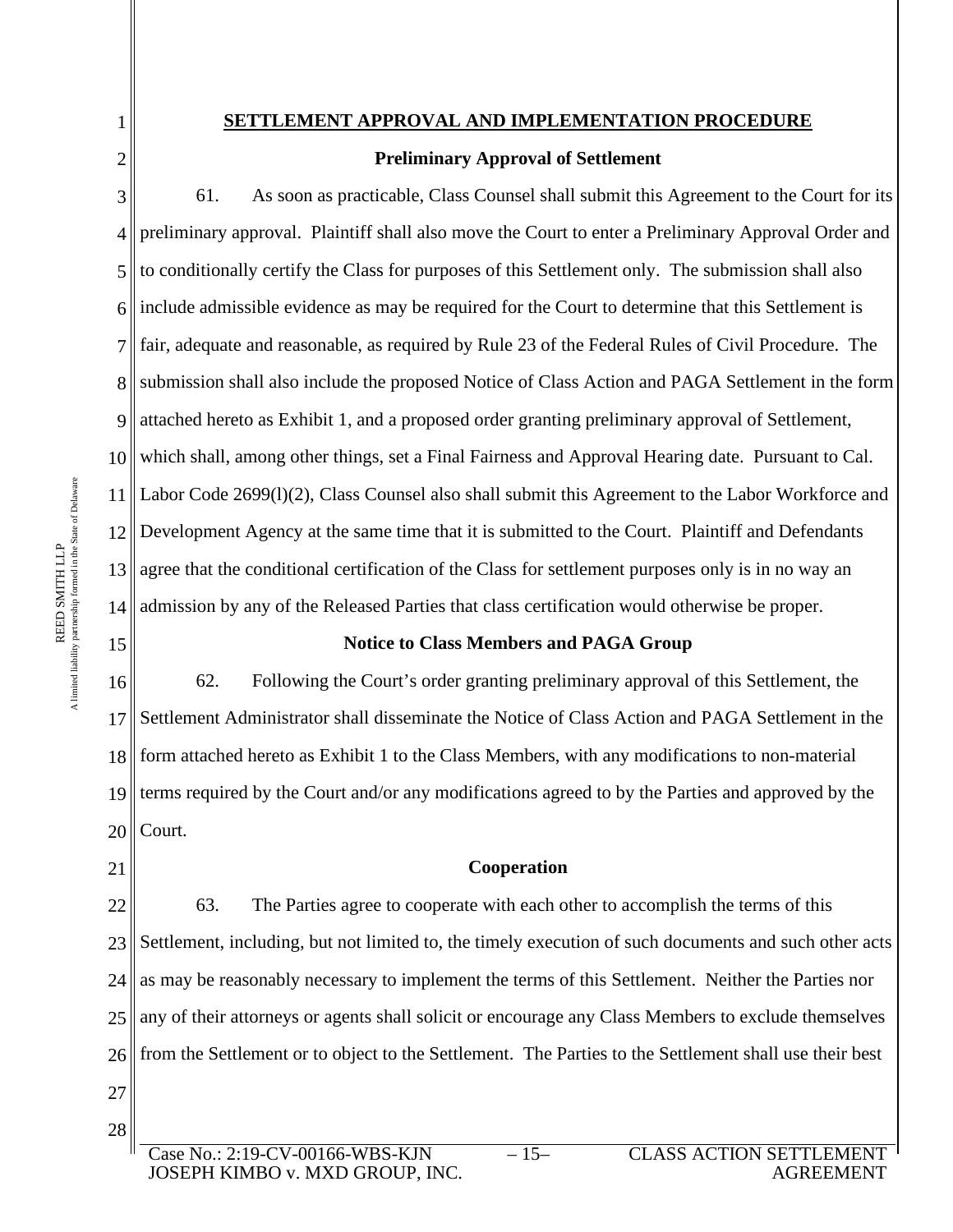1 2 efforts, including all efforts contemplated by this Agreement and any other efforts that may become necessary by Court order, or otherwise, to effectuate this Settlement and the terms set forth herein.

3

#### **Notice of Class Action and PAGA Settlement by Mail & Email**

4 5 6 7 8 most recent e-mail address, Qualifying Motor Carrier Workweeks or Qualifying Non-Carrier 9 10 11 12 13 14 Members of the Settlement. The Class Data shall be disclosed to Class Counsel only as necessary to 15 allow them to fulfill their fiduciary duties to the Class and investigate issues that may arise with 16 17 18 19 20 21 22 23 24 25 26 64. Delivery of the Class Data. "Class Data" means a complete list of all Class Members that Defendants will diligently and in good faith compile from their records. The Class Data will include the following information from Defendants' records all to the extent available: each Class Member's full name, most recent mailing address and telephone number, social security number, Workweeks and PAGA Workweeks for Motor Carrier Group Members or PAGA Workweeks for Non-Carrier Group Members. Defendants shall provide the Settlement Administrator with the Class Data no later than thirty (30) calendar days after the Court grants preliminary approval of the Settlement. The Class Data shall only be used by the Settlement Administrator for the purpose of calculating the Individual Settlement Payments and PAGA Payment Shares and notifying Class respect to payments to be made to Class Members and/or PAGA Group Members, so long as notice and an opportunity to object is provided to Defendants through their counsel of record. If such notice is provided to Defendants by the Settlement Administrator and Class Counsel, Defendants shall have three business day to object to such disclosure. If Defendants object to such disclosure, counsel for the parties will meet and confer in good faith to resolve the objection. If the objection cannot be resolved, the dispute will be brought to the Court within five calendar days from the objection in a joint letter brief not to exceed two pages for resolution. The Class Data shall not be disclosed to the Class Representative, or any other Class Members or PAGA Group, without written consent of Defendants or by order of the Court. The Settlement Administrator shall not use the Class Data or any information contained therein for any purpose other than to administer the Settlement in accordance with this Agreement. The Settlement Administrator shall be responsible

27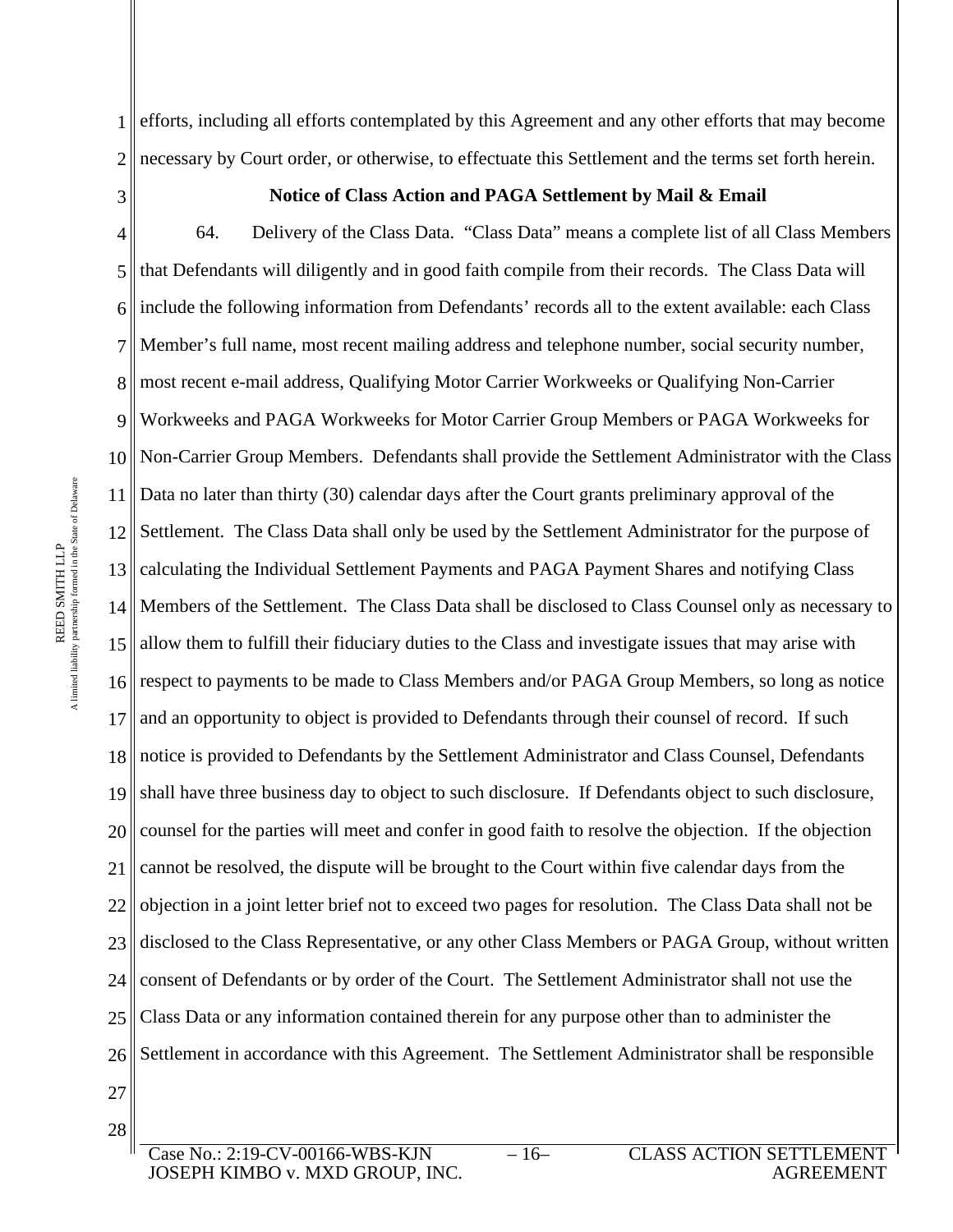1 for following all privacy laws and taking appropriate steps to ensure that Class Members' personal 2 information is safeguarded and protected from improper disclosure or use.

3 4 5 6 7 8 Settlement will be in the form attached hereto as Exhibit 1 to the Class Members, with any 9 10 65. Within twenty-one (21) days of receiving the Class Data from Defendants pursuant to paragraph 64 above, the Settlement Administrator shall mail by First-Class United States mail, and email to the extent email addresses are available, the Notice of Class Action and PAGA Settlement to each Class Member, all in English and Spanish, using the most recent address available to the Settlement Administrator for mail and email delivery. The Notice of Class Action and PAGA modifications to non-material terms required by the Court and/or any modifications agreed to by the Parties and approved by the Court.

11 12 PAGA Settlement, the Settlement Administrator will perform a search based on the National Change 13 14 15 Administrator as non-deliverable on or before the Response Deadline will be sent promptly via 16 17 18 19 20 21 22 23 24 25 26 27 66. Confirmation of Contact Information. Prior to mailing the Notice of Class Action and of Address Database for information to update and correct for any known or identifiable address changes. Any Notices of Class Action and PAGA Settlement returned to the Settlement regular First-Class U.S. Mail to the forwarding address affixed thereto, and the Settlement Administrator will indicate the date of such re-mailing on the Notice of Class Action and PAGA Settlement. If no forwarding address is provided, the Settlement Administrator will promptly attempt to determine the correct address using reasonable address search tools / skip tracing, and will then perform a single re-mailing. With regard to any Class Member whose Notice of Class Action and PAGA Settlement is returned as non-deliverable, and for whom the Settlement Administrator is unable to determine a reliable address using reasonable and customary methods, the Settlement Administrator will place their Individual Settlement Payment and PAGA Payment Share in the Reserve Fund. Their Individual Settlement Payment and PAGA Payment Share will be maintained by the Settlement Administrator in the Reserve Fund on behalf of the Class Member for sixty (60) days following expiration of the Check Cashing Deadline. In such event, the Class Member shall nevertheless remain bound by the terms of the Settlement and the Final Order and Judgment.

A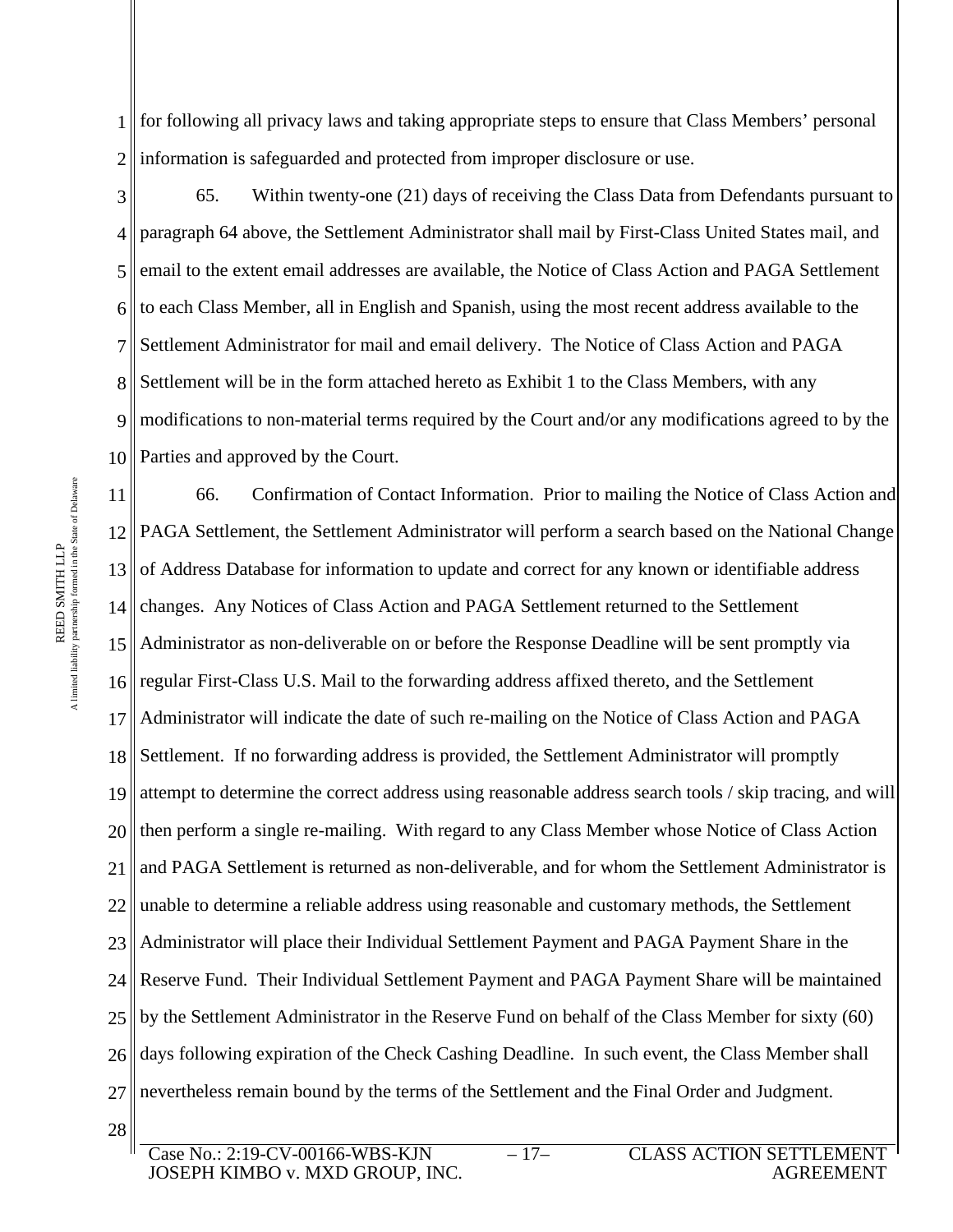1 2 3 67. Pursuant to the Class Action Fairness Act, the Settlement Administrator will also provide notice of this Settlement to the Office of the Attorneys General of the United States and of all states where Class Members currently reside.

4

#### **Distribution Formula and Opportunity to Contest Workweeks**

5 6 7 8 Carrier Class Member. If the Class Member is also in the PAGA Group, the Notice shall also set 9 10 11 12 13 14 approval of the Settlement. If the Class Member is also in the PAGA Group, the Notice shall also 15 provide the estimated Workweek Payment Rate for the PAGA Group and formula for calculating the 16 17 18 19 20 68. The Notice of Class Action and PAGA Settlement shall be individually tailored for each Class Member to set forth the number of Qualifying Motor Carrier Workweeks applicable to the Motor Carrier Class Member or Qualifying Non-Carrier Workweeks applicable to the Nonforth the number of PAGA Workweeks for Motor Carrier Group Members or PAGA Workweeks for Non-Carrier Group Members. The Notice shall also provide the estimated Workweek Payment Rate for Class Members and formula for calculating Individual Settlement Payments such that the Motor Carrier Class Member or Non-Carrier Class Member may readily calculate an estimated Individual Settlement Payment that he or she will receive under this Settlement if the Court grants final PAGA Payment Shares such that the PAGA Group may readily calculate an estimated PAGA Payment Share that he or she will receive under this Settlement if the Court grants final approval of the Settlement. The Notice also shall notify the Class Members that governmentally-mandated tax withholdings shall be deducted from a portion of his or her Individual Settlement Payment, as described in paragraph 86 below.

21 22 23 24 25 26 her by the Settlement Administrator, the Class Member must submit Proof of Work to inform the 27 28 69. If the Motor Carrier Class Member or Non-Carrier Class Member wishes to contest the number of Qualifying Motor Carrier Workweeks or Qualifying Non-Carrier Workweeks assigned to him or her by the Settlement Administrator, or PAGA Motor Carrier Group Member or PAGA Non-Carrier Group Member wishes to contest the number of PAGA Workweeks for Motor Carrier Group Members or PAGA Workweeks for Non-Carrier Group Members assigned to him or Settlement Administrator of the basis for contesting any of the assigned workweeks. In the case of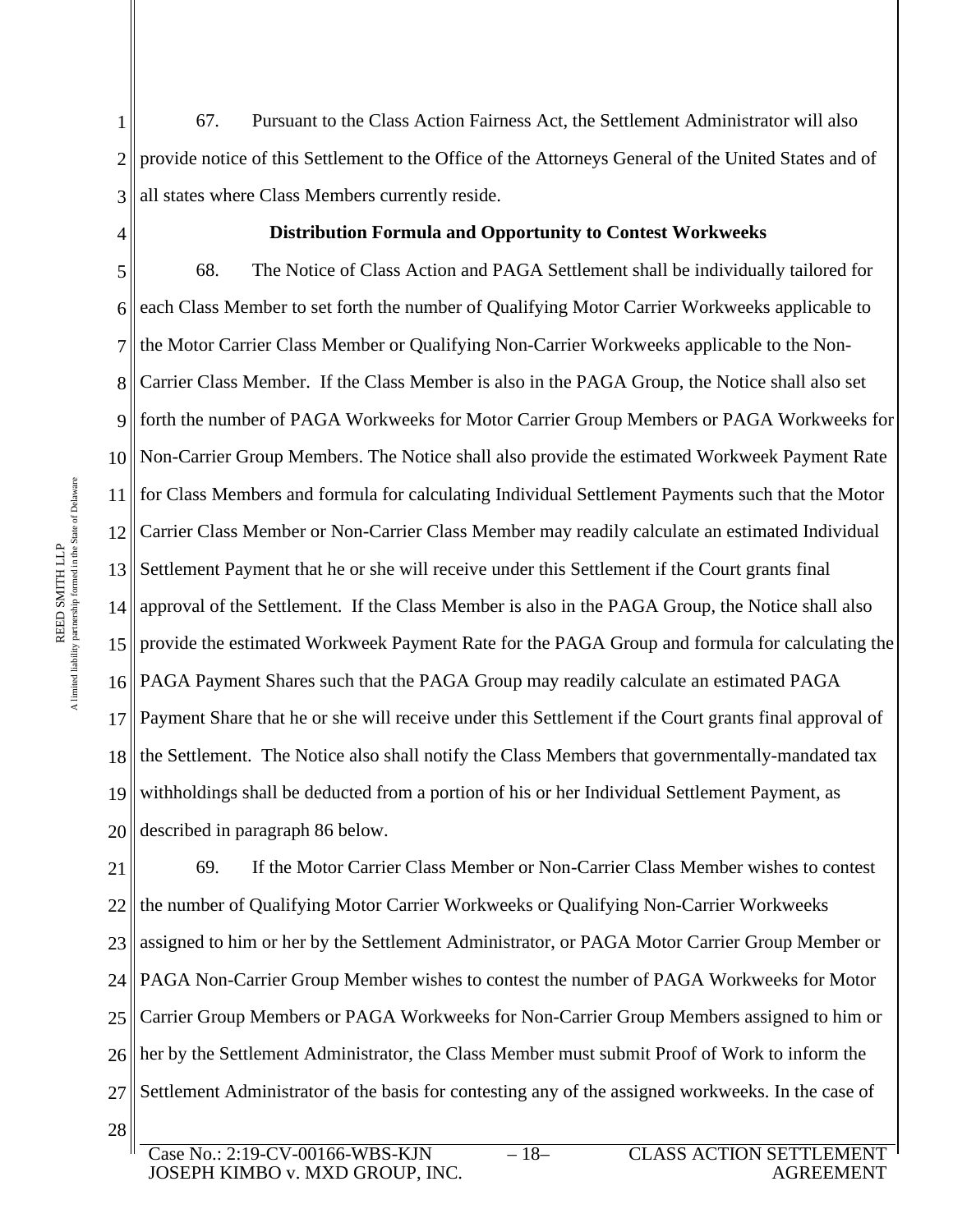1 the Class Member's death or incapacity, this may be submitted by the Class Member's authorized 2 3 4 5 6 7 8 invoices, 1099s, tax returns, or other records that a Class Member may have that show his or her 9 10 11 12 representative. To be accepted, the Class Member's Proof of Work contesting the data must: (1) be sufficient to allow identification of the Class Member's full name, address, and the last four digits of his or her Social Security Number (for identification purposes only); (2) state, in writing, the reasons why he or she believes an additional amount is owed; (3) be signed by the Class Member or his or her legal representative; and (4) be postmarked on or before the Response Deadline. As used herein, Proof of Work also includes document(s) such as settlement statements, payment history reports, total workweeks with Defendants. As this is not a claims-made Settlement, Class Members need not submit anything, Class Members shall still be bound by this Agreement and shall release all Released Class Claims and Released PAGA Claims unless they submit a completed, signed and timely Opt Out.

# **Opt Out**

14 15 16 17 18 19 20 21 22 23 24 25 26 27 28 70. Any Class Member seeking to be excluded from the Class and this Settlement shall submit a written Opt Out to the Settlement Administrator. The written Opt Out must: (1) contain the name, address, and the last four digits of the Social Security Number of the person requesting exclusion; (2) state the Class Member's request to exclude himself or herself from the Settlement and to opt out of the Settlement; (3) be signed by the Class Member or his or her lawful representative; and (4) be postmarked by the Response Deadline and returned to the Settlement Administrator at the specified address. Any Class Member, who submits a completed, signed and timely written Opt Out shall no longer be a member of the Class, shall be barred from participating in this Settlement at Final Approval, by appeal, or otherwise, shall be barred from objecting to this Settlement, and shall receive no benefit from this Settlement, except that Class Members who are in the PAGA Group will still receive his or her PAGA Payment Share and will release the Released PAGA Claims. Any untimely or incomplete Opt Out shall be considered null and void. If a Class Member submits both a completed, signed and timely Proof of Work or Proof of Costs and a completed, signed and timely Opt Out, the Opt Out shall be deemed invalid, and the Class Member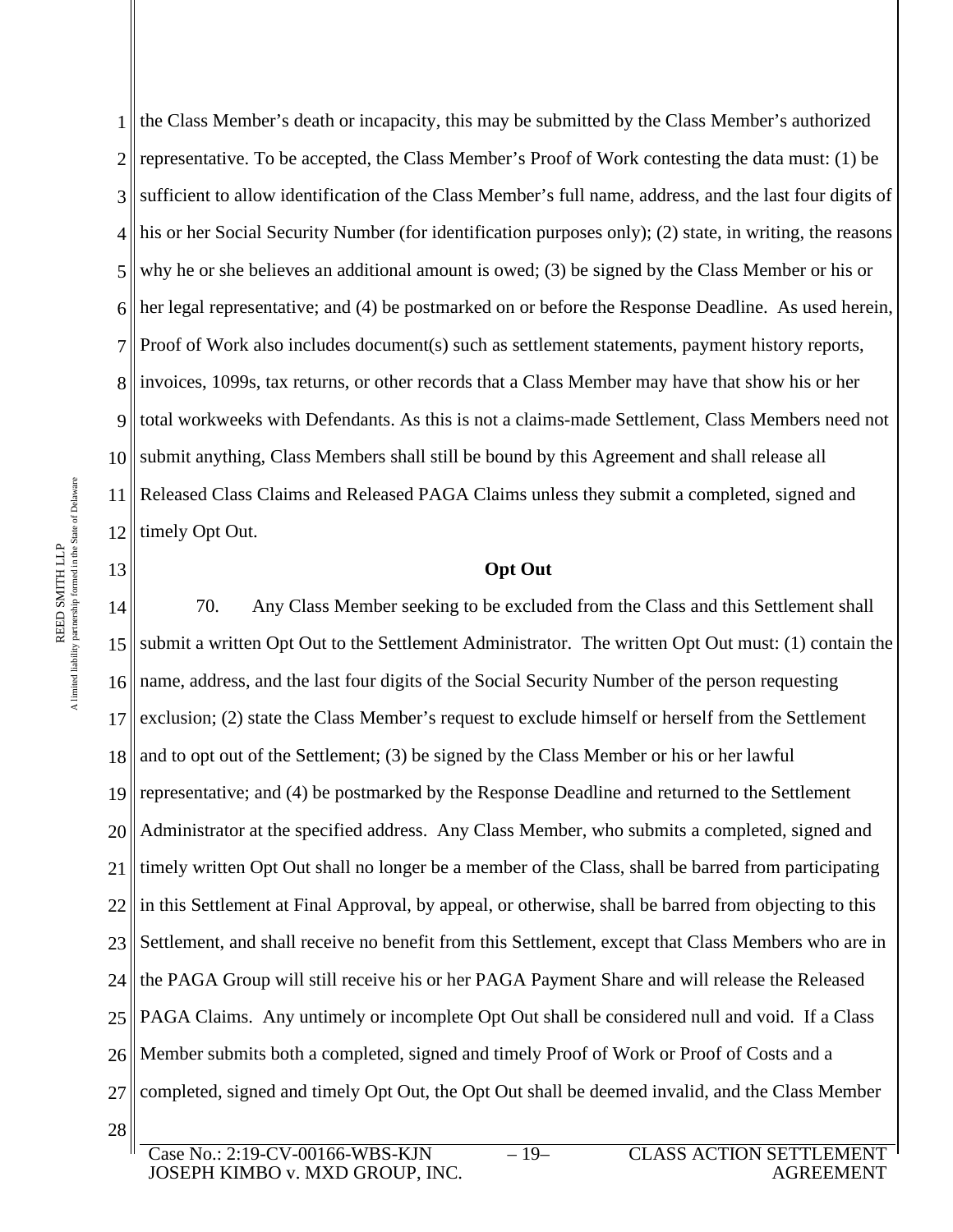1 2 3 shall be a Settlement Class Member and participate in this Settlement. The Settlement Administrator shall notify Class Counsel and Defense Counsel of the number of timely opt-outs within seven (7) days after the Response Deadline.

4 5 6 7 8 exceeded five percent (5%). If Defendants exercise their right to rescind and void this Settlement 9 10 71. If more than five percent (5%) of the Class Members opt out of the Settlement by submitting completed, signed and timely written Opt Out, Defendants shall have the right in their sole discretion to rescind and void this Settlement by giving written notice to Class Counsel within ten (10) business days after the Settlement Administrator informs the Parties that the opt out rate under this paragraph, Defendants shall pay any and all reasonable costs and expenses incurred by the Settlement Administrator.

# **Declaration of Compliance**

12 13 Response Deadline, the Settlement Administrator shall provide Class Counsel and Defense Counsel 15 number and names of opt outs, and a summary of any disputes raised by any Class Members. This 72. As soon as practicable, but no later than ten (10) days following the close of the with a declaration attesting to completion of the notice process set forth in this Agreement, the declaration shall be filed with the Court by Class Counsel along with a motion requesting final approval of the Settlement.

#### **Sufficient Notice**

19 20 21 22 23 24 25 73. The Parties agree that compliance with the procedures described in this Agreement constitutes due and sufficient notice to Class Members of this Settlement and the Final Fairness and Approval Hearing, and satisfies the requirements of due process, and that nothing else shall be required of Plaintiff, Class Counsel, Defendants, Defense Counsel, or the Settlement Administrator to provide notice to Class Members of the Settlement and the Final Fairness and Approval Hearing. **Objections to Settlement**  74. Any Class Member wishing to object to this Settlement shall inform the Court, Class Counsel, and Defense Counsel in writing of his or her intent to object by following the procedure set

forth in the Notice of Class Settlement no later than the Response Deadline. Any Objection must:

26

27

28

11

Case No.: 2:19-CV-00166-WBS-KJN JOSEPH KIMBO v. MXD GROUP, INC.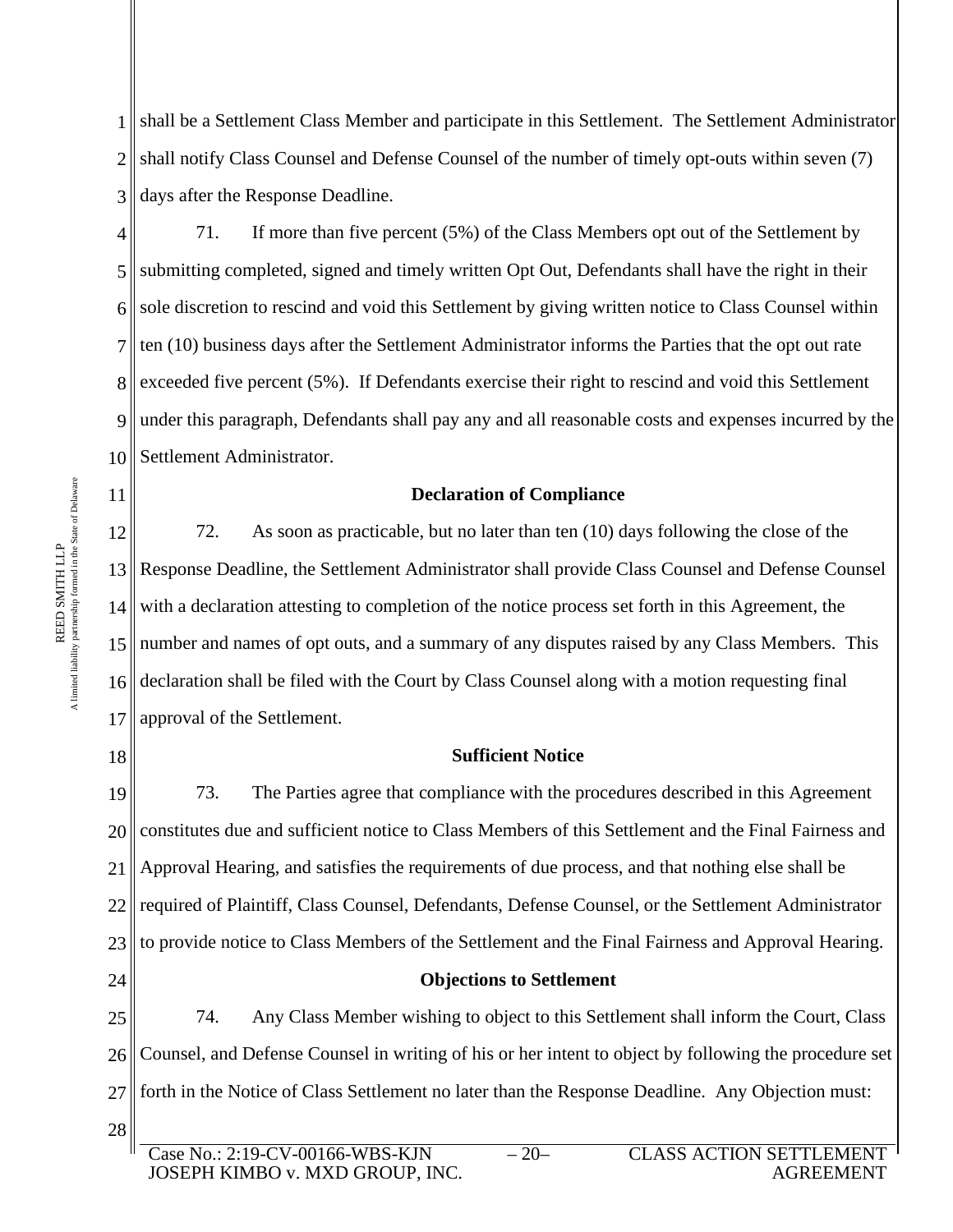1 (1) state the Class Member's full name, address, and the last four digits of his or her Social Security 2 Number (for identification purposes only); (2) state the grounds for the objection; (3) be signed by 3 the Class Member or his or her lawful representative; and (4) be postmarked on or before the 4 II Response Deadline and returned to the Settlement Administrator.

5 6 7 75. Any Class Member who fails to file a timely written Objection shall be foreclosed from objecting to this Settlement, and/or appealing any order approving the Settlement and/or judgment, unless otherwise ordered by the Court.

8 9 10 76. Class Counsel and Defense Counsel shall file any responses to any written Objections submitted to the Court in accordance with this Agreement at least seven (7) days before the Final Fairness and Approval Hearing, or on another date set by the Court.

# **Final Fairness and Approval Hearing**

12 13 order granting preliminary approval of the Settlement, a Final Fairness and Approval Hearing shall 14 be held before the Court in order to consider and determine: (i) whether the Court should give this 15 Settlement final approval; (ii) whether the Court should approve Class Counsel's application for 16 17 18 19 20 21 22 23 77. On the date set forth by the Court for the Final Fairness and Approval Hearing in the attorneys' fees, costs and expenses and any Service Award to Plaintiff; and (iii) to hear any timely objections to the Settlement. At the Final Fairness and Approval Hearing, Plaintiff, Class Counsel, Defendants, and Defense Counsel shall ask the Court to give final approval to this Settlement. If the Court grants final approval of the Settlement, the Settlement Administrator shall post notice of final judgment on its website within seven (7) calendar days of entry of the Final Order and Judgment. Class Counsel shall submit a copy of the Final Order and Judgment to the LWDA within ten (10) days after entry of the Final Order and Judgment in accordance with California Labor Code section  $2699(1)(3)$ .

24

# **Settlement Payment Procedures**

25 Payments under this Agreement shall be made by the Settlement Administrator as follows:

26 27 78. Settlement Class Members shall be paid exclusively from the Net Settlement Amount.

28

A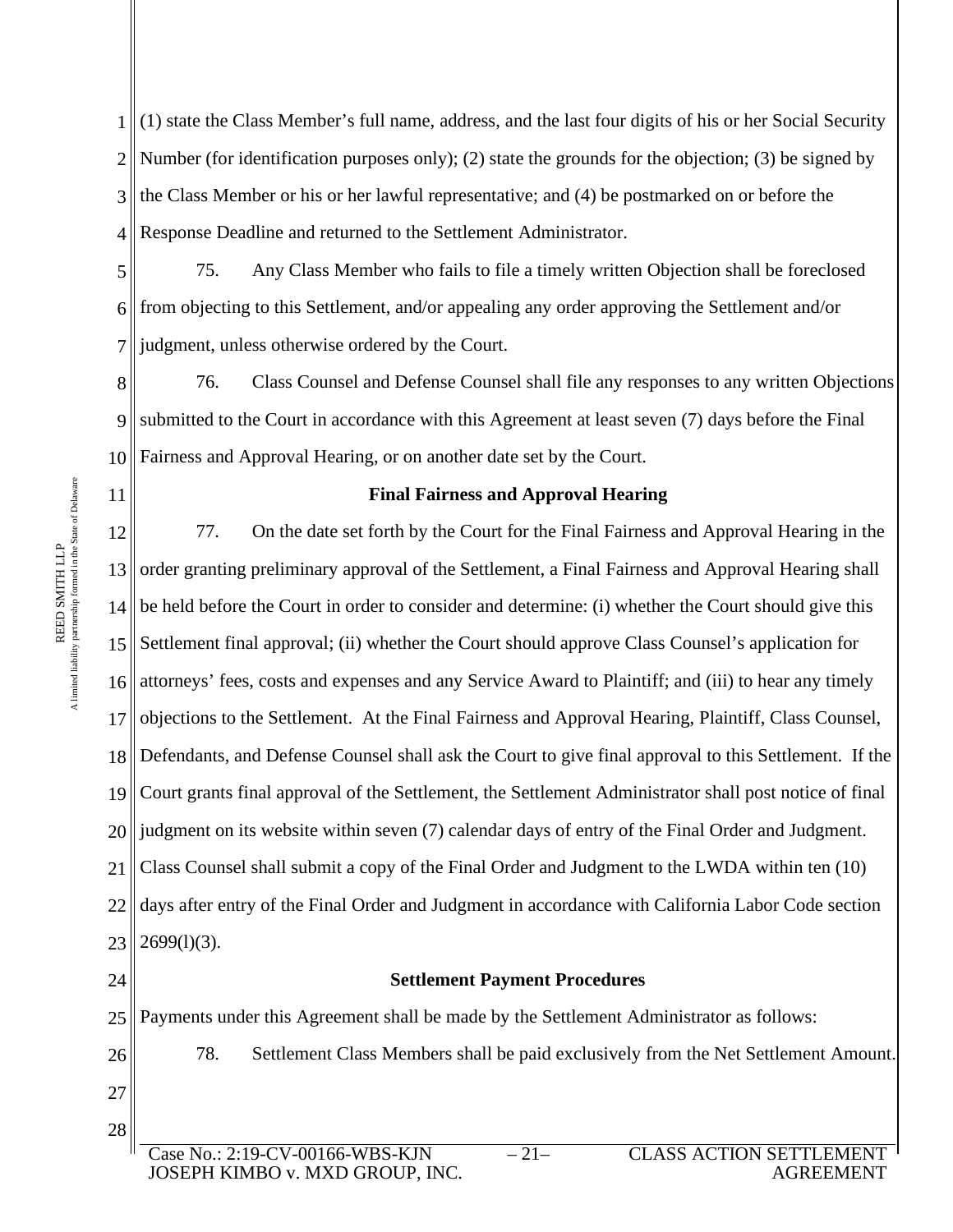1 2 3 4 5 6 7 79. The Parties have agreed to pay the LWDA and PAGA Group One Hundred and Fifty Thousand Dollars (\$150,000) of the Gross Settlement Amount apportioned 25% or \$37,500, to the PAGA Group and 75% or \$112,500 to the LWDA. All Class Members that are also in the PAGA Group will be paid a PAGA Payment Share that shall be calculated based upon the total PAGA Workweeks for Motor Carrier Group Members or total PAGA Workweeks for Non-Carrier Group Members as described below in paragraph 83. The PAGA Payment Share are payments for the Released PAGA Claims.

8 9 10 11 12 13 14 uncertainties of the amounts alleged to be owed to Settlement Class Members and PAGA Group 15 Members and the calculation of them. Distribution amongst Settlement Class Members are based on 16 17 18 19 20 21 80. Plaintiff and Defendants recognize and agree that the asserted claims in the Civil Action are difficult to quantify with precision and certainty for any given year, or at all, and are subject to differing calculations and formulas. Plaintiff and Defendants agree that the formulas for allocating Individual Settlement Payments to Settlement Class Members and PAGA Payment Shares to PAGA Group Members provided herein are reasonable and that the Individual Settlement Payments and PAGA Payment Shares are designed to provide a fair settlement, despite the Qualifying Motor Carrier Workweeks or Qualifying Non-Carrier Workweeks, is fair and reasonable here where Parties do not possess records showing actual workweeks Class Members worked. Further, distribution amongst PAGA Group is based on PAGA Workweeks for Motor Carrier Group Members or PAGA Workweeks for Non-Carrier Group Members. Plaintiff and Defendants have agreed that the distribution to each Settlement Class Member and the PAGA Group shall be determined as set forth in paragraphs 81 below.

22 23 24 25 26 81. The Individual Settlement Payment to each Settlement Class Member shall be determined based on the number of Qualifying Motor Carrier Workweeks or Qualifying Non-Carrier Workweeks, payment from the Claims Compensation Fund (if applicable), as well as other factors that can be objectively determined and are reasonably related to the strengths, risks, and potential damages associated with the claims of the Class Members. The distribution formula is as follows:

27 28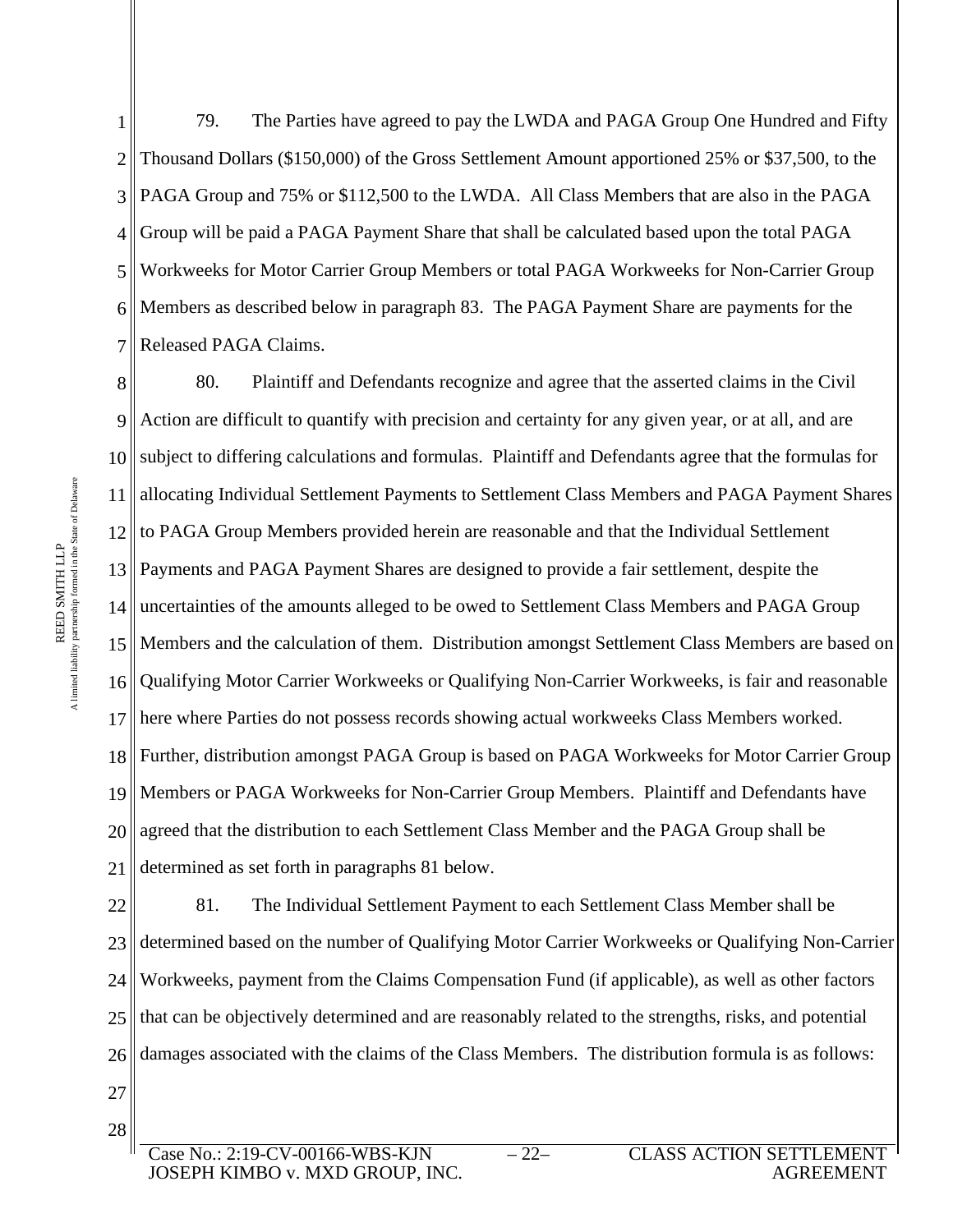1 2 3 (a) First, One Hundred and Twenty-Five Thousand Dollars (\$125,000.00) which equates to two-and-one half percent (2.5%) of the Gross Settlement Amount will be set aside in a Reserve Fund as set forth in paragraph 88

4

5 6 7 8 9 10 11 (b) Second, Thirty-Seven Thousand Five Hundred Dollars (\$37,500) shall be divided among the PAGA Group Members proportionally. PAGA Payment Shares to the PAGA Group Members shall be determined based on the number of PAGA Workweeks for Motor Carrier Group Members and PAGA Workweeks for Non-Carrier Group Members during the PAGA Period. The \$37,500 PAGA Payment shall be divided by the total number of PAGA Workweeks for Motor Carrier Group Members times 4 and PAGA Workweeks for Non-Carrier Group Members times 1 for the PAGA Group Members during the PAGA Period. The result of this division shall yield a Workweek Payment Rate for the PAGA Group.

12 13 PAGA Payment Share shall be calculated by multiplying the number of PAGA Workweeks for 14 Motor Carrier Group Members applicable to that individual times 4 times the Workweek Payment 15 Rate for the PAGA Group. (i) The gross amount of each PAGA Motor Carrier Group Member's

16 17 18 19 (ii) The gross amount of each PAGA Non-Carrier Group Member's PAGA Payment Share shall be calculated by multiplying the number of PAGA Workweeks for Non-Carrier Group Members applicable to that individual times 1 times the Workweek Payment Rate for the PAGA Group.

20 21 22 23 24 25 26 27 28 (c) Third, One Hundred Thousand Dollars (\$100,000) of the Net Settlement Amount shall be placed into a Claims Compensation Fund to be used to compensate Class Members who have had to personally pay costs, charges, fees, or expenses (collectively "costs") on claims made against them arising out of providing transportation and delivery services for Defendants in California during the Class Period. Payments from the Claims Compensation Fund shall be part of the Individual Settlement Payment to Class Members who qualify. For a Class Member to share in this Claims Compensation Fund, he or she must provide Proof of Costs to the Settlement Administrator evidencing that: (a) he or she was responsible for and paid costs on a claim(s) made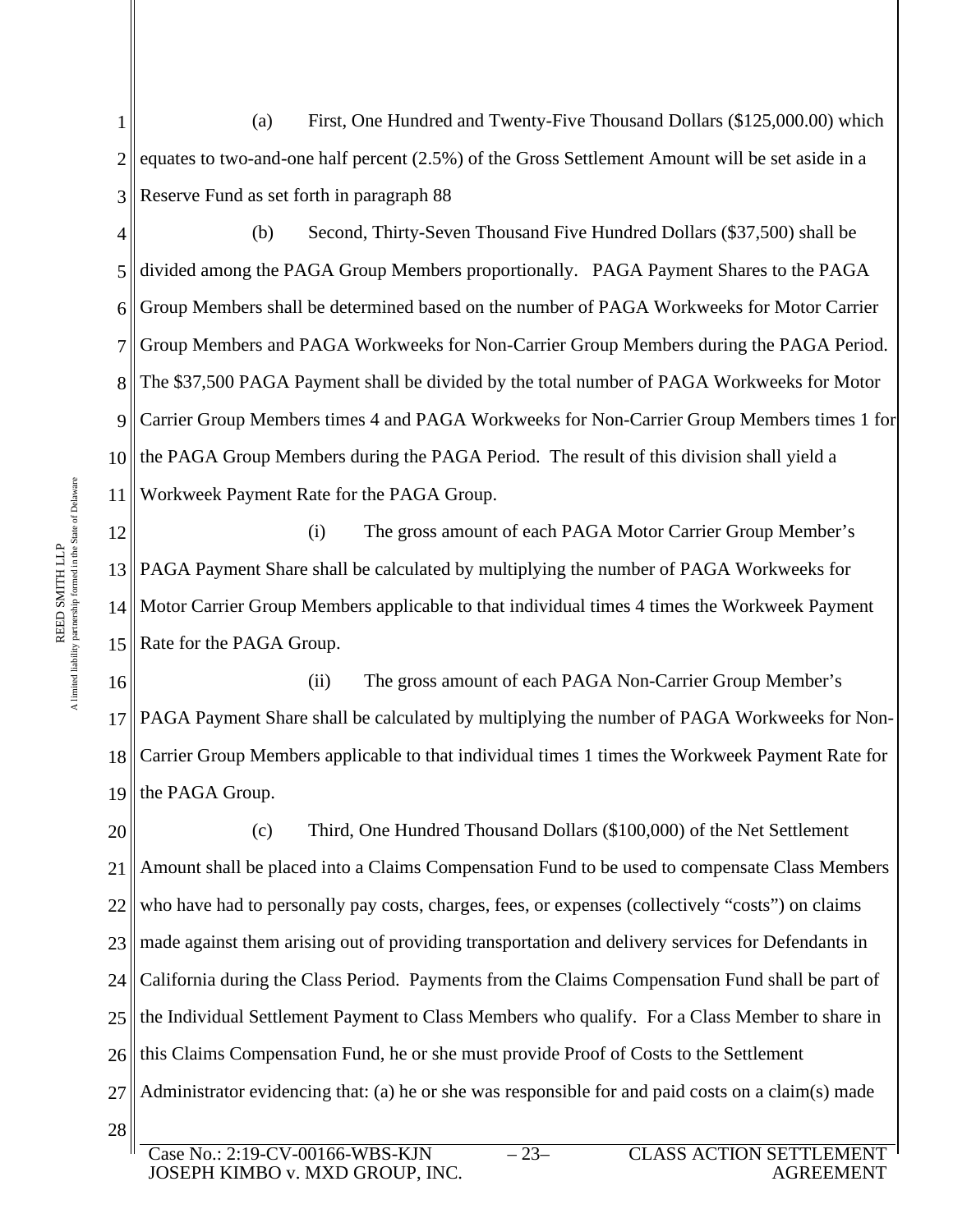1 against him or her arising out of providing transportation and delivery services to Defendants in 2 3 4 the Response Deadline. Funds from the Claims Compensation Fund will be distributed as follows: California during the Class Period; (b) he or she paid the costs on a claim(s); and (c) the amount paid. This proof must be submitted in writing to the Settlement Administrator before expiration of

5 6 7 8 amount of the costs on claim(s) as reflected in his or her Proof of Work submitted to the Settlement 9 10 11 12 (i) If the total amount of costs on claim(s) submitted to the Claims Compensation Fund is equal to or less than One Hundred Thousand Dollars (\$100,000), then each Class Member who submitted a claim to the Claims Compensation Fund will receive the actual Administrator. In addition, if the total amount of costs on claim(s) submitted to the Claims Compensation Fund is less than One Hundred Thousand Dollars (\$100,000), then the amount remaining in the Claims Compensation Fund shall be added to the Net Settlement and distributed as set forth in paragraph 81(d) below.

13 14 15 Member who submitted a claim to the Claims Compensation Fund will receive a pro-rata amount of 16 17 18 19 (ii) If the total amount of costs on claim(s) submitted to the Claims Compensation Fund is greater than One Hundred Thousand Dollars (\$100,000), then each Class the Claims Compensation Fund. The pro-rata amount shall be calculated by dividing the Class Member's total costs of claims evidenced in his or her Proof of Work by the total amounts of costs of claims submitted by all Class Members which will yield a percentage value. The Class Member shall receive that percentage value of the total Claims Compensation Fund.

20 21 22 23 24 25 (d) Finally, the Net Settlement Amount shall be divided among all Settlement Class Members proportionally. Individual Settlement Payments to each Settlement Class Member shall be determined based on the number of his or her Qualifying Motor Carrier Workweeks or Qualifying Non-Carrier Workweeks during the Class Period. The Net Settlement Amount shall be divided by the total number of Qualifying Non-Carrier Workweeks times 4 and Qualifying Motor

27 28 Case No.: 2:19-CV-00166-WBS-KJN JOSEPH KIMBO v. MXD GROUP, INC.

A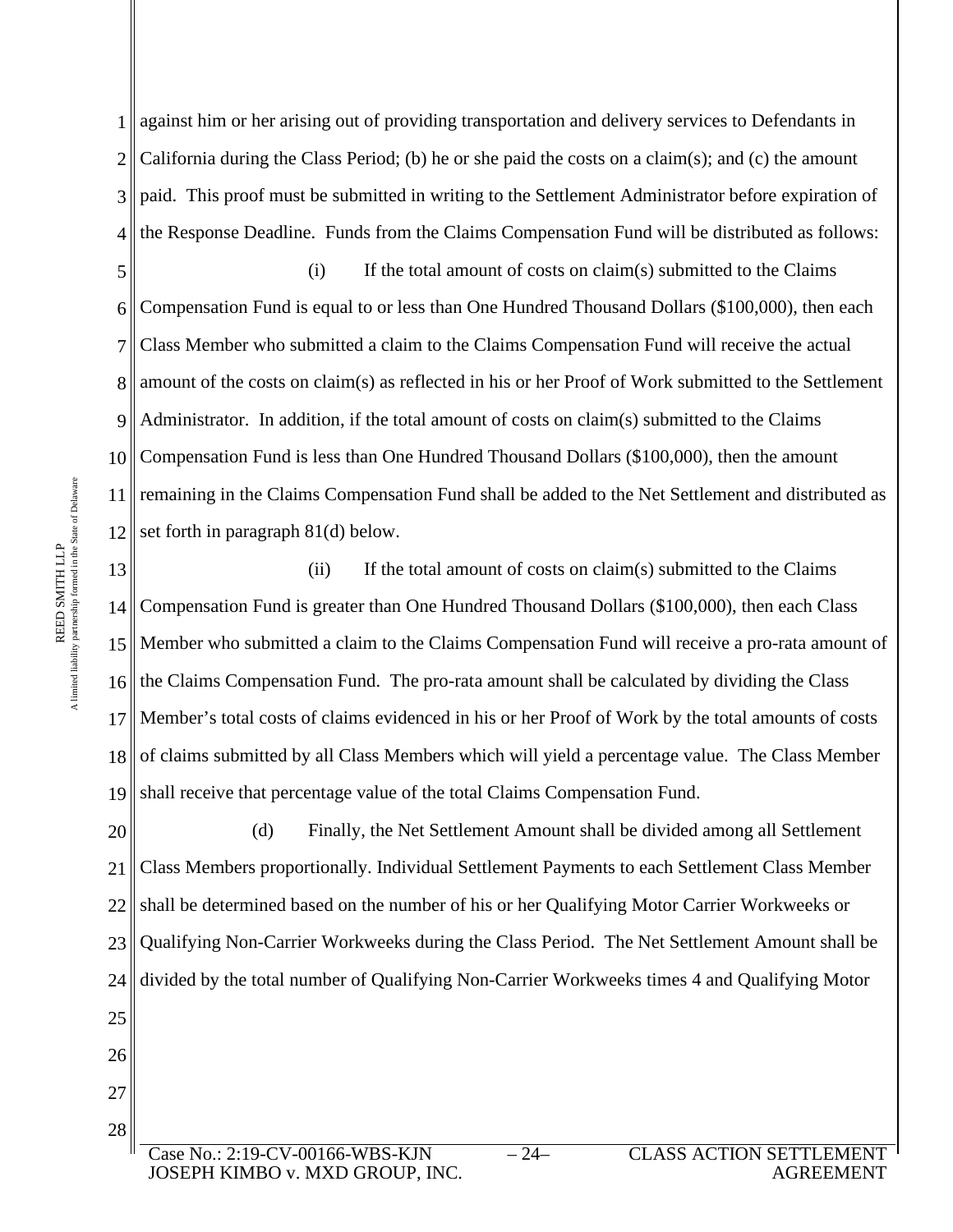1 2 Carrier Workweeks times 1 for all Settlement Class Members during the Class Period.1 The result of this division shall yield a Workweek Payment Rate for Class Members.

3 4 5 6 7 (i) The gross amount of each Motor Carrier Class Member's Individual Settlement Payment shall be calculated by multiplying the number of Qualifying Motor Carrier Workweeks applicable to that Settlement Class Member times 4 times the Workweek Payment Rate for Class Members. Governmentally-required employee tax withholdings shall be deducted from that portion of each Individual Settlement Payment allocated as wages.

8 9 10 11 12 (ii) The gross amount of each Non-Carrier Class Member's Individual Settlement Payment shall be calculated by multiplying the number of Qualifying Non-Carrier Workweeks applicable to that Settlement Class Member times 1 times the Workweek Payment Rate for Class Members. Governmentally-required employee tax withholdings shall be deducted from that portion of each Individual Settlement Payment allocated as wages.

13 14 Gross Settlement Amount to the Settlement Administrator. Within fifteen (15) business days after 15 the Effective Date, the Settlement Administrator shall transmit to Class Counsel the attorneys' fees, 16 17 18 19 82. Within ten (10) business days after the Effective Date, Defendants shall transmit the costs and expenses approved by the Court, shall transmit to the Class Representative his Service Award approved by the Court, shall transmit to the LWDA the payment pursuant to PAGA, shall mail an Individual Settlement Payment to each Settlement Class Member, and PAGA Payment Share to each PAGA Group Member.

20 21 22 23 24 25 83. Individual Settlement Payments and PAGA Payment Shares shall be made by check and shall be made payable to each Settlement Class Member and the PAGA Group as set forth in this Agreement. Under no circumstances shall the Settlement Administrator distribute checks to Settlement Class Members and/or the PAGA Group until all timely objections, opt-outs, and workweek disputes have been considered, calculated, and accounted for, and the Class Counsel fees

26

<sup>27</sup> <sup>1</sup> This differential is based on the liability and damages analyses performed by Class Counsel, which formed the basis of Class Counsel's mediated negotiations.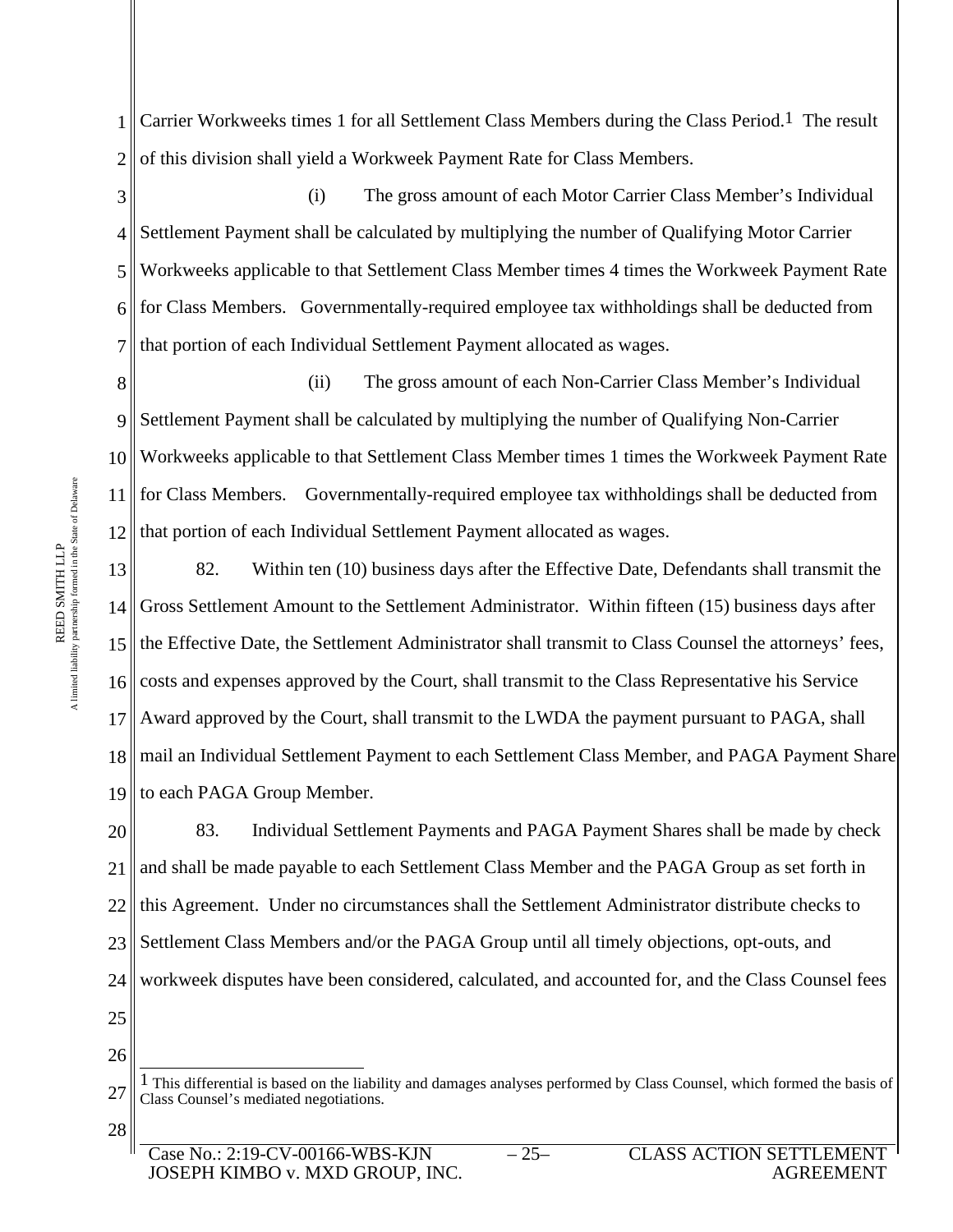1 2 and expenses, costs of the Settlement Administrator, and a Service Award have been calculated and accounted for.

3 4 5 6 7 8 applicable employment taxes, including any federal, state, and/or local in issue tax withholding 9 10 11 12  $13<sup>||</sup>$ 14 the PAGA Group. 84. The Individual Settlement Payments are payments for all Released Class Claims for the Settlement Class Members. The PAGA Payment Shares are payments for the Released PAGA Claims for the PAGA Group. The Individual Settlement Payments for Settlement Class Members shall be allocated as follows: (a) Twenty Percent (20%) of the amount of each Individual Settlement Payment shall be allocated to their respective unpaid wage claims and shall be paid net of all requirements and the employee share of FICA taxes; (b) Forty Percent  $(40%)$  of the amount of each Individual Settlement Payment shall be allocated to expense reimbursement and shall not be subject to withholding; and (c) Forty Percent (40%) of the amount of each Individual Settlement Payment shall be allocated to alleged penalties and interest and shall not be subject to withholding. PAGA Payment Shares will be allocated entirely as penalties and will be included on an IRS Form 1099 to

15 16 17 18 (a) Each Settlement Class Member, the PAGA Group, Class Counsel, and Class Representative shall be responsible for remitting to state and/or federal taxing authorities any applicable taxes which may be owed on the portion of any payment received pursuant to this Agreement, except as provided by this Agreement.

19 20 21 22 23 24 25 26 (b) The Settlement Administrator shall be authorized to establish a Qualified Settlement Fund ("QSF") pursuant to Internal Revenue Service ("IRS") rules and regulations in which the Gross Settlement Amount shall be placed and from which payments required by the Settlement shall be made. The Settlement Administrator shall apply for its own Employer Identification Number ("EIN") for the QSF and shall use its own EIN for reporting payroll withholdings to the appropriate state and federal tax authorities with respect to each Individual Settlement Payment and shall transmit the required employers' and employees' share of the required withholdings applicable to the amount allocated to alleged unpaid wages, to the appropriate state and

A

R E E D SMIT H

limited liability partnership formed in the State of Delaware

e<br>E

Case No.: 2:19-CV-00166-WBS-KJN JOSEPH KIMBO v. MXD GROUP, INC.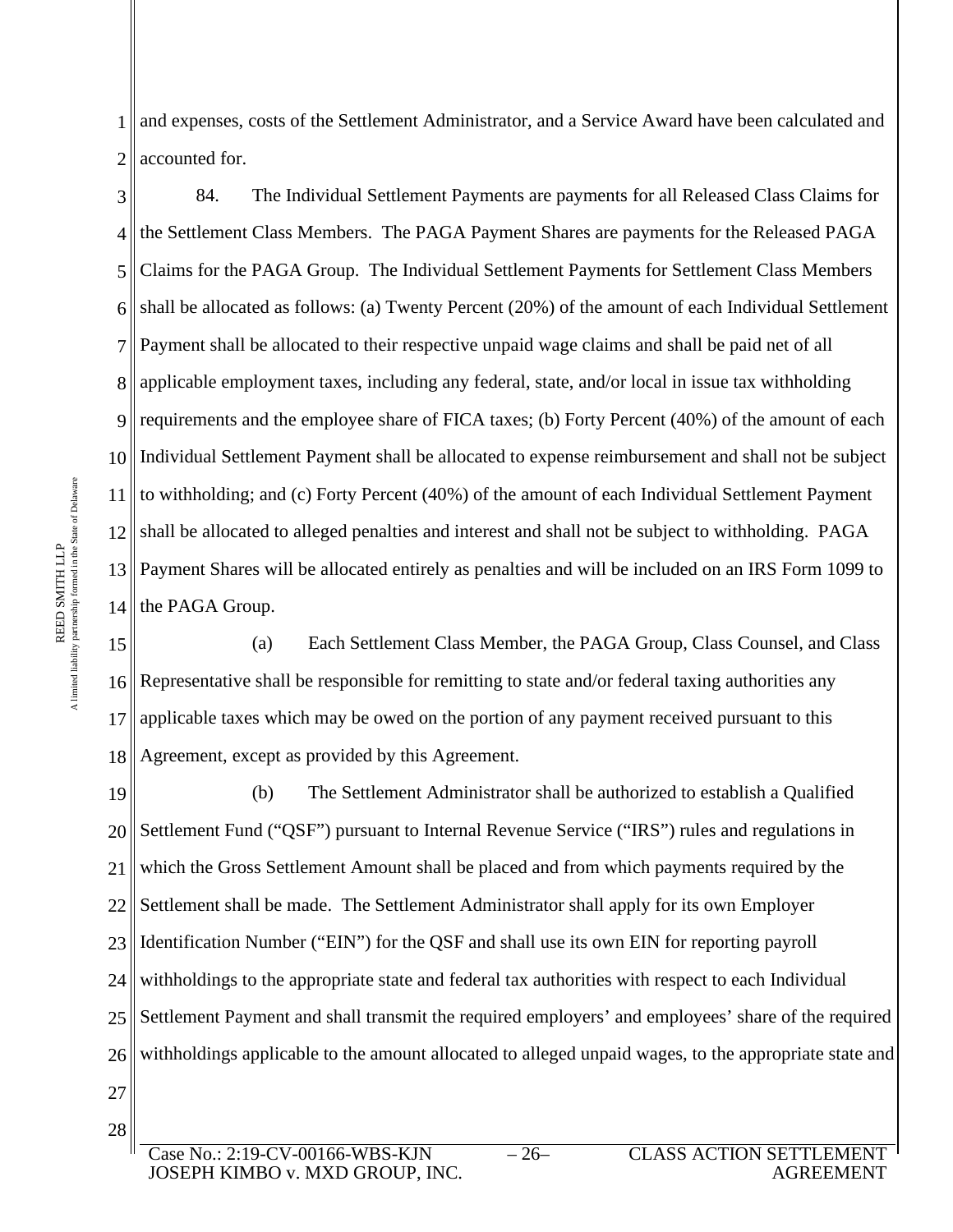1 2 federal tax authorities. The Settlement Administrator shall establish a settlement fund that meets the requirements of a QSF under US Treasury Regulation section 468B-1.

3

4 5 6 7  $8 \parallel 401(k)$  or matching benefits, or deferred compensation benefits. The Parties agree that any 9 10 made to the PAGA Group under the terms of this Agreement shall not represent any modification of 11 12 13 any of the Released Parties are required to make contributions. Further, any Individual Settlement 14 Payment and PAGA Payment Share paid under this Agreement shall not be considered evidence of 15 compensation in any year for purposes of determining eligibility for, or benefit accrual within, any 16 17 18 19 20 21 22 23 24 85. It is expressly understood and agreed that the receipt of an Individual Settlement Payment and/or PAGA Payment Share shall not entitle any Class Member and/or the PAGA Group to compensation or benefits under any company bonus, contest or other compensation or benefit plan or agreement in place during the applicable Class Period nor applicable PAGA Period, nor shall it entitle any Class Member and/or the PAGA Group to any increased retirement, Individual Settlement Payment made to Settlement Class Members and any PAGA Payment Share previously credited length of service or other eligibility criteria under any bonus plan, employee pension benefit plan or employee welfare plan sponsored by any of the Released Parties, or to which employee pension benefit plan or employee welfare benefit plan sponsored by any of the Released Parties or to which any of the Released Parties are required to make contributions. It is the Parties' intent that the Individual Settlement Payment and PAGA Payment Share provided for in the Agreement are the sole payments to be made by Defendants to the Settlement Class Members and the PAGA Group, and that the Settlement Class Members and the PAGA Group are not entitled to any new or additional compensation or benefits as a result of having received the Individual Settlement Payment and PAGA Payment Share, notwithstanding any contrary terms in any agreement, contract, benefit or compensation plan document that might have been in effect during the applicable Class Period and PAGA Period.

25 26 27 28 86. Initial Distribution of Individual Settlement Payments and Unclaimed Funds. Settlement Class Members will be mailed checks for their Individual Settlement Payments and PAGA Payment Shares within 30 days of the Effective Date, except that checks will not be sent to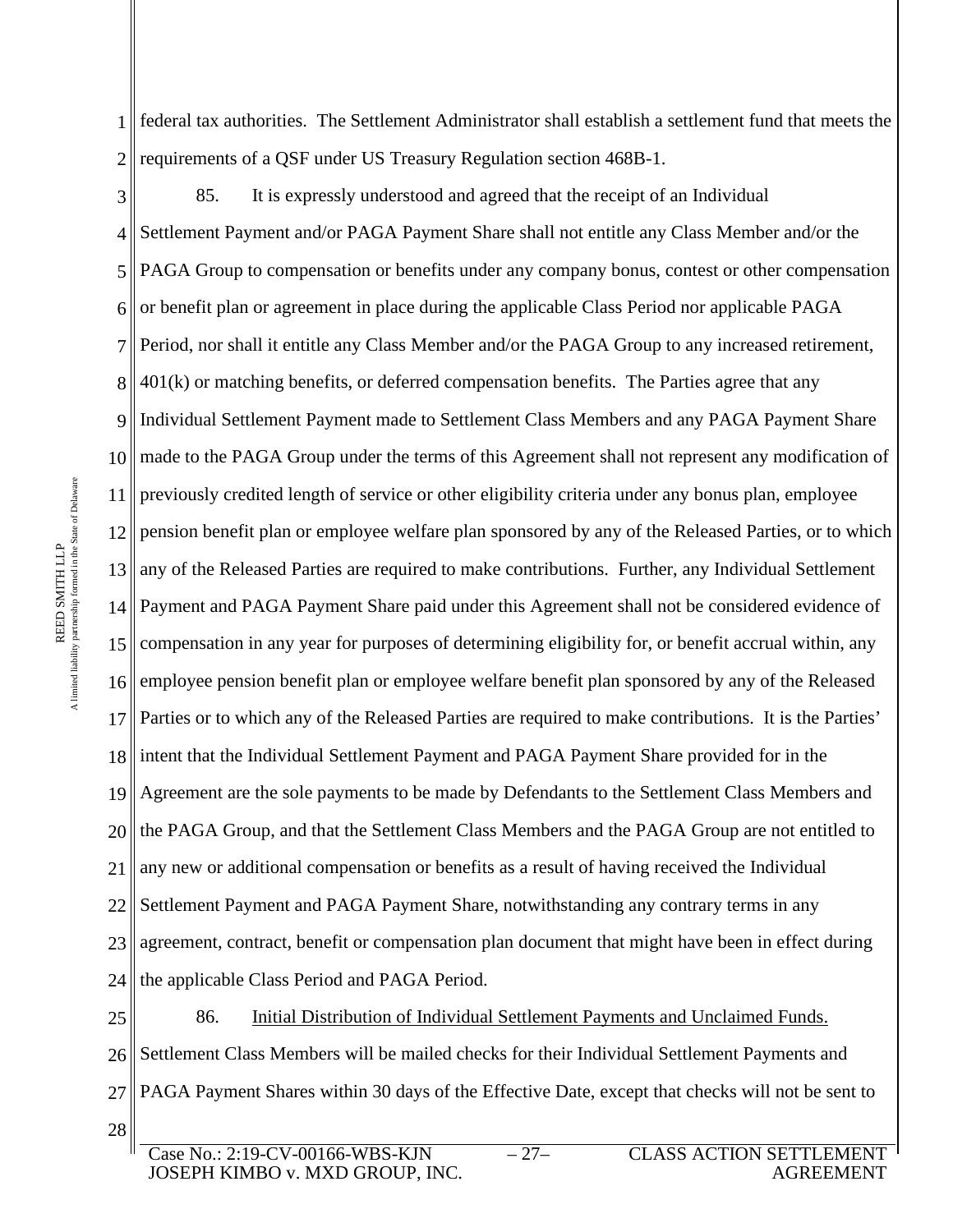1 2 3 4 5 6 Settlement Class Members whose Notice of Class Action and PAGA Settlement is returned as nondeliverable and for whom the Settlement Administrator is unable to determine a reliable address using reasonable and customary methods. Rather, the Individual Settlement Payments and PAGA Payment Shares corresponding to Settlement Class Members who cannot be located, if any, will be placed in the Reserve Fund. Notwithstanding, such Settlement Class Member shall remain bound by the Settlement's Released Class Claims and Released PAGA Claims.

7 8 9 10 87. Check Cashing Deadline. Individual Settlement Payment checks and PAGA Payment Share checks shall remain negotiable for 150 days from the date of mailing the Initial Distribution. This limitation will be printed on the face of each check. The value of any checks that remain uncashed after this 150-day deadline will be placed in the Reserve Fund.

11 12 request participation and are confirmed to be Class Members after the Initial Distribution of  $13<sup>||</sup>$  $14<sub>1</sub>$ 88. Reserve Fund. All individuals who were not originally included in the Class Data but Individual Settlement Payments may request payments from the Reserve Fund. The Reserve Fund shall remain open for 60 days following the Check Cashing Deadline.

15 16 for payments from the Reserve Fund and the amount, if any, to pay after consultation with the 17 18 19 20 21 22 23 24 25 26 (a) The Settlement Administrator will determine the validity of any such requests Parties. The Settlement Administrator will consider any relevant information submitted by the Class Member, Defendants, or Class Counsel. Defendants' records will be presumed correct, but the Settlement Administrator will evaluate the evidence submitted and will make the final decision as to the merits of the claim and will provide the individuals determined to be Class Members with a Notice. The Settlement Administrator will calculate the amount of any payments to Class Members from the Reserve Fund based on the distribution formula set forth in paragraph 81, as if the Settlement Class Member was included during the Initial Distribution of Individual Settlement Payments and promptly mail the Settlement Class Member an Individual Settlement Payment check, including any PAGA Payment Share, that shall remain negotiable for sixty (60) days after the Check Cashing Deadline.

- 27
- 28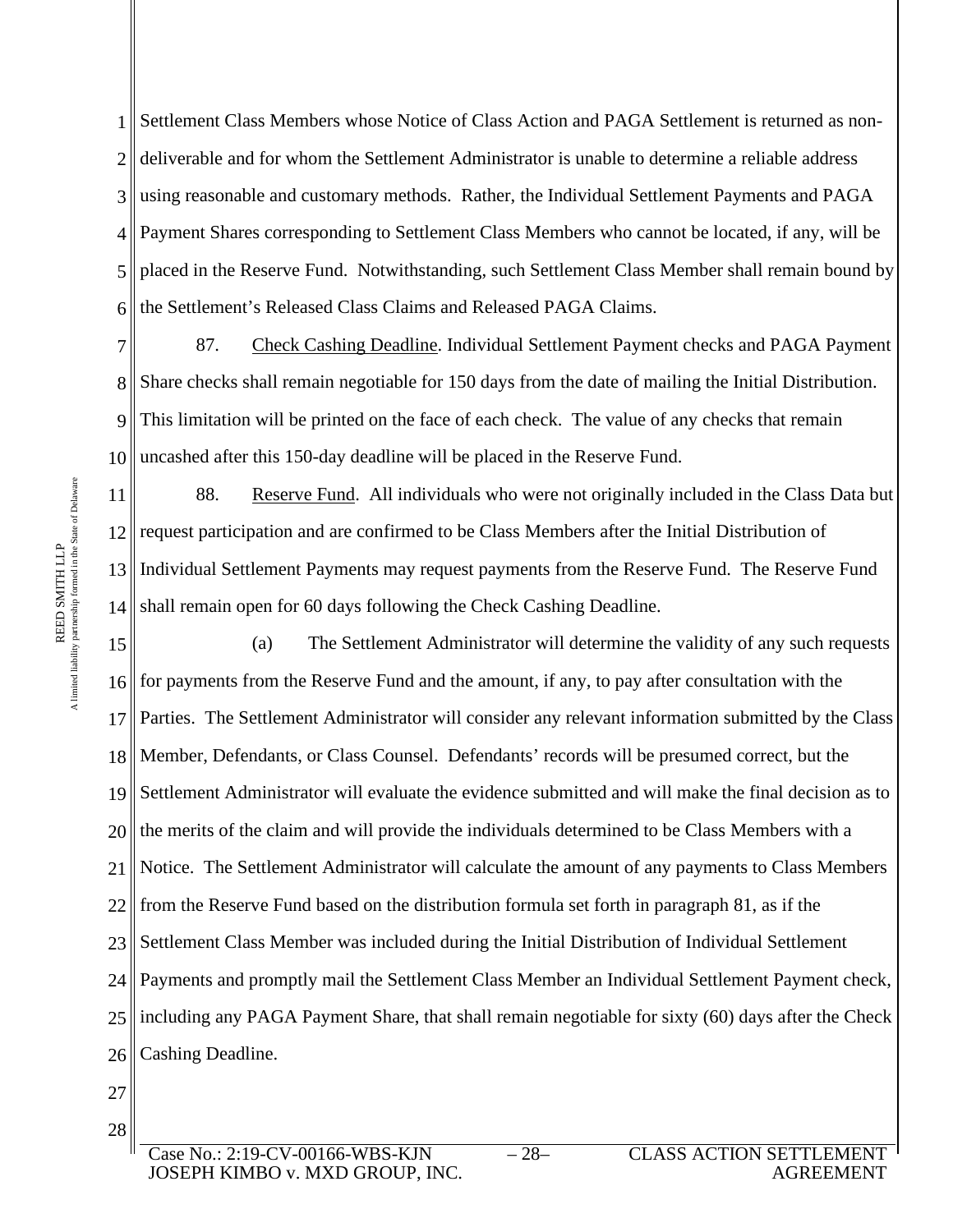1 2 3 4 5 6 7 8 approve St. Christopher Fund, then the Parties will meet and confer in good faith to agree upon an 9 (b) If the Reserve Fund is exhausted, Defendants have no obligation to make a payment to the Class Members who submit claims but were not originally included in the Class Data. The Reserve Fund shall remain open for sixty (60) days after the Check Cashing Deadline. Thereafter, no further requests for payment from the Reserve Fund shall be accepted for any reason and the Reserve Fund will be closed. The Settlement Administrator will distribute any remaining money in the Reserve Fund to a *cy pres* beneficiary approved by the Court. The Parties will propose St. Christopher Fund (https://truckersfund.org) as the *cy pres* recipient. If the Court does not alternate *cy pres* recipient(s).

10 11 12 13 (c) Notwithstanding the above, valid claims made before the mailing deadline for Individual Settlement Payments shall be funded exclusively out of the Net Settlement Amount in accordance with paragraph 81, the previously unidentified Class Member's information shall be If included in the Class Data, and he or she shall be promptly sent a Notice.

14 15 his or her check within the 150-day time frame set forth above or, for Class Members receiving 16 17 18 19 individual claim under Section 16(b) of the FLSA, 29 U.S.C. 216(b), as to a Settlement Class 20 21 22 89. A Settlement Class Member and/or member of the PAGA Group who does not cash payment from the Reserve Fund, sixty (60) days after the Check Cashing Deadline, shall nevertheless remain bound by the Settlement's Released Class Claims and Released PAGA Claims. Notwithstanding the foregoing, the Settlement's Released Class Claims does not include any Member who does not opt-in to the Settlement by cashing, depositing or endorsing his or her Individual Settlement Payment check, to the extent that opting-in is required to release such FLSA claims.

#### **The Settlement Administrator**

24 25 26 mailing and emailing (to the extent email addresses are available), in both English and Spanish, the 27 28 90. The Settlement Administrator shall administer the Settlement, including, but not limited to: (i) translating the Notice of Class Action and PAGA Settlement into Spanish; (ii) printing, Notice of Class Action and PAGA Settlement; (iii) performing NCOA searches, skip tracing, and re-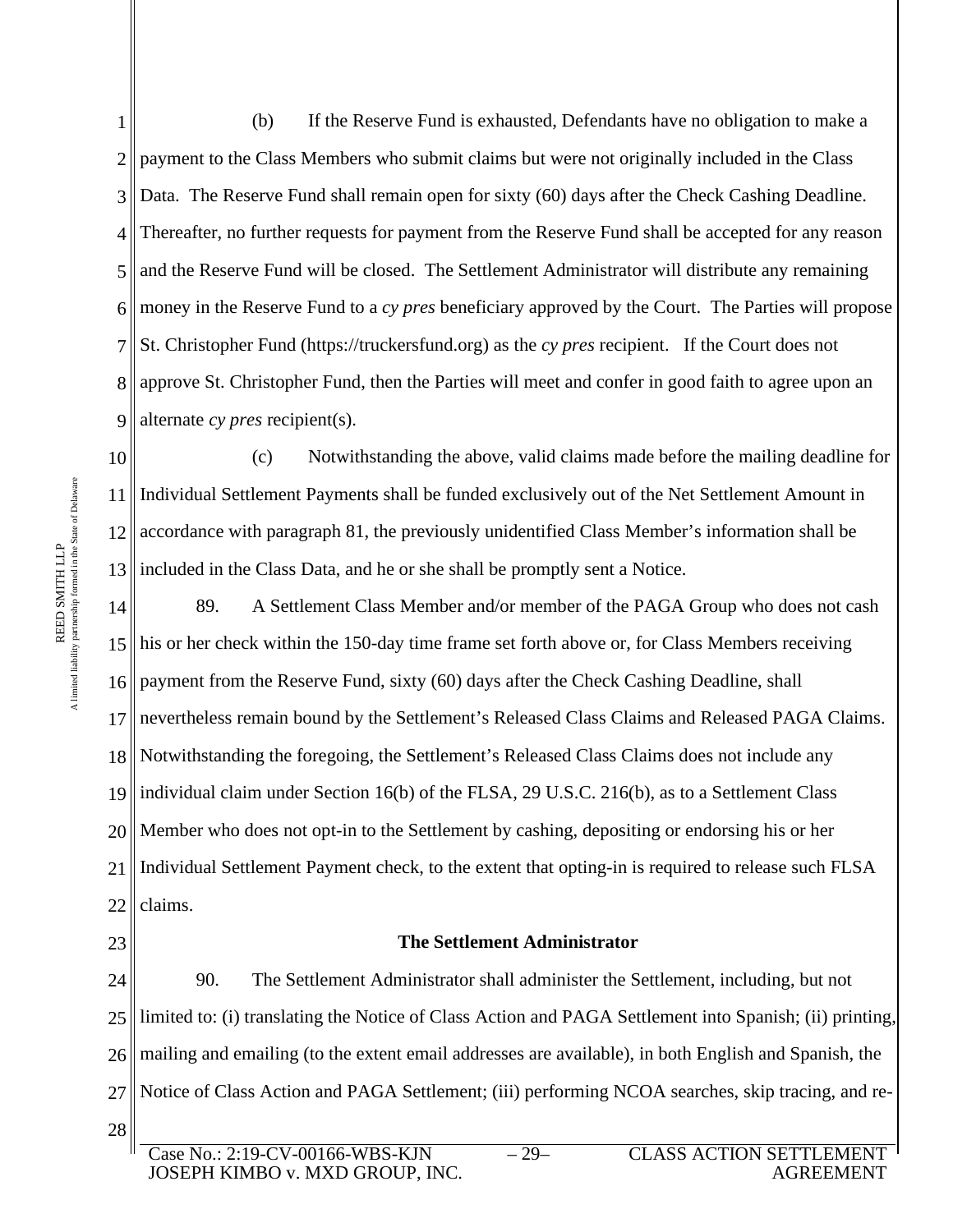1 mailing (as necessary) of the Notice of Class Action and PAGA Settlement pursuant to paragraphs 2  $3<sup>||</sup>$ 4 5 6 7 8 costs of claims (ix) processing and resolving, after consultation with the Parties, any timely requests 9 10 11 12 67-68 above; (iv) receiving Opt Outs and Objections from Class Members; (v) preparing and submitting to Settlement Class Members and government entities all appropriate tax filings and forms; (vi) computing the amount of and distributing Individual Settlement Payments, PAGA Payment Share, Service Award, and Class Counsel attorneys' fees and costs; (vii) processing and validating Opt Outs and Objections; (viii) processing and resolving, after consultation with the Parties, any timely Proof of Work for disputes submitted by Class Members as to their workweeks or for payment from the Reserve Fund; (x) establishing a OSF, as defined by the Internal Revenue Code; and (xi) calculating and remitting to the appropriate government agencies all employer and employee payroll tax obligations arising from the Settlement and preparing and submitting filings required by law in connection with the payments required by the Settlement.

13 14 Administrator from the Gross Settlement Amount. Settlement administration fees are estimated to 15 be approximately Thirty-Nine Thousand Eight Hundred and Thirty-One Dollars and No Cents 16 17 18 19 91. Settlement administration fees in a reasonable amount shall be paid to the Settlement (\$39,831.00). If the actual cost of settlement administration is less or more than the amount approved by the Court, those funds shall be added to or subtracted from the Net Settlement Amount for allocation to Settlement Class Members. All costs associated with settlement administration shall come out of the Gross Settlement Amount.

20 21 **Resolution of Disputes Over Qualifying Workweeks, PAGA Workweeks, Individual Settlement Payments, and/or PAGA Payment Share** 

22  $23$ 24 25 26 27 28 92. In calculating the Individual Settlement Payment for each Class Member and PAGA Payment Share for each member of the PAGA Group, Defendants' records regarding Qualifying Motor Carrier Workweeks of Motor Carrier Class Members, Qualifying Non-Carrier Workweeks of Non-Carrier Class Members, PAGA Workweeks for PAGA Motor Carrier Group Members and PAGA Workweeks Non-Carrier Group Members shall be presumed to be correct. Any Class Member and/or member of the PAGA Group who disagrees with Defendants' determination of his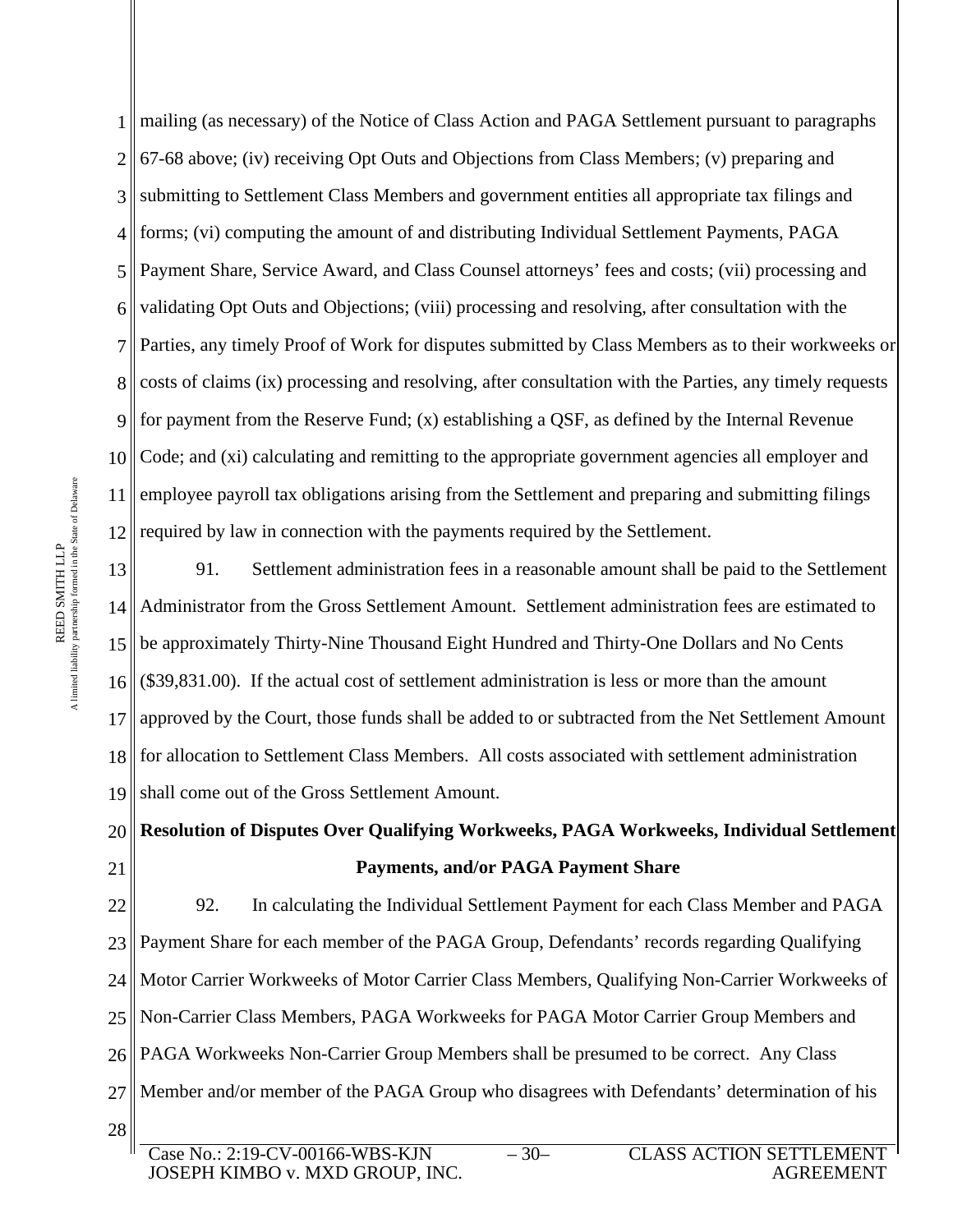1 2 3 4 5 6 7 8 9 or her or its Qualifying Motor Carrier Workweeks or Qualifying Non-Carrier Workweeks and/or PAGA Workweeks for Motor Carrier Group Members or PAGA Workweeks for Non-Carrier Group Members as indicated on his or her or its Notice of Class Action and PAGA Settlement may dispute that calculation to the Settlement Administrator as set forth in paragraphs 36 and 71 above. Defendants' determination shall be presumed accurate. The Settlement Administrator shall investigate the dispute, requesting information from Defendants as necessary and make the final determination of whether any additional amount is owed. All such challenges must be postmarked within the Response Deadline. In no case shall a dispute result in a payment by Defendants in excess of the Gross Settlement Amount.

#### **Service Award**

11 12 13 93. From the Gross Settlement Amount, the Class Representative may seek approval from the Court of a Service Award not to exceed Fifteen Thousand Dollars and No Cents (\$15,000.00) for serving as a Class Representative, which Defendants shall not oppose.

14

10

#### **Payment of Class Counsel Attorneys' Fees, Costs and Expenses**

15 16 17 18 19 20 21 22 23 24 25 26 27 28 94. Class Counsel shall apply to the Court at the Final Fairness and Approval Hearing for an award of attorneys' fees not to exceed the amount of One Million Two Hundred Fifty Thousand Dollars and No Cents (\$1,250,000.00), which is Twenty-Five Percent (25%) of the Gross Settlement Amount, plus an award of costs not to exceed the amount Twenty Thousand Dollars (\$20,000), both of which shall be paid out of the Gross Settlement Amount. Class Counsel and Defendants agree that such awards of attorneys' fees and costs are reasonable under the circumstances. Nothing in this Agreement shall restrict Plaintiff's or Class Counsel's ability to appeal any decision by the Court to award less than the requested attorneys' fees and costs or Class Representative Service Award. Any order relating to the award of attorney's fees, costs or Class Representative Service Award, or any appeal from any order relating thereto or reversal or modification thereof, will not operate to terminate or cancel this Agreement. If the amount of, Service Award, attorneys' fees and/or costs awarded by the Court is less than the requested amounts, the difference shall serve to increase the Net Settlement Amount to be distributed to Settlement Class Members as part of their Individual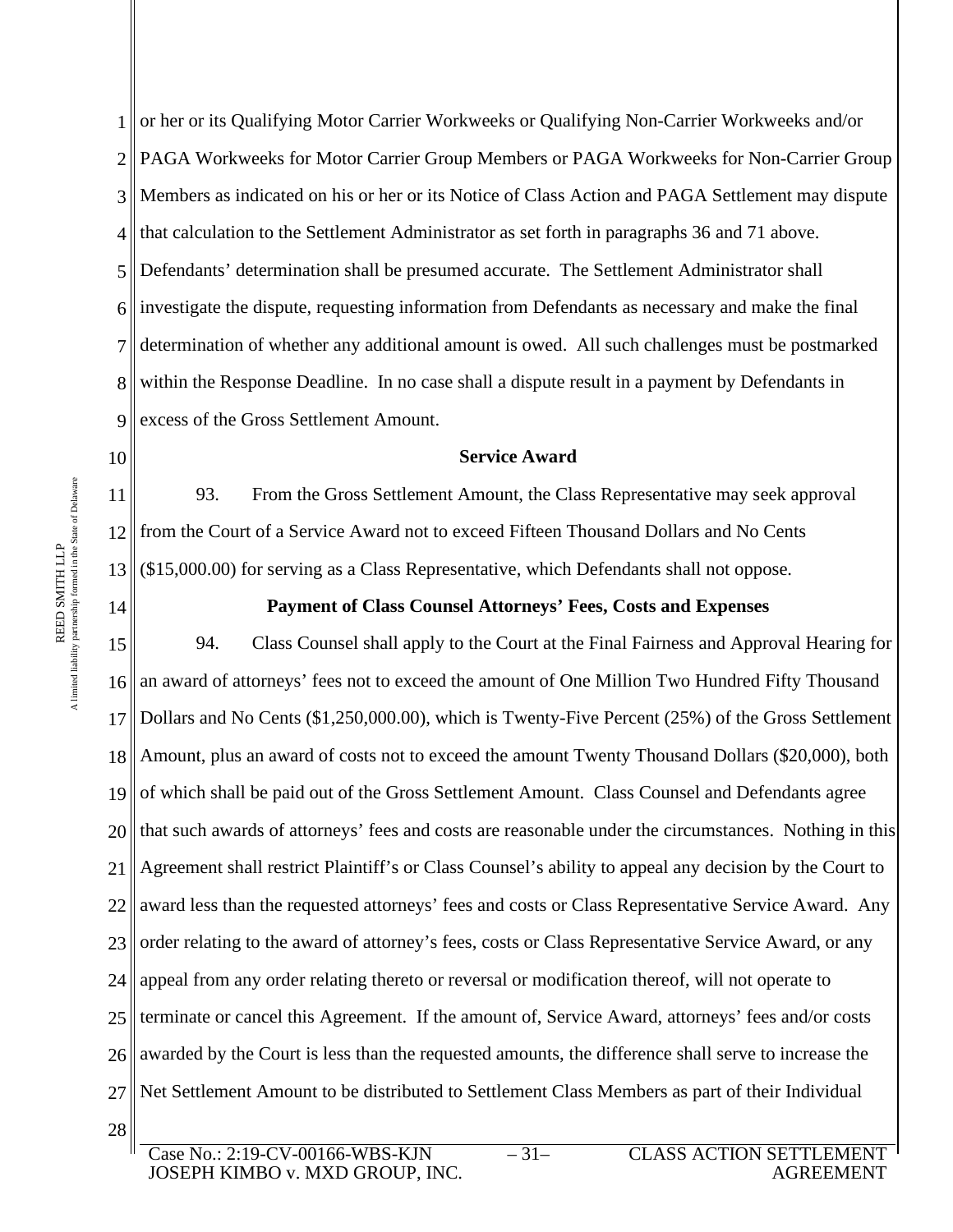| $\mathbf{1}$    | Settlement Payments. Nothing in this Agreement will require Defendants to pay more than the         |  |  |  |
|-----------------|-----------------------------------------------------------------------------------------------------|--|--|--|
| $\overline{2}$  | Gross Settlement Amount under any circumstances.                                                    |  |  |  |
| 3               | <b>Taxes and Withholding and Indemnification</b>                                                    |  |  |  |
| 4               | 95.<br>The Settlement Administrator shall be responsible for ensuring that all tax obligations      |  |  |  |
| 5               | associated with the Settlement are timely paid to the appropriate governmental taxing authorities.  |  |  |  |
| 6               | The Settlement Administrator's responsibilities include the following:                              |  |  |  |
| 7               | filing all federal, state and local employment tax returns, income tax returns,<br>(i)              |  |  |  |
| $8\,$           | and any other tax returns associated with the taxes,                                                |  |  |  |
| 9               | timely and proper filing of all required federal, state and local information<br>(ii)               |  |  |  |
| 10              | returns (e.g., 1099s, W-2s, etc.),                                                                  |  |  |  |
| 11              | completion of any other steps necessary for compliance with any tax<br>(iii)                        |  |  |  |
| 12              | obligations applicable to Settlement Payments under federal, state and/or local                     |  |  |  |
| 13              | law, and                                                                                            |  |  |  |
| 14              | authorized to establish a QSF pursuant to IRS rules and regulations in which<br>(iv)                |  |  |  |
| 15              | the Gross Settlement Amount shall be placed and from which payments                                 |  |  |  |
| 16              | required by the Settlement shall be made. establishing                                              |  |  |  |
| 17              | 96.<br>The Settlement Administrator shall determine the amount of any tax withholding to            |  |  |  |
| 18 <sub>1</sub> | be deducted from each Settlement Class Member's Individual Settlement Payment. All such tax         |  |  |  |
|                 | 19 withholdings shall be remitted by the Settlement Administrator to the proper governmental taxing |  |  |  |
| 20              | authorities.                                                                                        |  |  |  |
| 21              | 97.<br>Each party to this Agreement acknowledges and agrees that:                                   |  |  |  |
| 22              | (i)<br>No provision of this Agreement and no written communication or disclosure                    |  |  |  |
| 23              | between or among the Parties or their attorneys and other advisers is or was                        |  |  |  |
| 24              | intended to be, nor shall any such communication or disclosure constitute or                        |  |  |  |
| 25              | be construed or be relied upon as, tax advice within the meaning of United                          |  |  |  |
| 26              | State Treasury Department Circular 230 (31 CFR Part 10, as amended);                                |  |  |  |
| 27              |                                                                                                     |  |  |  |
| 28              | $Tase No \cdot 2.19-CV-00166-WRS-KIN$<br><b>CLASS ACTION SETTLEMENT</b><br>$32-$                    |  |  |  |

 $\parallel$ 

A

Case No.: 2:19-CV-00166-WBS-KJN JOSEPH KIMBO v. MXD GROUP, INC.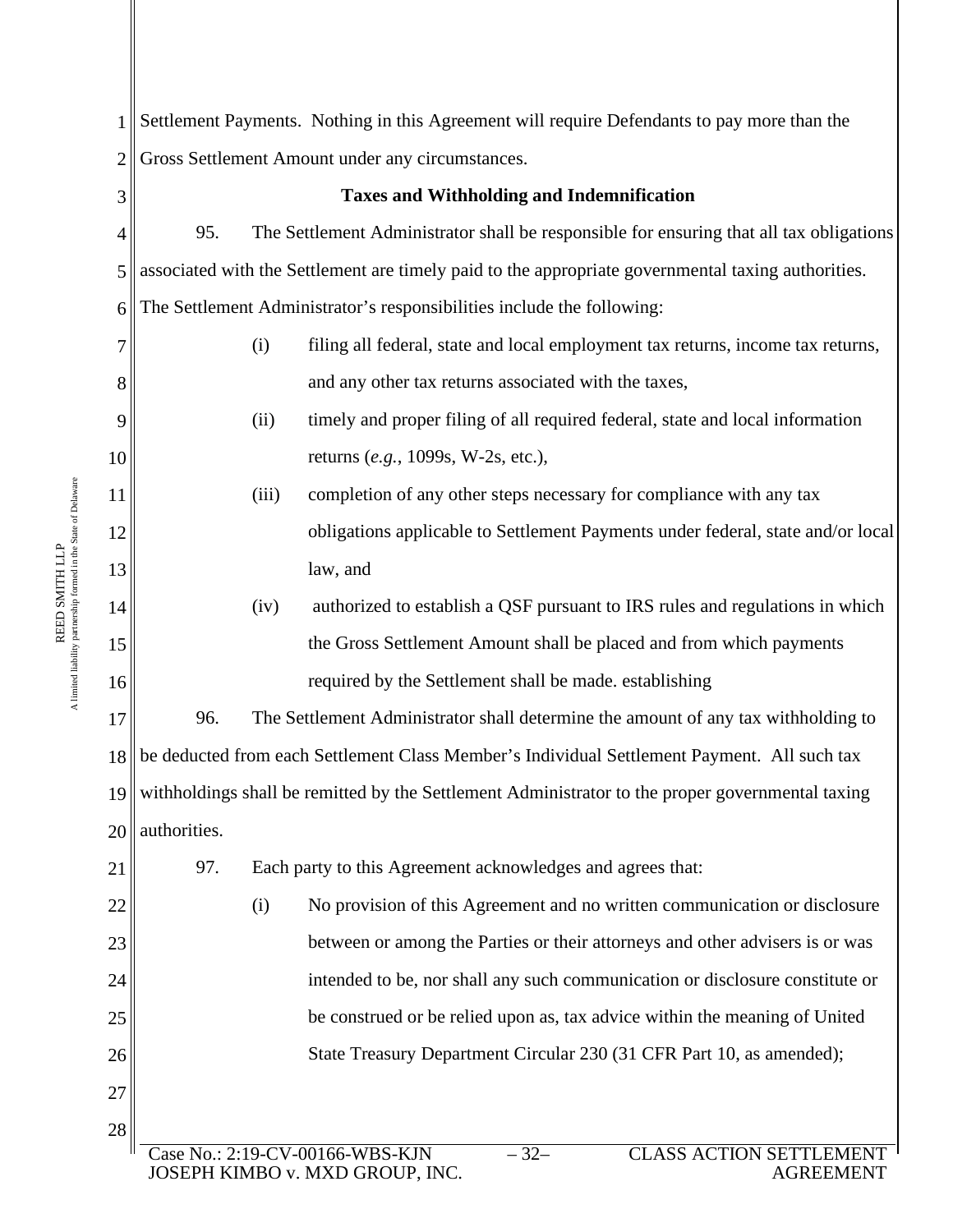(ii) He, she or it (a) has relied exclusively upon his, her or its own, independent legal and tax advisers for advice (including tax advice) in connection with this Agreement, (b) has not entered into this Agreement based upon the recommendation of any other party or any attorney or advisor to any other party, and (c) is not entitled to rely upon any communication or disclosure by any attorney or adviser to any other party to avoid any tax penalty that may be imposed on him or her or it; and (iii) No attorney or adviser to any other party has imposed any limitation that

protects the confidentiality of any such attorney's or adviser's tax strategies (regardless of whether such limitation is legally binding) upon disclosure by him or her of the tax treatment or tax structure of any transaction, including any transaction contemplated by this Agreement.

13 14 PAGA Payment Share received by the PAGA Group shall be reported by the Settlement 15 16 17 18 98. The Individual Settlement Payment received by Settlement Class Members and Administrator, as required, to the state and federal taxing authorities on IRS forms 1099 and W-2 or similar forms. Each Settlement Class Member and the PAGA Group Member shall be responsible for paying all applicable state, local, and federal income taxes on all amounts the Settlement Class Member and the PAGA Group receives pursuant to this Agreement.

19

1

2

3

4

5

6

7

8

9

10

11

12

# **RELEASED CLAIMS**

20 21 22 23 24 25 26 27 28 99. Released Class Claims with Respect to the Settlement Class Members. Providing there is final approval of this Settlement, then as of the date that Defendants transmit the Gross Settlement Amount to the Settlement Administrator, each Settlement Class Member, individually and on behalf of their respective successors, assigns, agents, attorneys, executors, heirs and personal representatives and/or their affiliated business entities (if any), shall fully and finally release and discharge the Released Parties, and each of them from the Released Class Claims. The Released Class Claims with respect to the Settlement Class Members are all wage and hour claims, rights, demands, liabilities, causes of action, and theories of liability, whether known or unknown, that were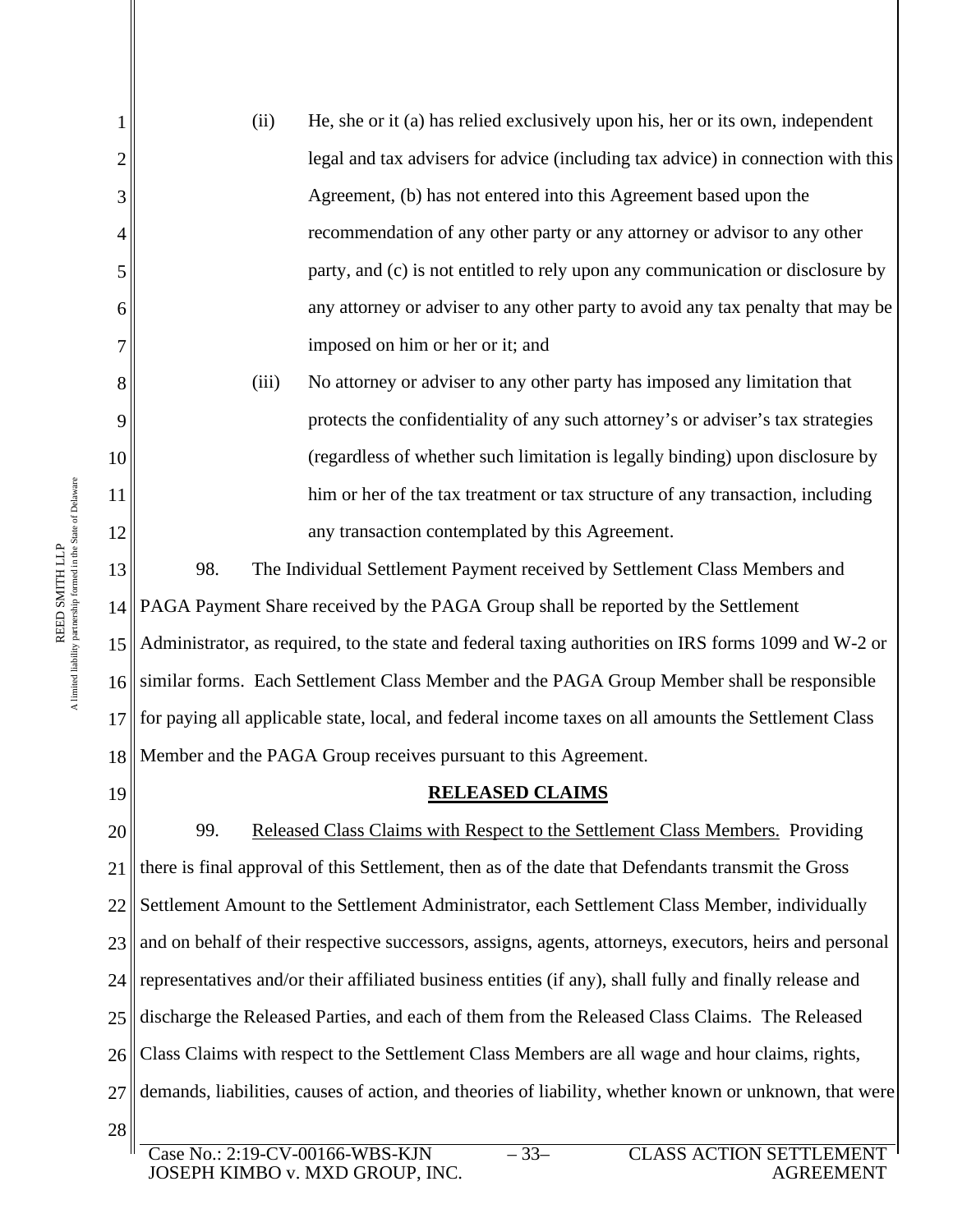1 or could have been alleged against any of the Released Parties arising out of, in connection with, or 2 3 4 5 6 7 8 9 10 11 12 13 Fair Labor Standards Act ("FLSA"), Cal. Code of Regulations, Title 8, Sections 11000, *et seq.*, 14 15 16 17 18 19 20 21 22 23 24 25 based on the facts alleged in the Complaint and/or the PAGA Letter. This includes, but may not be limited to, misclassification, failure to pay wages including, but not limited to, overtime wages and minimum wages, failure to provide meal and rest periods, unpaid compensation or premium pay arising out of missed, late, on-duty and/or short meal and/or rest periods, failure to pay wages semimonthly at designated times, failure to reimburse for business expenses, failure to pay wages upon termination and failure to provide accurate itemized wage statements, conversion, penalties, damages, interest, costs or attorneys' fees, and related violations of any other state or federal law, whether for economic damages, non-economic damages, liquidated or punitive damages, restitution, tort, contract, equitable relief, injunctive or declaratory relief, to the extent necessary to effect a full and complete release of the Released Class Claims, that are related or derivative of the claims related in this paragraph including, but not limited to, all wage and hour claims under any common laws, the Wage Order 9 or any other applicable Wage Order, California Labor Code Sections 96-98.2, *et seq.*, 200-204, 208, 210, 216, 218.5, 218.6, 221-224, 225.5, 226, 226.3, 226.7, 226.8, 229, 400-410, 510, 511, 512, 515, 551, 552, 558, 1174, 1174.5, 1175, 1194-1197.1, 1198, 1199, 2800, 2802, 2804, 3294 and 3336 and any related provisions, the California Code of Civ. Proc. Section 1021.5, and/or the California Business & Professions Code Sections 17200, *et seq*., provided they were or could have been alleged against any of the Released Parties arising out of, in connection with, or based on the facts alleged in the Complaint and/or the PAGA Letter This release shall extend to all such claims accrued during the Class Period. Notwithstanding the foregoing, Released Class Claims do not include any individual claim under Section 216(b) of the FLSA, 29 U.S.C. § 216(b), as to a Settlement Class Member who does not opt-in to the Settlement by cashing, depositing, or endorsing his or her Individual Settlement Payment check, to the extent that opting-in is required to release such FLSA claims.

26 27 28 100. Released PAGA Claims with Respect to the PAGA Group. Providing there is final approval of this Settlement, then as of the date that Defendants transmit the Gross Settlement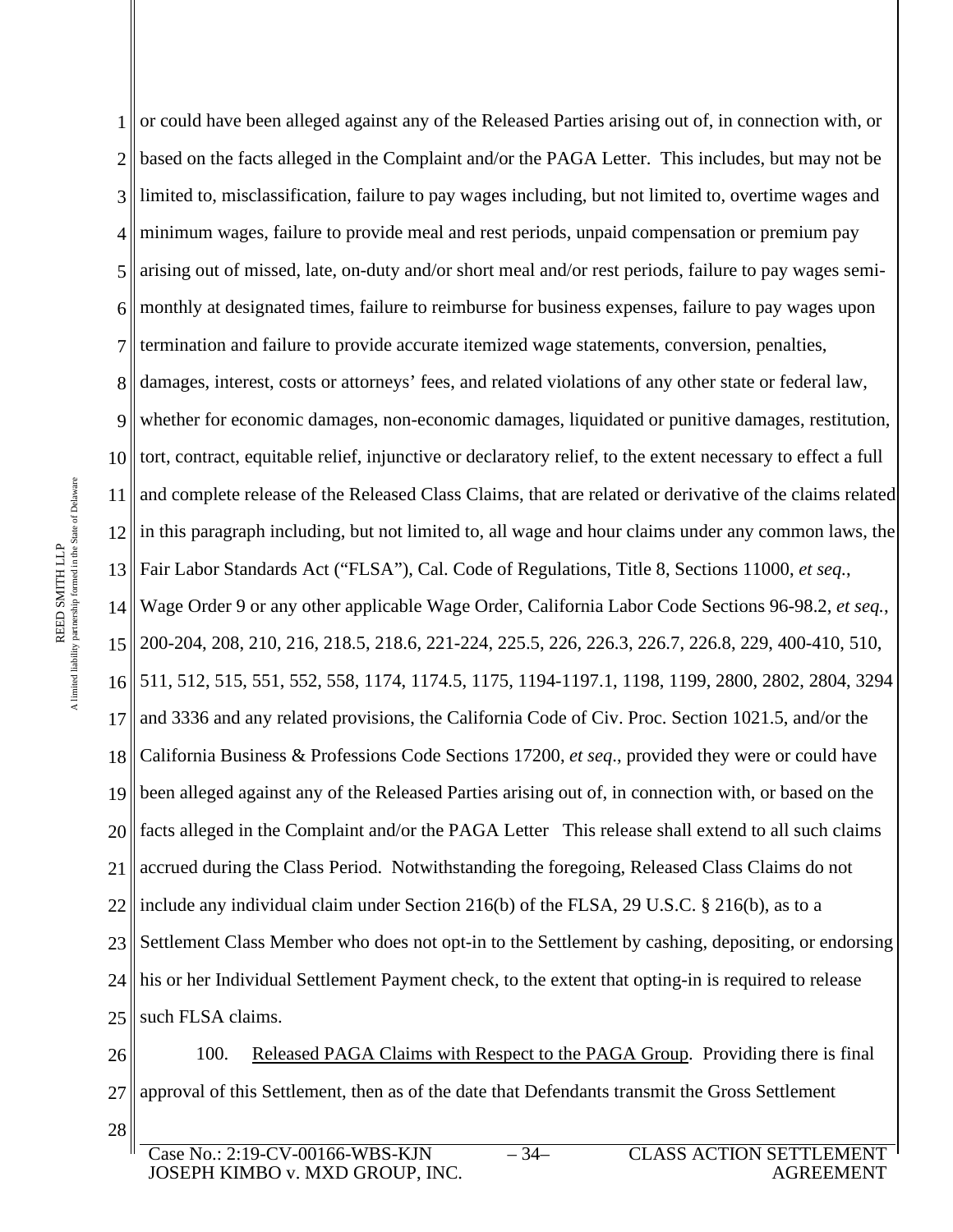1 2 3 4 5 6 7 8 under the California Labor Code Private Attorneys General Act of 2004, Labor Code Sections 2698, 9 10 11 12 13 meal and rest periods, unpaid compensation or premium pay arising out of missed, late, on-duty 14 and/or short meal and/or rest periods, failure to pay wages semi-monthly at designated times, failure 15 to reimburse for business expenses, failure to pay wages upon termination and failure to provide 16 17 18 19 20 21 22 23 24 Amount to the Settlement Administrator, Plaintiff on behalf of himself, the State of California, and each PAGA Group Member, shall fully and finally release and discharge the Released Parties, and each of them from the Released PAGA Claims, which shall extend to claims for civil penalties applicable to Plaintiff and each PAGA Group Member individually and on behalf of their respective successors, assigns, agents, attorneys, executors, heirs and personal representatives and/or their affiliated business entities (if any). The Released PAGA Claims means all wage and hour claims, rights, demands, liabilities, causes of action, and theories of liability of every nature and description *et seq*., that were or could have been alleged against any of the Released Parties arising out of, in connection with, or based on the facts alleged in the Complaint, and/or the PAGA Letter, including but not limited to, all claims for penalties for violation of any state law, for misclassification, failure to pay wages including, but not limited to, overtime wages and minimum wages, failure to provide accurate itemized wage statements, conversion, penalties, costs or attorneys' fees, to the extent necessary to effect a full and complete release of such Released PAGA Claims, including all claims for penalties based on the Cal. Code of Regulations, Title 8, Sections 11000, *et seq.*, Wage Order 9 or any other applicable Wage Order, California Labor Code Sections 96-98.2, *et seq.*, 200-204, 208, 210, 216, 218.5, 218.6, 221-224, 225.5, 226, 226.3, 226.7, 226.8, 229, 400-410, 510, 511, 512, 515, 551, 552, 558, 1174, 1174.5, 1175, 1194-1197.1, 1198, 1199, 2800, 2802, 2804, 3294 and 3336 and any related provisions. This release shall extend to all such claims accrued during the PAGA Period. This release shall be binding on the PAGA Group regardless of whether they submit a valid Opt Out from the Class.

25 26 27 28 101. Release by Plaintiff. Providing there is final approval of this Settlement, then as of the date that Defendants transmit the Gross Settlement Amount to the Settlement Administrator, Plaintiff, for himself, his successors, assigns, agents, executors, heirs and personal representatives,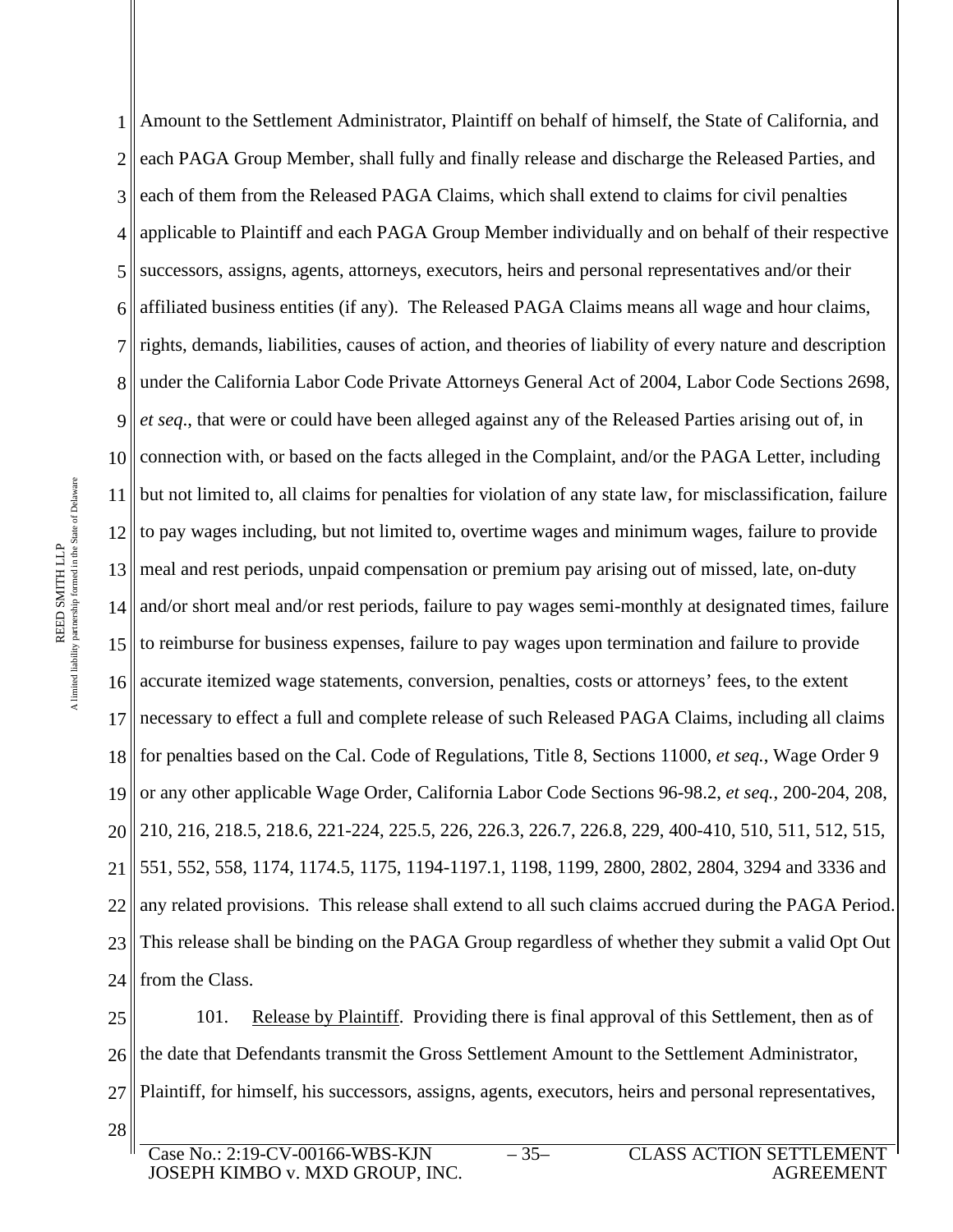1 2 3 4 5 6 7 8<sup>|</sup>| including, but not limited to, all claims which relate in any way to his alleged engagement or with 9 10 11 any of the Released Parties, covered by California Civil Code Section 1542, which states: **"A**  12  $13<sup>||</sup>$ 14 **him or her, would have materially affected his or her settlement with the debtor or released**  15 16 17 18 19 spouse and attorneys, and any and all of them, voluntarily and with the advice of counsel, waives and releases any and all claims, obligations, demands, actions, rights, causes of action, and liabilities against any of the Released Parties of whatever kind and nature, character, and description, whether in law or equity, whether sounding in tort, contract, federal, state and/or local law, statute, ordinance, regulation, constitution, common law, or other source of law or contract, whether known or unknown, and whether anticipated or unanticipated, including all claims arising from or relating to any and all acts, events and omissions occurring prior to the date of final approval of this Agreement the termination of his alleged engagement with the Released Parties and/or his provision of services to the Released Parties during the Class Period. Plaintiff further releases all unknown claims against **general release does not extend to claims that the creditor or releasing party does not know or suspect to exist in his or her favor at the time of executing the release and that, if known by party."** Notwithstanding the provisions of section 1542, and for the purpose of implementing a full and complete release and discharge of all of his Released Claims, Plaintiff expressly acknowledges that this Settlement is intended to include in its effect, without limitation, all Released Claims which Plaintiff does not know or suspect to exist in his favor at the time of execution hereof, and that the Settlement contemplates the extinguishment of all such Released Claims.

# 20 21

26

27

28

#### **LIMITATIONS ON USE OF THIS SETTLEMENT**

#### **No Admission**

22 23 24 25 102. Neither the acceptance nor the performance by Defendants of the terms of this Agreement nor any of the related negotiations or proceedings are or shall be claimed to be, construed as, or deemed a precedent or an admission by Defendants of the truth of any allegations in the Complaint or the PAGA Letter.

Case No.: 2:19-CV-00166-WBS-KJN JOSEPH KIMBO v. MXD GROUP, INC.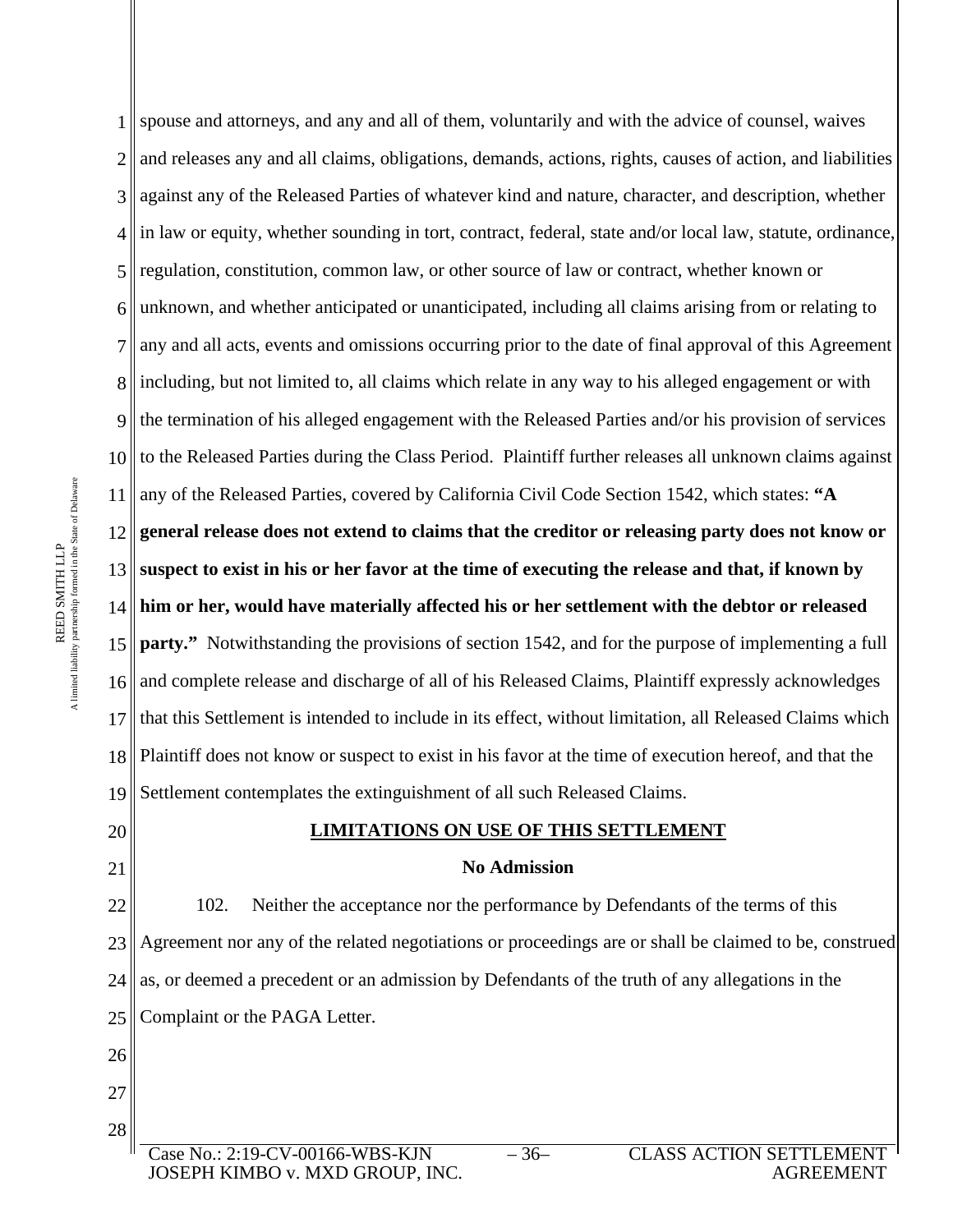1

# **Non-Evidentiary Use**

2 3 4 5 6 7 8 Notwithstanding this paragraph, any and all provisions of this Agreement may be admitted in 9 10 103. Defendants deny that they have failed to comply with the law in any respect, or have any liability to anyone based on the claims asserted in the Civil Action. Plaintiff expressly acknowledges that this Agreement is entered into for the purpose of compromising highly disputed claims and that nothing herein is an admission of liability, wrongdoing, or the propriety of class or representative treatment by Defendants. Neither the Agreement nor any document prepared in connection with the Settlement may be admitted in any proceeding as an admission by Defendants. evidence and used in any proceeding to enforce the terms of this Agreement, or in defense of any claims released or barred by this Agreement.

#### **Nullification**

12 13 considered null and void and the Parties to this Agreement shall stand in the same position, without 14 104. If the Court for any reason does not approve this Settlement, this Agreement shall be prejudice, as if the Agreement had been neither entered into nor filed with the Court.

15 16 17 105. Invalidation of any material portion of this Agreement shall invalidate this Agreement in its entirety unless the Parties agree in writing that the remaining provisions shall remain in full force and effect.

18 19

11

# **MISCELLANEOUS PROVISIONS**

# **No Inducements**

20 21 22 23 106. Plaintiff and Defendants acknowledge that they are entering into this Settlement as a free and voluntary act without duress or undue pressure or influence of any kind or nature whatsoever, and that neither Plaintiff nor Defendants have relied on any promises, representations or warranties regarding the subject matter hereof other than as set forth in this Agreement.

# **No Prior Assignment**

25 26 107. The Parties represent, covenant, and warrant that they have not directly or indirectly, assigned, transferred, encumbered, or purported to assign, transfer, or encumber to any person or

27 28

24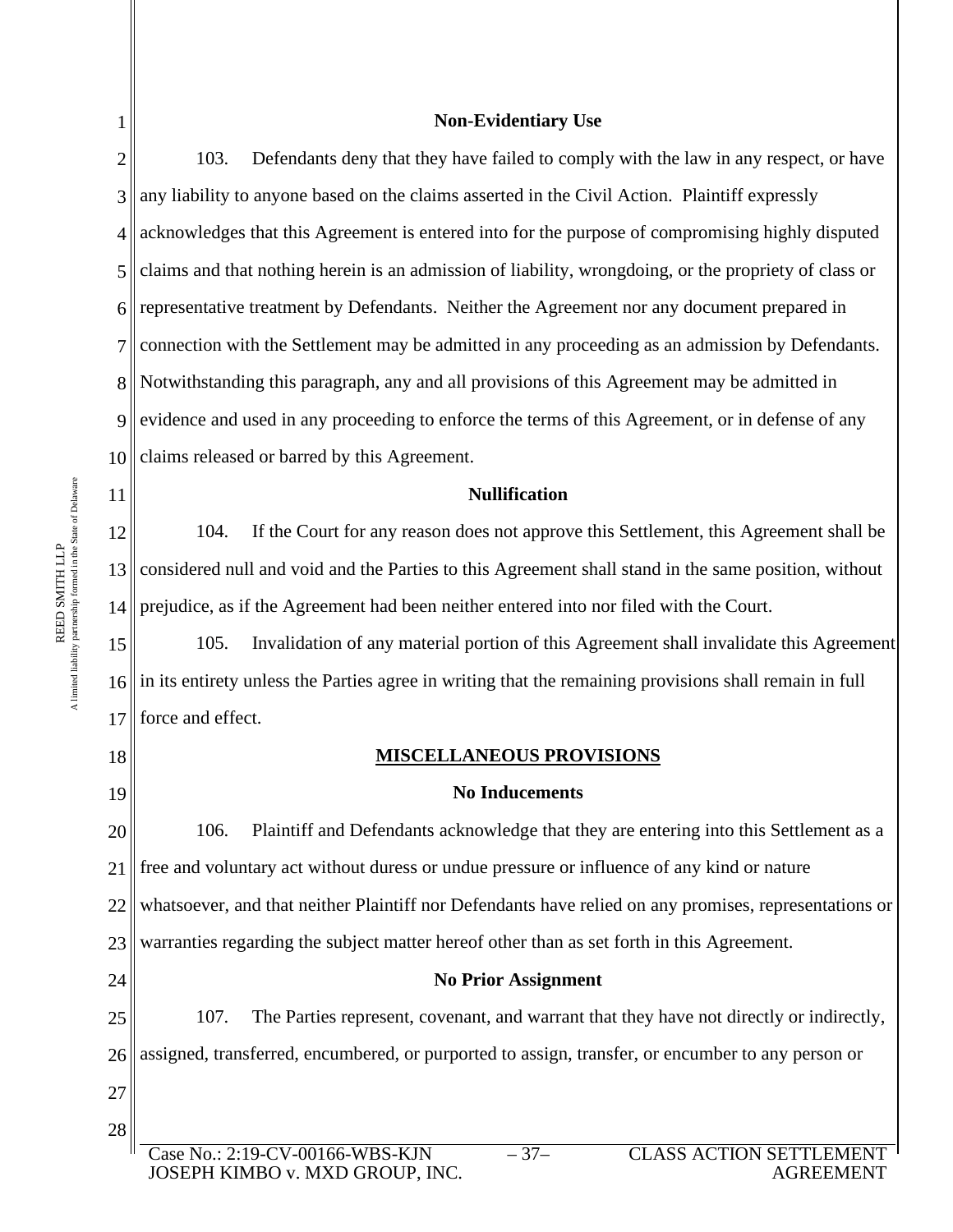1 2 entity any portion of any liability, claim, demand, action, cause of action or rights herein released and discharged except as set forth herein.

## **Construction**

4 5 6 7 108. The Parties agree that the terms and conditions of this Agreement are the result of lengthy, intensive arm's-length negotiations between the Parties and their counsel, and this Agreement shall not be construed in favor of or against any Party by reason of the extent to which any Party or his or its counsel participated in the drafting of this Agreement.

# 8

12

16

3

# **California Law**

9 10 11 109. All terms of this Agreement and its exhibits shall be governed and interpreted by and according to the laws of the State of California, without giving effect to any conflict of law principles or choice of law principles.

# **Captions and Interpretations**

13 14 15 provision hereof. 110. Paragraph titles or captions contained herein are inserted as a matter of convenience and for reference, and in no way define, limit, extend, or describe the scope of this Agreement or any

# **Incorporation of Exhibits**

17 18 19 20 111. All exhibits to this Agreement are incorporated by reference and are a material part of this Agreement. Any notice, order, judgment, or other exhibit that requires approval of the Court must be approved without material alteration from its current form in order for this Agreement to be enforceable.

21

22

23

25

26

27

# 112. This Agreement may not be changed, altered, or modified, except in a writing signed

**Modification** 

24 by the Parties, and approved by the Court. This Agreement may not be discharged except by performance in accordance with its terms or by a writing signed by the Parties.

28  $Case No.: 2:19-CV-00166-WBS$ JOSEPH KIMBO v. MXD GROUP, INC.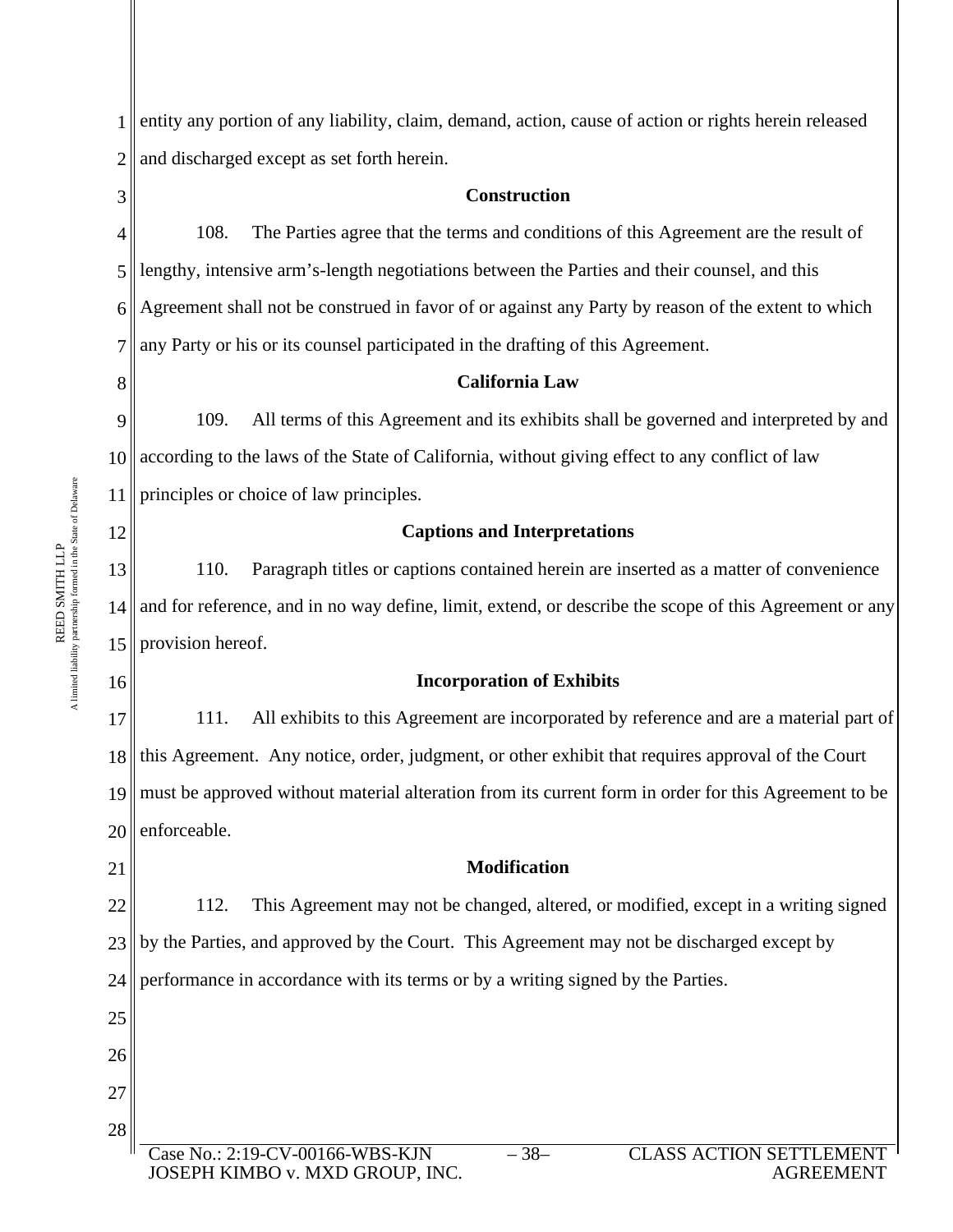| 1              | <b>Reasonableness of Settlement</b>                                                                                                |  |  |  |  |
|----------------|------------------------------------------------------------------------------------------------------------------------------------|--|--|--|--|
| $\overline{2}$ | 113.<br>Plaintiff represent that this is a fair, reasonable, and adequate settlement and have                                      |  |  |  |  |
| 3              | arrived at this settlement through arms-length negotiations, taking into account all relevant factors,                             |  |  |  |  |
| $\overline{4}$ | present and potential.                                                                                                             |  |  |  |  |
| 5              | <b>Integration Clause</b>                                                                                                          |  |  |  |  |
| 6              | This Agreement contains the entire agreement between the Parties relating to the<br>114.                                           |  |  |  |  |
| 7              | Settlement and transaction contemplated hereby, and all prior or contemporaneous agreements,                                       |  |  |  |  |
| 8              | understandings, representations, and statements, whether oral or written and whether by a party or                                 |  |  |  |  |
| 9              | such party's legal counsel, are merged herein. No rights hereunder may be waived except in writing.                                |  |  |  |  |
| 10             | <b>Binding On Assigns</b>                                                                                                          |  |  |  |  |
| 11             | This Agreement shall be binding upon and inure to the benefit of the Parties and their<br>115.                                     |  |  |  |  |
| 12             | respective heirs, trustees, executors, administrators, successors and assigns.                                                     |  |  |  |  |
| 13             | <b>No Prevailing Party</b>                                                                                                         |  |  |  |  |
| 14             | 116.<br>Except as otherwise provided for in this Agreement, no Party shall be considered a                                         |  |  |  |  |
| 15             | prevailing party and each Party shall bear its or his own attorney fees and costs. Subject to Court                                |  |  |  |  |
| 16             | approval, Defendants shall not contest Plaintiff's entitlement to attorneys' fees and costs by virtue of                           |  |  |  |  |
| 17             | executing this Agreement, nor of the amounts sought pursuant to Paragraphs 2 and 94, above.                                        |  |  |  |  |
| 18             | <b>Class Counsel Signatories</b>                                                                                                   |  |  |  |  |
| 19             | It is agreed that because the members of the Class are numerous, it is impossible or<br>117.                                       |  |  |  |  |
| 20             | impractical to have each member of the Class execute this Agreement. The Notice of Class Action                                    |  |  |  |  |
| 21             | and PAGA Settlement shall advise all Class Members of the binding nature of the Agreement, and                                     |  |  |  |  |
| 22             | the Agreement shall have the same force and effect as if this Agreement were executed by each                                      |  |  |  |  |
| 23             | member of the Class.                                                                                                               |  |  |  |  |
| 24             | <b>Counterparts</b>                                                                                                                |  |  |  |  |
| 25             | This Agreement, and any amendments hereto, may be executed in any number of<br>118.                                                |  |  |  |  |
| 26             | counterparts, each of which when executed and delivered shall be deemed to be an original and all of                               |  |  |  |  |
| 27             |                                                                                                                                    |  |  |  |  |
| 28             |                                                                                                                                    |  |  |  |  |
|                | Case No.: 2:19-CV-00166-WBS-KJN<br>$-39-$<br><b>CLASS ACTION SETTLEMENT</b><br>JOSEPH KIMBO v. MXD GROUP, INC.<br><b>AGREEMENT</b> |  |  |  |  |

║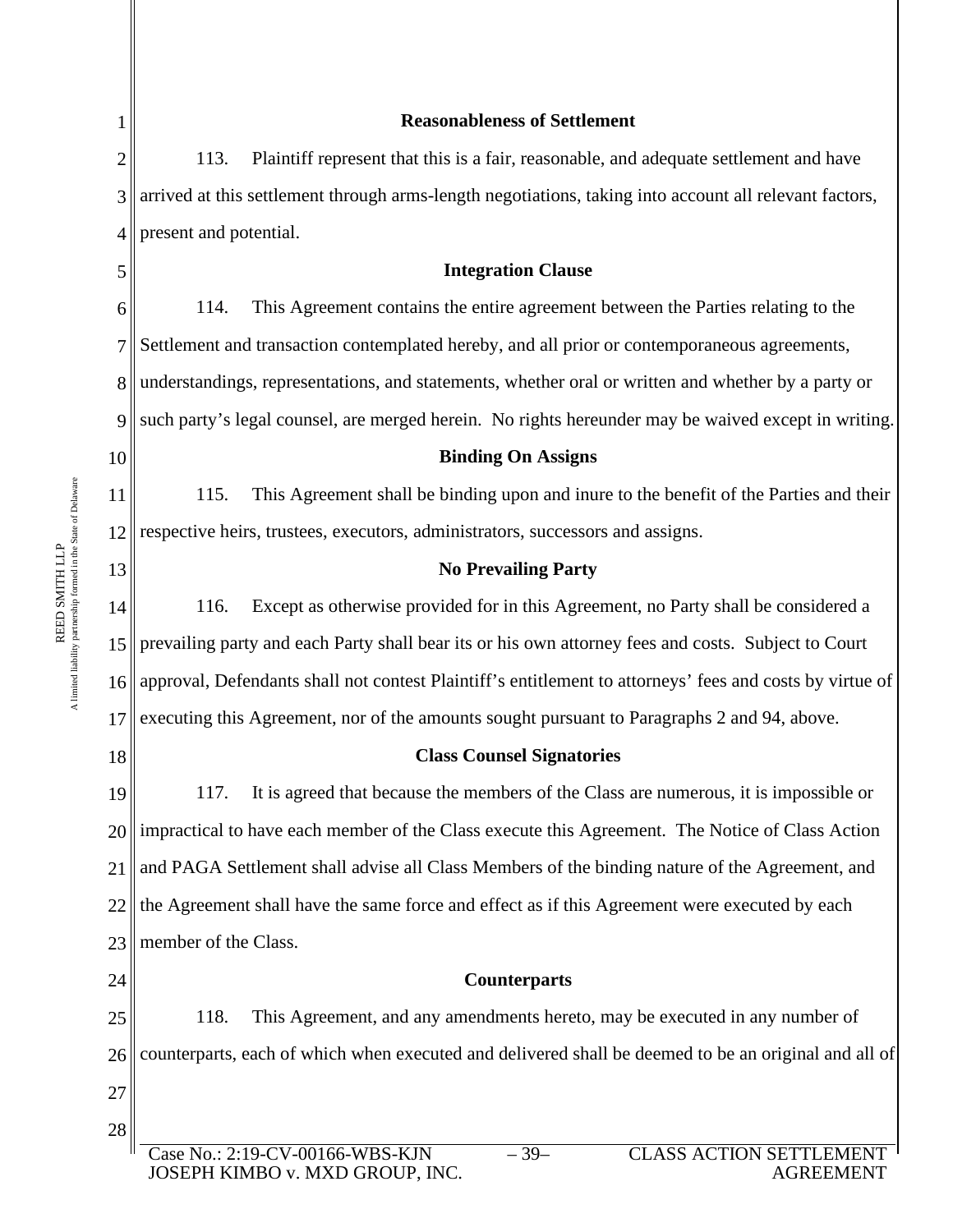1 2 which taken together shall constitute but one and the same instrument. Fax and pdf signatures shall be as valid as original signatures.

3

# **Waiver of Right to Object**

4 5 6 7 8 and of no force and effect. Likewise, Defendants agree to be bound by the terms of this Settlement 9 119. By signing this Agreement, Plaintiff, on behalf of the Class, allegedly aggrieved employees and himself, agrees to be bound by its terms. Plaintiff further agree not to request to be excluded from the Class or Settlement and agree not to object to any of the terms of the Agreement. Any request for exclusion from the Settlement by Plaintiff or any Objection by Plaintiff shall be void and agree not to object to any of the terms of the Agreement.

10

14

17

18

19

20

21

22

23

24

25

26

27

# **Administration Costs if Settlement Fails**

11 12 13 and half by Defendants). 120. If the Settlement is not finally approved by the Court, any costs incurred by the Settlement Administrator shall be paid equally by the Parties (half by Plaintiff and/or Class Counsel

# **Final Order and Judgment**

15 16 by the Court which shall, among other things: 121. Upon final approval of the Settlement, a Final Order and Judgment shall be entered

> (i) Grant final approval to the Settlement as fair, reasonable, adequate, in good faith and in the best interests of the Class as a whole, and order the Parties to carry out the provisions of this Agreement.

# (ii) Adjudge that the Settlement Class Members of the Settlement are conclusively deemed to have released the Released Parties from the Released Class Claims, as more specifically set forth above.

(iii) Adjudge that the PAGA Group is conclusively deemed to have released the Released Parties from the Released PAGA Claims and are no longer aggrieved employees for any PAGA Claims that have accrued during the PAGA Period, as more specifically set forth above.

- 
- 28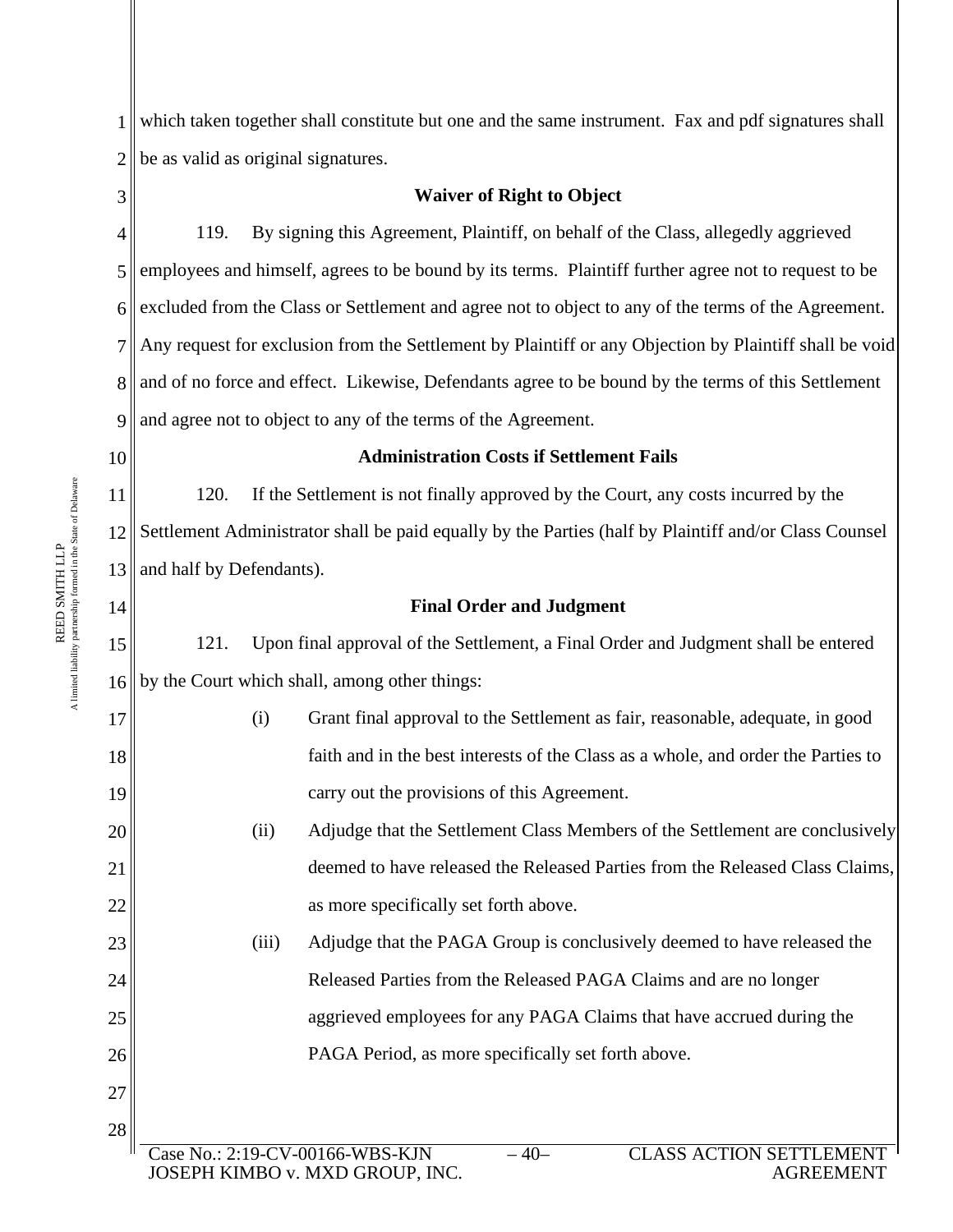|    | (iv)<br>Prohibit and permanently enjoin each Settlement Class Member of the                                                        |  |  |
|----|------------------------------------------------------------------------------------------------------------------------------------|--|--|
| 2  | Settlement from pursuing in any fashion against any of the Released Parties                                                        |  |  |
| 3  | any and all of the Released Class Claims.                                                                                          |  |  |
| 4  | Prohibit and permanently enjoin each member of the PAGA Group of the<br>(v)                                                        |  |  |
| 5  | Settlement from pursuing in any fashion against any of the Released Parties                                                        |  |  |
| 6  | any and all of the Released PAGA Claims.                                                                                           |  |  |
| 7  | Reserve continuing jurisdiction as provided herein.<br>(vi)                                                                        |  |  |
| 8  | <b>Limitations on Disclosure</b>                                                                                                   |  |  |
| 9  | 122.<br>Plaintiff and Defendants agree that (except for purposes of enforcement) they shall                                        |  |  |
| 10 | not respond substantively to any press inquiry and shall not issue any press release or initiate                                   |  |  |
| 11 | communications with the press regarding the Settlement. Neither Class Counsel, Defendants'                                         |  |  |
| 12 | counsel nor the Parties shall utilize this Settlement for purposes of marketing themselves or in any                               |  |  |
| 13 | political advertising. Notwithstanding the above, Class Counsel may communicate to any court the                                   |  |  |
| 14 | terms of the Settlement for purposes of conditional class certification, and for preliminary approval                              |  |  |
| 15 | and final approval of the Settlement.                                                                                              |  |  |
| 16 | 123.<br>This Agreement, the Settlement, and any proceedings or actions or negotiations in                                          |  |  |
| 17 | connection therewith shall be deemed settlement communications covered by California Evidence                                      |  |  |
| 18 | Code Sections 1152 and 1154, Federal Rule of Evidence 408, and any other similar provisions or                                     |  |  |
|    | $19$ law, and shall not be construed as an admission of truth of any allegation or the validity of any cause                       |  |  |
| 20 | of action or claim asserted or of any liability therein.                                                                           |  |  |
| 21 |                                                                                                                                    |  |  |
| 22 | IN WITNESS WHEREOF, this Agreement is executed by the Parties and their duly authorized                                            |  |  |
| 23 | attorneys, as of the day and year herein set forth.                                                                                |  |  |
| 24 |                                                                                                                                    |  |  |
| 25 | DATED: __________________<br><b>JOSEPH KIMBO</b>                                                                                   |  |  |
| 26 | DATED:                                                                                                                             |  |  |
| 27 | RYDER LAST MILE, INC. (f/k/a "MXD GROUP,<br>INC.") and RYDER SYSTEM, INC.                                                          |  |  |
| 28 |                                                                                                                                    |  |  |
|    | Case No.: 2:19-CV-00166-WBS-KJN<br>$-41-$<br><b>CLASS ACTION SETTLEMENT</b><br>JOSEPH KIMBO v. MXD GROUP, INC.<br><b>AGREEMENT</b> |  |  |